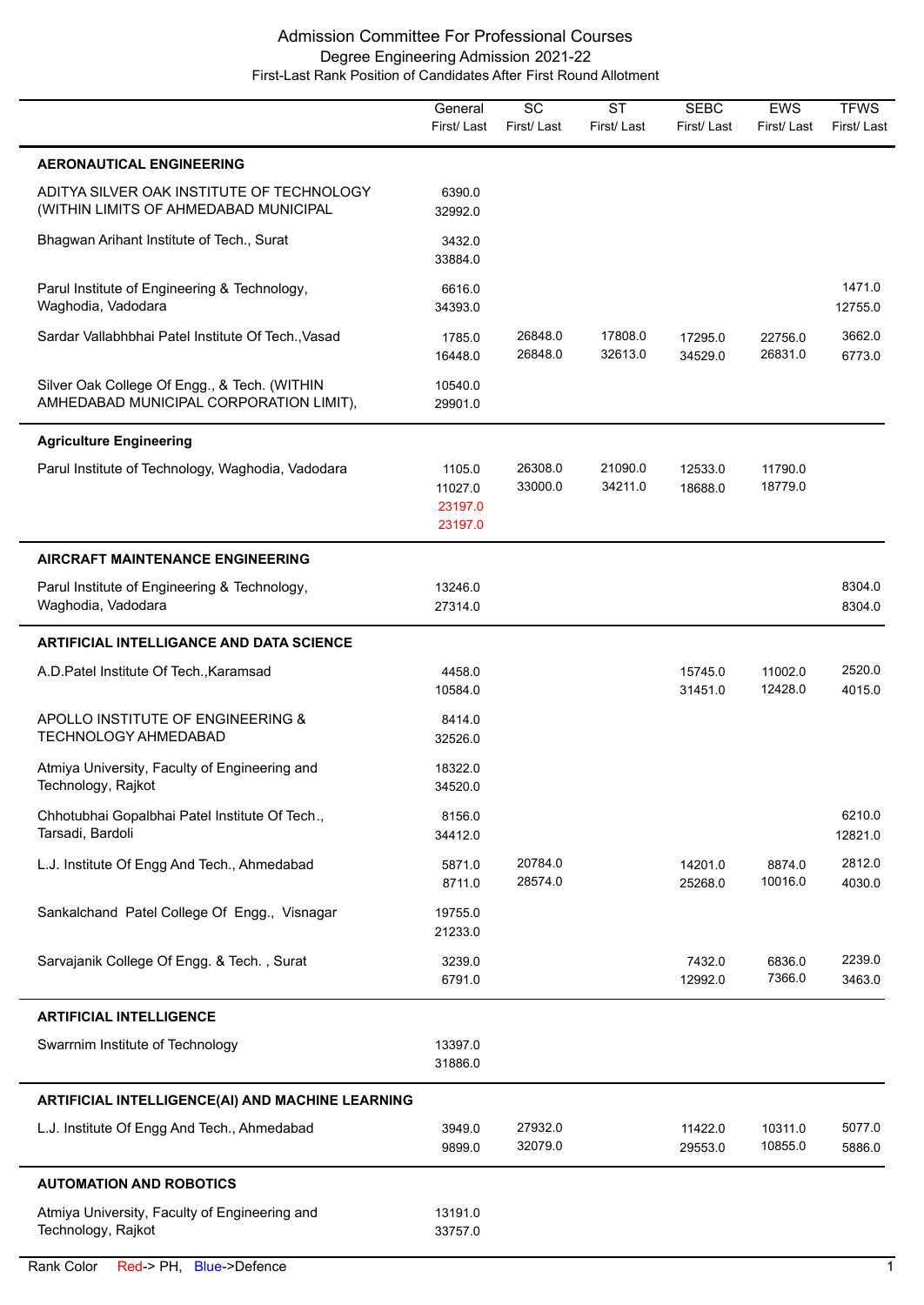|                                                                             | General<br>First/Last                   | $\overline{SC}$<br>First/Last | <b>ST</b><br>First/Last | <b>SEBC</b><br>First/Last | <b>EWS</b><br>First/Last | <b>TFWS</b><br>First/Last |
|-----------------------------------------------------------------------------|-----------------------------------------|-------------------------------|-------------------------|---------------------------|--------------------------|---------------------------|
| <b>AUTOMOBILE ENGINEERING</b>                                               |                                         |                               |                         |                           |                          |                           |
| A.D.Patel Institute Of Tech., Karamsad                                      | 13521.0<br>34223.0                      |                               |                         |                           |                          |                           |
| Ahmedabad Institute Of Tech, Ahmedabad                                      | 17736.0<br>31547.0                      |                               |                         |                           |                          |                           |
| Bhagwan Mahavir College Of Engg. And Tech., Surat                           | 24188.0<br>32862.0                      |                               |                         |                           |                          |                           |
| Chhotubhai Gopalbhai Patel Institute Of Tech.,<br>Tarsadi, Bardoli          | 15050.0<br>24211.0                      |                               |                         |                           |                          |                           |
| Ganpat University, U.V. Patel College of Engineering,<br>Kherva, Mehsana    | 18321.0<br>30122.0                      |                               |                         |                           |                          |                           |
| GIDC Degree Engineering College, Abrama, Navsari                            | 22572.0<br>33464.0                      |                               |                         |                           |                          |                           |
| Government Engineering College, Modasa                                      | 10698.0<br>34407.0                      |                               |                         |                           |                          |                           |
| Government Engineering College, Rajkot                                      | 12939.0<br>34377.0                      |                               |                         |                           |                          | 12586.0<br>17739.0        |
| Indus Institute Of Tech. & Engg., Racharda,<br>Ahmedabad                    | 10664.0<br>34423.0                      |                               |                         |                           |                          |                           |
| K.J. Institute Of Engg. And Tech., Savali                                   | 28668.0<br>28668.0                      |                               |                         |                           |                          |                           |
| L.D.College Of Engineering, Ahmedabad                                       | 4999.0<br>10047.0<br>14221.0<br>14221.0 | 16853.0<br>23264.0            | 20075.0<br>34135.0      | 10487.0<br>16771.0        | 10504.0<br>14914.0       | 2477.0<br>5206.0          |
| L.D.R.P. Institute Of Tech. & Research., Gandhinagar                        | 17747.0<br>34491.0                      |                               |                         |                           |                          |                           |
| L.J. Institute Of Engg And Tech., Ahmedabad                                 | 15895.0<br>31643.0                      |                               |                         |                           |                          |                           |
| Laxmi Institute Of Technology, Sarigam, Valsad                              | 29631.0<br>34401.0                      |                               |                         |                           |                          |                           |
| Mahavir Swami College Of Engineering & Technology,<br>Bharthana-Vesu, Surat | 30296.0<br>32364.0                      |                               |                         |                           |                          |                           |
| Marwadi Edu. Foundation Group Of Institutions,<br>Faculty Of Tech., Rajkot  | 4558.0<br>32800.0                       |                               |                         |                           |                          |                           |
| Pandit Deendayal Energy University , Gandhinagar                            | 1622.0<br>16077.0                       | 26911.0<br>29385.0            |                         | 23776.0<br>29271.0        | 16701.0<br>24056.0       |                           |
| Parul Institute of Technology, Waghodia, Vadodara                           | 16072.0<br>32769.0                      |                               |                         |                           |                          | 20456.0<br>20456.0        |
| Sal Institute Of Tech. & Engg. Research, Ahmedabad                          | 19110.0<br>34440.0                      |                               |                         |                           |                          |                           |
| <b>BIOMEDICAL ENGINEERING</b>                                               |                                         |                               |                         |                           |                          |                           |
| Ganpat University, U.V. Patel College of Engineering,<br>Kherva, Mehsana    | 6705.0<br>9131.0                        | 16595.0<br>16595.0            | 23365.0<br>31603.0      | 12314.0<br>24430.0        | 12669.0<br>14894.0       |                           |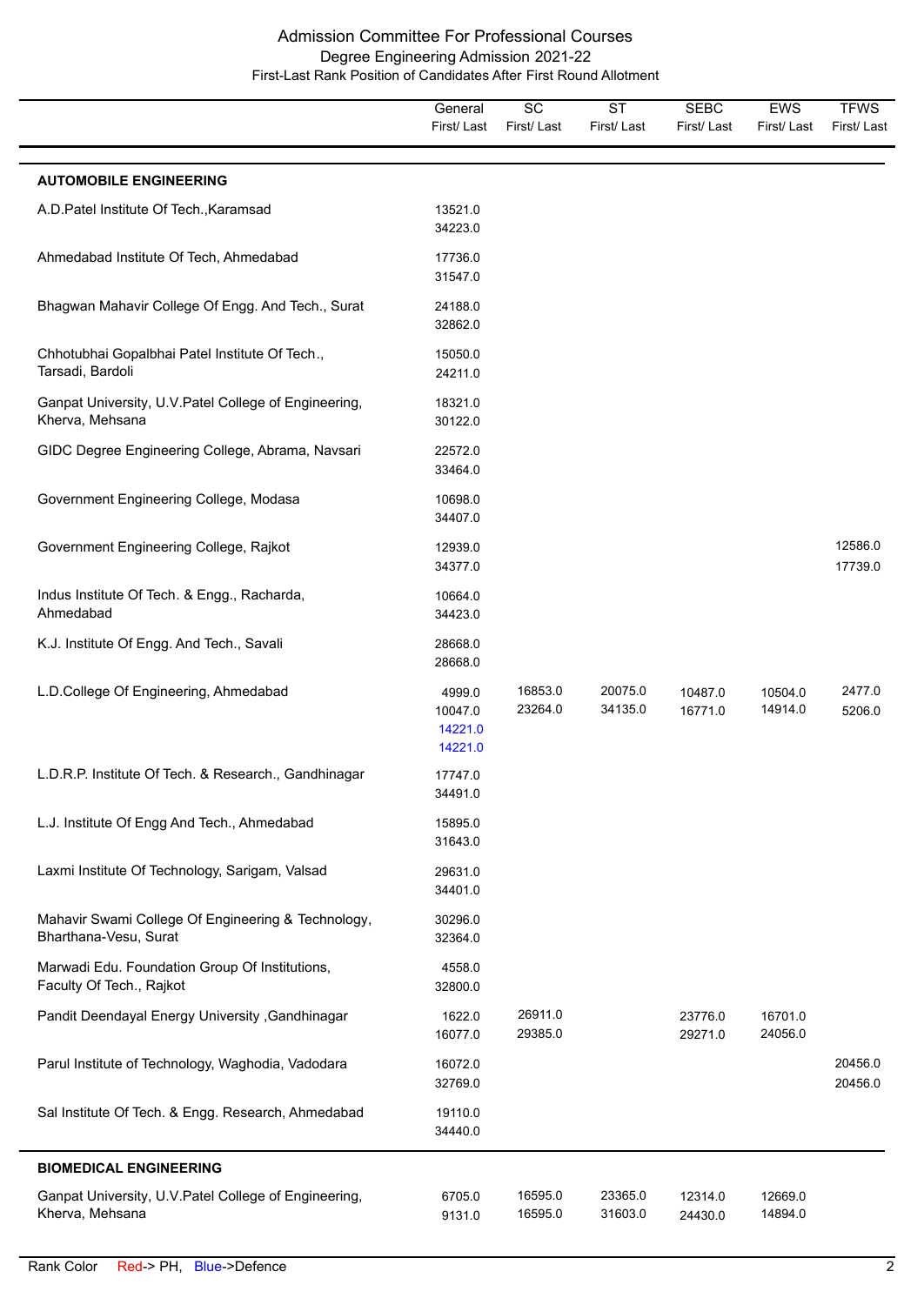|                                                                                           | General<br>First/Last                  | $\overline{SC}$<br>First/Last | $\overline{\text{ST}}$<br>First/Last | <b>SEBC</b><br>First/Last | <b>EWS</b><br>First/Last | <b>TFWS</b><br>First/Last |
|-------------------------------------------------------------------------------------------|----------------------------------------|-------------------------------|--------------------------------------|---------------------------|--------------------------|---------------------------|
| <b>BIOMEDICAL ENGINEERING</b>                                                             | 20979.0<br>20979.0                     |                               |                                      |                           |                          |                           |
| Government Engineering College, Sector 28<br>Gandhinagar                                  | 525.0<br>7053.0                        | 7560.0<br>15804.0             | 27577.0<br>34243.0                   | 7623.0<br>17348.0         | 7096.0<br>11552.0        |                           |
| L.D.College Of Engineering, Ahmedabad                                                     | 300.0<br>2362.0<br>12684.0<br>12684.0  | 4160.0<br>9926.0              | 6025.0<br>28538.0                    | 3501.0<br>9239.0          | 2841.0<br>3812.0         | 362.0<br>1258.0           |
| Parul Institute of Technology, Waghodia, Vadodara                                         | 1185.0<br>8981.0                       | 9981.0<br>9981.0              | 29419.0<br>29419.0                   | 22859.0<br>33320.0        | 13171.0<br>13344.0       |                           |
| <b>BIO-TECHNOLOGY</b>                                                                     |                                        |                               |                                      |                           |                          |                           |
| Department of Engineering and Computing, Institute<br>of Advance Research, Gandhinagar    | 143.0<br>1716.0                        | 3219.0<br>3219.0              | 5161.0<br>13818.0                    | 5199.0<br>10952.0         | 2339.0<br>5339.0         |                           |
| Parul Institute of Technology, Waghodia, Vadodara                                         | 1783.0<br>2896.0                       | 6959.0<br>6959.0              | 19622.0<br>27360.0                   | 6175.0<br>11535.0         | 4783.0<br>4783.0         | 5371.0<br>5768.0          |
| <b>Chemical and Bio-chemical Engineering</b>                                              |                                        |                               |                                      |                           |                          |                           |
| School of Engineering, Indrashil University, Kadi                                         | 4007.0<br>9504.0                       | 30240.0<br>30240.0            | 18395.0<br>20012.0                   | 12413.0<br>23039.0        | 14067.0<br>14883.0       |                           |
| <b>CHEMICAL ENGINEERING</b>                                                               |                                        |                               |                                      |                           |                          |                           |
| ADITYA SILVER OAK INSTITUTE OF TECHNOLOGY<br>(WITHIN LIMITS OF AHMEDABAD MUNICIPAL        | 12622.0<br>34351.0                     |                               |                                      |                           |                          |                           |
| Bhagwan Arihant Institute of Tech., Surat                                                 | 22009.0<br>34144.0                     |                               |                                      |                           |                          |                           |
| Chhotubhai Gopalbhai Patel Institute Of Tech.,<br>Tarsadi, Bardoli                        | 24672.0<br>33656.0                     |                               |                                      |                           |                          |                           |
| Department of Engineering and Computing, Institute<br>of Advance Research, Gandhinagar    | 9648.0<br>22779.0                      |                               | 25336.0<br>25336.0                   | 25911.0<br>27753.0        | 23919.0<br>27108.0       |                           |
| Faculty Of Technology & Engineering(MSU), Vadodara                                        | 475.0<br>1597.0<br>17692.0<br>17692.0  | 6045.0<br>7873.0              | 1839.0<br>19365.0                    | 1682.0<br>3131.0          | 1645.0<br>1871.0         | 970.0<br>1009.0           |
| Faculty Of Technology And Engineering (GIA),<br>Dharmsinh Desai University, (DDU), Nadiad | 1244.0<br>2734.0<br>12700.0<br>12700.0 | 4998.0<br>9532.0              | 10067.0<br>33976.0                   | 3104.0<br>4897.0          | 2905.0<br>3549.0         | 616.0<br>1017.0           |
| Faculty Of Technology(Sfi), Dharmsinh Desai<br>University, Nadiad                         | 3519.0<br>5933.0<br>22764.0<br>22764.0 | 14764.0<br>24369.0            |                                      | 6841.0<br>11866.0         | 6137.0<br>6517.0         | 1171.0<br>3178.0          |
| G.H.Patel College Of Engg. & Tech., V. V. Nagar                                           | 4536.0<br>20177.5                      | 24468.0<br>30980.0            |                                      | 23420.0<br>33933.0        | 20184.0<br>22159.0       | 3963.0<br>6127.0          |
| Government Engineering College, Bharuch                                                   | 4389.0<br>9341.0<br>30168.0<br>30168.0 | 13838.0<br>22173.0            | 14697.0<br>32877.0                   | 9485.0<br>13097.0         | 9884.0<br>10831.0        | 3231.0<br>7068.0          |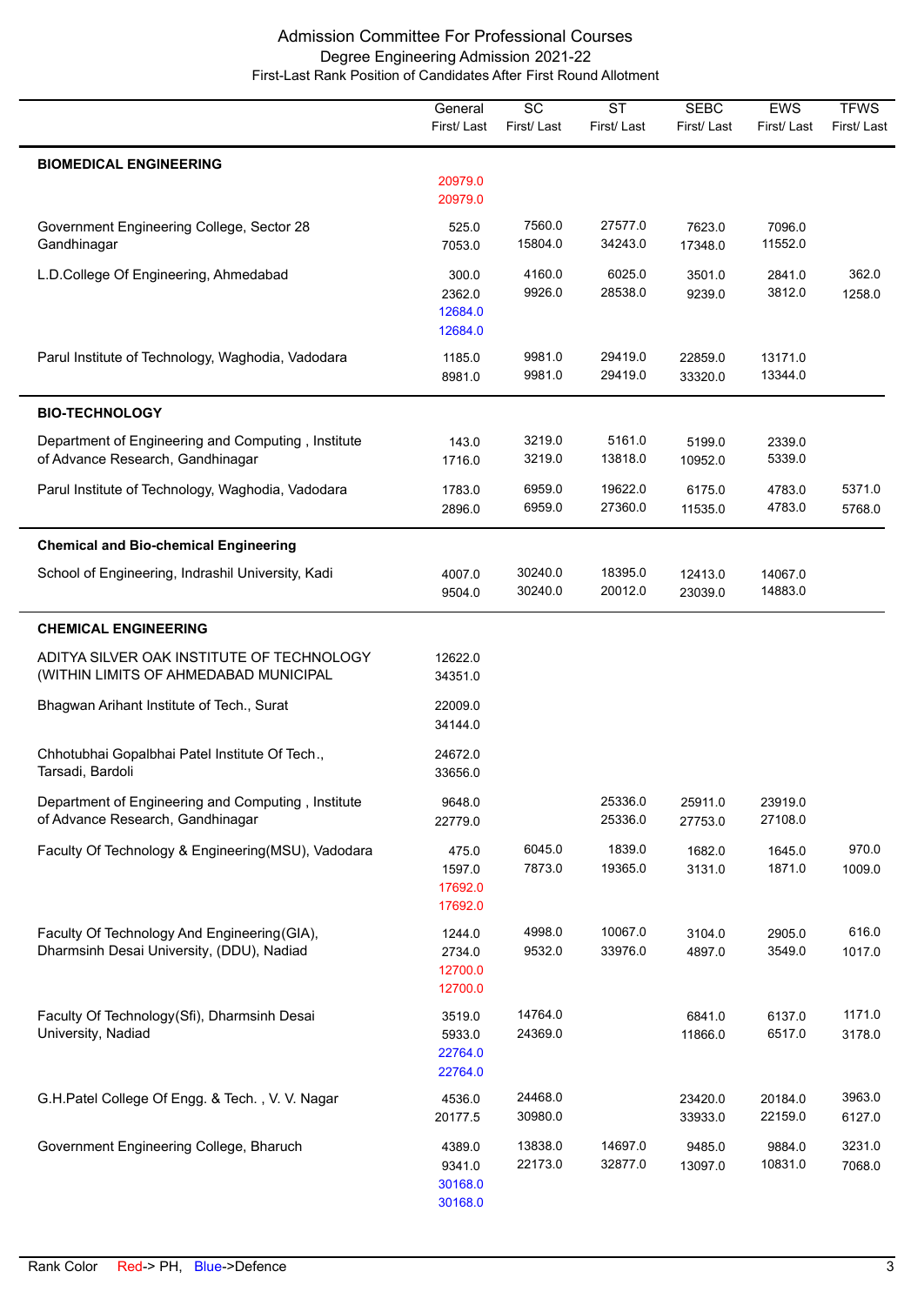|                                                                                 | General<br>First/Last                  | $\overline{SC}$<br>First/Last | <b>ST</b><br>First/Last | <b>SEBC</b><br>First/Last | <b>EWS</b><br>First/Last | <b>TFWS</b><br>First/Last |
|---------------------------------------------------------------------------------|----------------------------------------|-------------------------------|-------------------------|---------------------------|--------------------------|---------------------------|
| <b>CHEMICAL ENGINEERING</b>                                                     |                                        |                               |                         |                           |                          |                           |
| Government Engineering College, Bhuj                                            | 8053.0<br>20478.0                      | 30307.0<br>33716.0            |                         | 20498.0<br>25180.0        | 20671.0<br>21102.0       | 10482.0<br>11614.0        |
| Government Engineering College, Valsad                                          | 583.0<br>15237.0                       | 20550.0<br>28356.0            | 16916.0<br>33332.0      | 15324.0<br>20137.0        | 15306.0<br>18259.0       | 5896.0<br>11391.0         |
| Institute Of Technology, Nirma University Of Science<br>& Technology, Ahmedabad | 88.0<br>3853.0                         | 6249.0<br>8224.0              |                         | 4061.0<br>8687.0          | 3910.0<br>3993.0         | 28.0<br>310.0             |
| ITM (SLS) Baroda University (Formerly Known as ITM<br>Universe), Vadodara       | 10078.0<br>33132.0                     |                               |                         |                           |                          |                           |
| L.D.College Of Engineering, Ahmedabad                                           | 1104.0<br>3291.0<br>7038.0<br>7038.0   | 6416.0<br>11306.0             | 12730.0<br>28674.0      | 3294.0<br>5472.0          | 3316.0<br>3708.0         | 609.0<br>1423.0           |
| L.E.College, Morbi                                                              | 7759.0<br>17474.0                      |                               |                         | 18919.0<br>23277.0        | 17633.0<br>18971.0       | 7437.0<br>10474.0         |
| L.J. Institute Of Engg And Tech., Ahmedabad                                     | 12362.0<br>22031.0                     | 30916.0<br>30916.0            |                         | 24771.0<br>31932.0        | 22442.0<br>26167.0       | 4392.0<br>8216.0          |
| Marwadi Edu. Foundation Group Of Institutions,<br>Faculty Of Tech., Rajkot      | 16397.0<br>30394.0                     |                               |                         |                           |                          |                           |
| Om Engineering College Junagadh                                                 | 26233.0<br>26233.0                     |                               |                         |                           |                          |                           |
| P.P. Savani School of Engineering, P.P. Savani<br>University, Kosamba           | 19990.0<br>33861.0                     |                               |                         |                           |                          |                           |
| Pacific School Of Engineering, Surat                                            | 24475.0<br>31829.0                     |                               |                         |                           |                          |                           |
| Pandit Deendayal Energy University , Gandhinagar                                | 1445.0<br>8269.0<br>30566.0<br>30566.0 | 8662.0<br>18983.0             | 16254.0<br>29003.0      | 8374.0<br>31536.0         | 8282.0<br>13650.0        | 456.0<br>2846.0           |
| Parul Institute of Technology, Waghodia, Vadodara                               | 5261.0<br>34250.0                      |                               |                         |                           |                          |                           |
| Prime Institute of Engineering and Technology,<br>Jalalpore, Navsari            | 16153.0<br>33630.0                     |                               |                         |                           |                          |                           |
| R.N.G. Patel Institute of Technology-RNGPIT (FETR),<br>Bardoli                  | 14343.0<br>33929.0                     |                               |                         |                           |                          |                           |
| S.S.AGRAWAL INSTITUTE OF ENGINEERING &<br><b>TECHNOLOGY NAVSARI</b>             | 24147.0<br>34321.0                     |                               |                         |                           |                          |                           |
| Sal College Of Engineering, Ahmedabad                                           | 15543.0<br>34205.0                     |                               |                         |                           |                          |                           |
| Sarvajanik College Of Engg. & Tech., Surat                                      | 6853.0<br>25851.0                      | 27358.0<br>34137.0            |                         | 25855.0<br>32537.0        | 26214.0<br>27812.0       | 5082.0<br>6359.0          |
| School of Engineering and Applied Science,<br>Ahmedabad University, Ahmedabad   | 8361.0<br>14517.0                      | 19698.0<br>25641.0            |                         | 16037.0<br>34339.0        | 16074.0<br>16383.0       |                           |
| SCHOOL OF TECHNOLOGY, GSFC UNIVERSITY,<br><b>VADODARA</b>                       | 9957.0<br>23494.0                      | 23911.0<br>26133.0            |                         | 24197.0<br>32656.0        | 25357.0<br>31285.0       | 6041.0<br>9697.0          |
| Shri Sadvidhya Mandal Institute Of Tech., Bharuch                               | 9473.0<br>28451.0                      | 29961.0<br>31902.0            |                         | 29768.0<br>34375.0        | 28921.0<br>33406.0       |                           |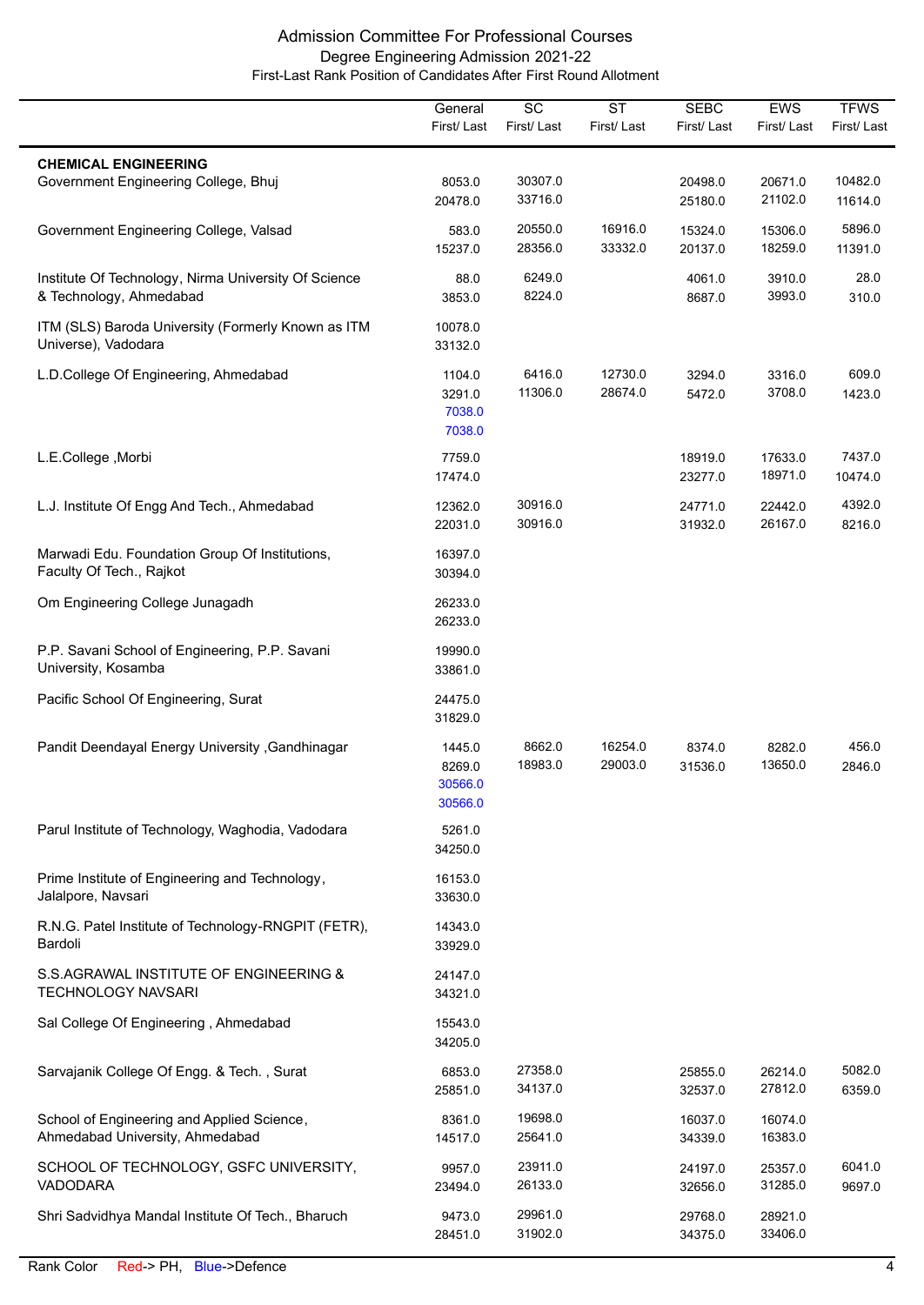|                                                                                                           | General<br>First/Last                   | SC<br>First/Last   | <b>ST</b><br>First/Last | <b>SEBC</b><br>First/ Last | <b>EWS</b><br>First/Last | <b>TFWS</b><br>First/Last |
|-----------------------------------------------------------------------------------------------------------|-----------------------------------------|--------------------|-------------------------|----------------------------|--------------------------|---------------------------|
| <b>CHEMICAL ENGINEERING</b><br>Shri Sitaram N Patel Inst. Of Tech. & Res.<br>(Vidhyabharti Trust), Umrakh | 21914.0<br>34219.0                      |                    |                         |                            |                          | 5940.0<br>16743.0         |
| Shroff S.R.Rotary Inst. Of Chemical Technology,<br>Vatatia, Bharuch                                       | 3483.0<br>17250.0                       | 19484.0<br>25473.0 | 21193.0<br>31348.0      | 18065.0<br>24571.0         | 17672.0<br>25082.0       | 3907.0<br>5853.0          |
| Swarrnim Institute of Technology                                                                          | 17793.0<br>28083.0                      |                    |                         |                            |                          |                           |
| V.V.P. Engineering College, Rajkot                                                                        | 8062.0<br>33360.0                       |                    |                         |                            |                          |                           |
| <b>VEERAYATAN INSTITUTE OF ENGINEERING</b><br>TECHNOLOGY & RESEARCH., Mandvi                              | 28855.0<br>28855.0                      |                    |                         |                            |                          |                           |
| Vishwakarma Government Engineering College,<br>Chandkheda, Gandhinagar                                    | 3303.0<br>6227.0<br>27359.0<br>27359.0  | 13955.0<br>18489.0 | 22218.0<br>30866.0      | 6258.0<br>8223.0           | 6558.0<br>7255.0         | 3533.0<br>3863.0          |
| <b>CHEMICAL ENGINEERING (GREEN TECHNOLOGY AND SUSTAINABILITY ENGINEERING)</b>                             |                                         |                    |                         |                            |                          |                           |
| SHREE DHANVANTARY COLLEGE OF<br>ENGINEERING & TECHNOLOGY, KIM                                             | 22294.0<br>22294.0                      |                    |                         |                            |                          | 18559.0<br>26681.0        |
| Sigma Institute Of Engg., Bakrol                                                                          | 9874.0<br>33382.0                       |                    |                         |                            |                          |                           |
| <b>Chemical Technology</b>                                                                                |                                         |                    |                         |                            |                          |                           |
| Shroff S.R.Rotary Inst. Of Chemical Technology,<br>Vatatia, Bharuch                                       | 12389.0<br>34316.0                      |                    |                         |                            |                          |                           |
| <b>Civil &amp; Infrastructure Engineering</b>                                                             |                                         |                    |                         |                            |                          |                           |
| ADANI INSTITUTE OF INFRASTRUCTURE<br>ENGINEERING, AHMEDABAD                                               | 7116.0<br>26301.0                       | 33689.0<br>33689.0 | 27654.0<br>27654.0      | 28575.0<br>28575.0         | 29926.0<br>32864.0       |                           |
| <b>CIVIL ENGINEERING</b>                                                                                  |                                         |                    |                         |                            |                          |                           |
| A.D. Patel Institute Of Tech., Karamsad                                                                   | 17565.0<br>34293.0                      |                    |                         |                            |                          |                           |
| ADITYA SILVER OAK INSTITUTE OF TECHNOLOGY<br>(WITHIN LIMITS OF AHMEDABAD MUNICIPAL                        | 9824.0<br>33978.0                       |                    |                         |                            |                          |                           |
| Ahmedabad Institute Of Tech, Ahmedabad                                                                    | 9638.0<br>34063.0                       |                    |                         |                            |                          |                           |
| Arrdekta Inst. Of Technology, Khedbrahma,<br>Sabarkantha                                                  | 17072.0<br>17072.0                      |                    |                         |                            |                          |                           |
| Atmiya University, Faculty of Engineering and<br>Technology, Rajkot                                       | 12345.0<br>28043.0                      |                    |                         |                            |                          |                           |
| Bhagwan Mahavir College Of Engg. And Tech., Surat                                                         | 16470.0<br>33221.0                      |                    |                         |                            |                          |                           |
| Birla Vishvakarma Maha Vidhyalaya(Gia), V.V.Nagar                                                         | 1154.0<br>12759.0<br>24422.0<br>24422.0 | 17160.0<br>21187.0 | 14927.0<br>24664.0      | 13393.0<br>16723.0         | 12993.0<br>14779.0       | 5091.0<br>9488.0          |
| C. K. Pithawala College Of Engg. & Tech., Surat                                                           | 12165.0<br>34359.0                      |                    |                         |                            |                          |                           |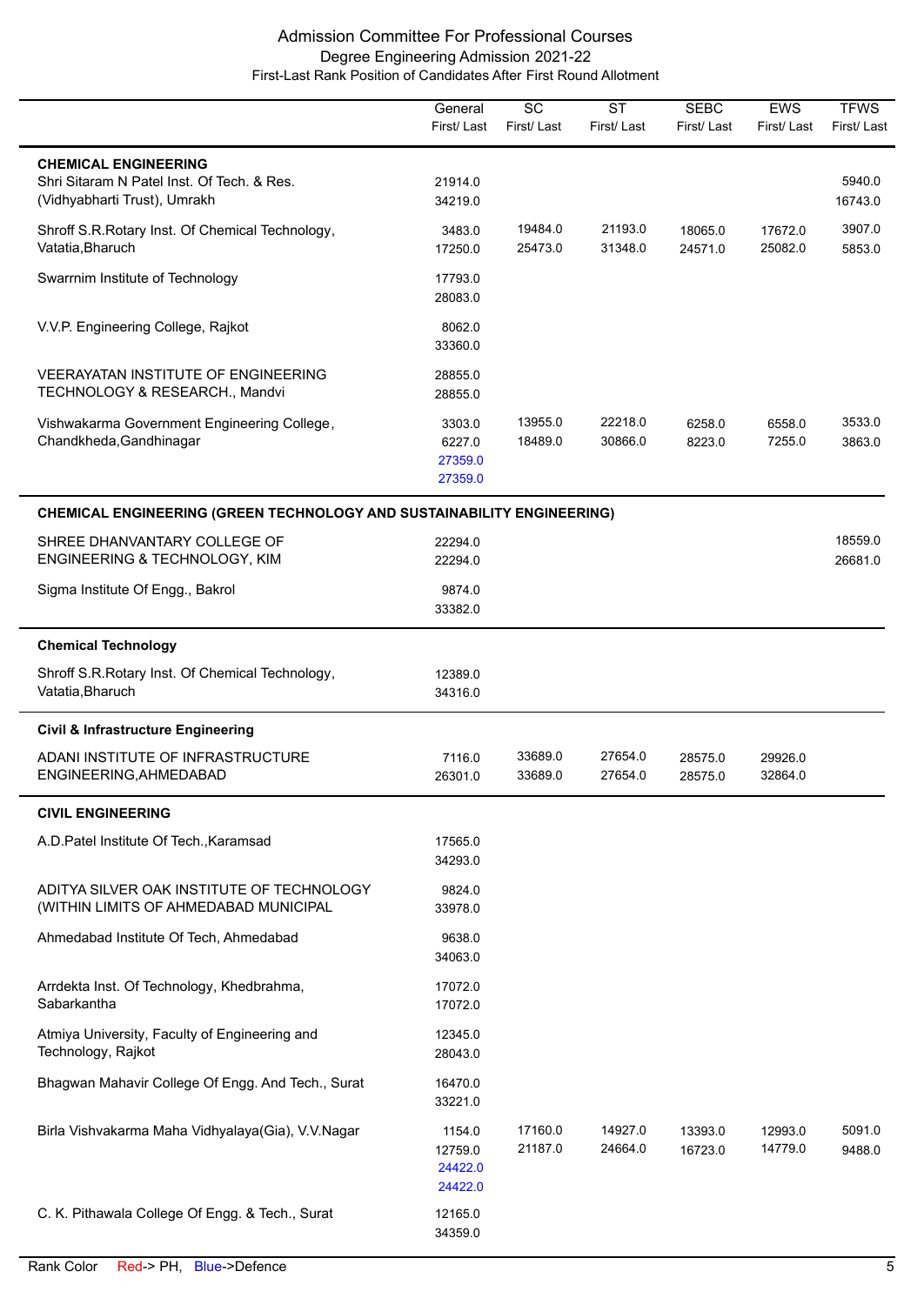|                                                                                           | General<br>First/Last                   | $\overline{SC}$<br>First/Last | $\overline{\text{ST}}$<br>First/Last | <b>SEBC</b><br>First/Last | <b>EWS</b><br>First/Last | <b>TFWS</b><br>First/Last |
|-------------------------------------------------------------------------------------------|-----------------------------------------|-------------------------------|--------------------------------------|---------------------------|--------------------------|---------------------------|
| <b>CIVIL ENGINEERING</b><br>Chandubhai S Patel Institute Of Technology, Changa            | 11881.0<br>34378.0                      |                               |                                      |                           |                          |                           |
| Chhotubhai Gopalbhai Patel Institute Of Tech.,<br>Tarsadi, Bardoli                        | 23323.0<br>32534.0                      |                               |                                      |                           |                          |                           |
| D. A. Degree Engineering and Technology,<br>Mahemdabad, Kheda                             | 33001.0<br>34285.0                      |                               |                                      |                           |                          |                           |
| Darshan Institute Of Engg. & Tech., Rajkot-Morbi<br>Highway, Hadala                       | 10232.0<br>32578.0                      |                               |                                      |                           |                          |                           |
| Dr. Jivraj Mehta Institute Of Technology, Anand                                           | 21402.0<br>30430.0                      |                               |                                      |                           |                          |                           |
| DR. S & S.S. Ghandhi Government Engineering<br>College Surat                              | 2597.0<br>13148.0<br>33693.0<br>33693.0 | 17355.0<br>25509.0            | 14916.0<br>20316.0                   | 13184.0<br>19083.0        | 14886.0<br>17433.0       | 5050.0<br>8185.0          |
| Dr. Subhahsh Technical Campus, Junagadh                                                   | 19328.0<br>32904.0                      |                               |                                      |                           |                          |                           |
| Engginering College, Tuwa, Godhara                                                        | 26894.0<br>26894.0                      |                               |                                      |                           |                          |                           |
| Faculty Of Technology & Engineering(MSU), Vadodara                                        | 1077.0<br>7635.0<br>17811.0<br>17811.0  | 10162.0<br>18107.0            | 13010.0<br>21096.0                   | 8482.0<br>12151.0         | 7711.0<br>11178.0        | 3335.0<br>6029.0          |
| Faculty Of Technology And Engineering (GIA),<br>Dharmsinh Desai University, (DDU), Nadiad | 3352.0<br>11721.0                       | 16091.0<br>23099.0            | 18907.0<br>25079.0                   | 12607.0<br>15164.0        | 11942.0<br>13593.0       | 5589.0<br>8020.0          |
| G.H.Patel College Of Engg. & Tech., V. V. Nagar                                           | 13147.0<br>34177.0                      |                               |                                      |                           |                          |                           |
| Gandhinagar Institute Of Technology, Moti Bhoyan,<br>Kalol, Gandhinagar                   | 13126.0<br>33691.0                      |                               |                                      |                           |                          |                           |
| Ganpat University, U.V. Patel College of Engineering,<br>Kherva, Mehsana                  | 13446.0<br>34485.0                      |                               |                                      |                           |                          |                           |
| GIDC Degree Engineering College, Abrama, Navsari                                          | 12579.0<br>34512.0                      |                               |                                      |                           |                          |                           |
| Government Engineering College, Bharuch                                                   | 9853.0<br>21787.0                       | 24840.0<br>34272.0            | 21969.0<br>26492.0                   | 23126.0<br>29576.0        | 22080.0<br>29939.0       | 12433.0<br>15592.0        |
| Government Engineering College, Bhavnagar                                                 | 1664.0<br>17623.0                       | 31198.0<br>31198.0            | 23670.0<br>29690.0                   | 17706.0<br>23841.0        | 18304.0<br>21806.0       | 4876.0<br>7286.0          |
| Government Engineering College, Bhuj                                                      | 9229.0<br>34420.0                       |                               |                                      |                           |                          |                           |
| Government Engineering College, Dahod                                                     | 8602.0<br>34560.0                       |                               |                                      |                           |                          |                           |
| Government Engineering College, Godhra                                                    | 16087.0<br>31087.0                      |                               | 32102.0<br>33932.0                   | 31859.0<br>34117.0        | 31228.0<br>31302.0       |                           |
| Government Engineering College, Modasa                                                    | 13185.0<br>34519.0                      |                               |                                      |                           |                          |                           |
| Government Engineering College, Palanpur                                                  | 11844.0<br>24913.0                      | 28945.0<br>33637.0            | 27514.0<br>34213.0                   | 25459.0<br>31628.0        | 25278.0<br>28849.0       | 3581.0<br>13380.0         |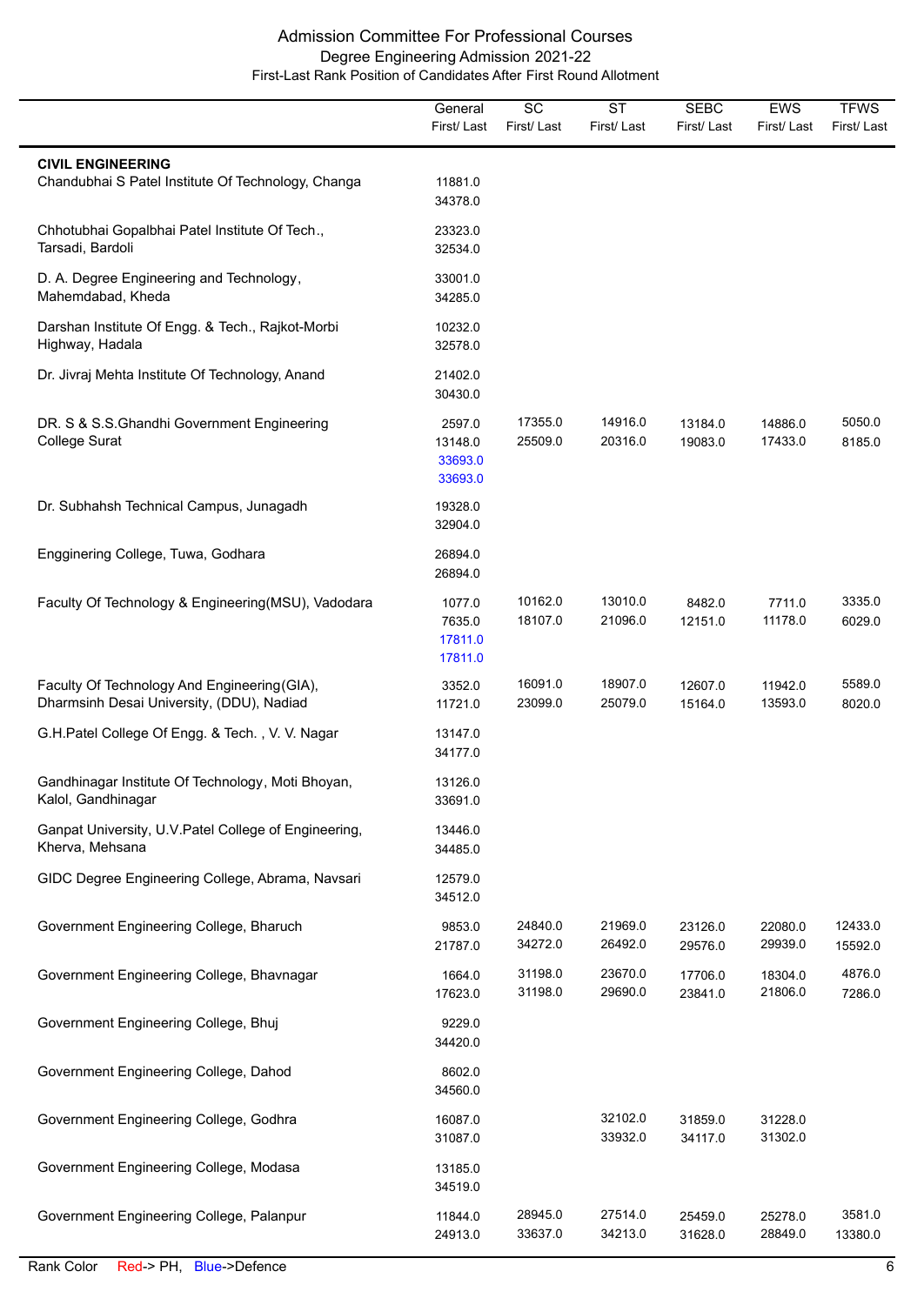|                                                                                                     | General<br>First/Last                                       | $\overline{SC}$<br>First/Last | $\overline{\text{ST}}$<br>First/Last | <b>SEBC</b><br>First/Last | <b>EWS</b><br>First/Last | <b>TFWS</b><br>First/Last |
|-----------------------------------------------------------------------------------------------------|-------------------------------------------------------------|-------------------------------|--------------------------------------|---------------------------|--------------------------|---------------------------|
|                                                                                                     |                                                             |                               |                                      |                           |                          |                           |
| <b>CIVIL ENGINEERING</b><br>Government Engineering College, Patan                                   | 12478.0<br>22977.0                                          | 27056.0<br>32202.0            | 26732.0<br>34355.0                   | 23031.0<br>33070.0        | 23671.0<br>28997.0       | 13881.0<br>16021.0        |
| Government Engineering College, Rajkot                                                              | 9431.0<br>18031.0                                           | 19822.0<br>26935.0            | 25748.0<br>33093.0                   | 18050.0<br>21630.0        | 18464.0<br>20081.0       | 9552.0<br>10740.0         |
| Government Engineering College, Valsad                                                              | 10792.0<br>21717.0                                          | 26499.0<br>31549.0            | 21924.0<br>25136.0                   | 22221.0<br>27516.0        | 25627.0<br>32639.0       | 4621.0<br>10413.0         |
| Grow More Faculty of Engineering, Berna,<br>Himmatnagar                                             | 18789.0<br>33408.0                                          |                               |                                      |                           |                          |                           |
| Gujarat Power Engg. And Res. Inst. (Gperi) (Ppp),<br>Mevad, Mehsana                                 | 24842.0<br>33808.0                                          |                               |                                      |                           |                          |                           |
| GYANMANJARI INSTITUTE OF TECHNOLOGY<br>Bhavnagar                                                    | 17116.0<br>17116.0                                          |                               |                                      |                           |                          |                           |
| Hansaba College Of Engieering And Technology,<br>Siddhpur                                           | 34139.0<br>34139.0                                          |                               |                                      |                           |                          |                           |
| Indus Institute Of Tech. & Engg., Racharda,<br>Ahmedabad                                            | 13210.0<br>34130.0                                          |                               |                                      |                           |                          |                           |
| Institute of Infrastructure, Technology, Research and<br>Management(IITRAM), Ahmedabad              | 7075.0<br>28493.0                                           |                               | 31766.0<br>31766.0                   | 34439.0<br>34439.0        | 33938.0<br>33938.0       |                           |
| Institute Of Technology, Nirma University Of Science<br>& Technology, Ahmedabad                     | 692.0<br>7923.0<br>18615.0<br>18615.0                       | 8317.0<br>19486.0             | 9407.0<br>32612.0                    | 8823.0<br>18098.0         | 8366.0<br>13582.0        | 809.0<br>3149.0           |
| K.J. Institute Of Engg. And Tech., Savali                                                           | 27331.0<br>27331.0                                          |                               |                                      |                           |                          |                           |
| Krishna School of Emerging Technology & Applied<br>Research (Formerly Known as Babaria Institute Of | 24174.0<br>31076.0                                          |                               |                                      |                           |                          |                           |
| L.D.College Of Engineering, Ahmedabad                                                               | 943.0<br>5688.0<br>31488.0<br>34517.0<br>11309.0<br>11309.0 | 6343.0<br>14818.0             | 5887.0<br>13373.0                    | 5730.0<br>8834.0          | 5711.0<br>8360.0         | 1080.0<br>3246.0          |
| L.D.R.P. Institute Of Tech. & Research., Gandhinagar                                                | 19873.0<br>33576.0                                          |                               |                                      |                           |                          |                           |
| L.E.College, Morbi                                                                                  | 10073.0<br>34347.0                                          |                               |                                      |                           |                          |                           |
| L.J. Institute Of Engg And Tech., Ahmedabad                                                         | 8146.0<br>34522.0                                           |                               |                                      |                           |                          |                           |
| Laljibhai Chaturbhai Institute Of Tech., Bhandu,<br>Mahesana                                        | 33395.0<br>34403.0                                          |                               |                                      |                           |                          |                           |
| Laxmi Institute Of Technology, Sarigam, Valsad                                                      | 26776.0<br>34422.0                                          |                               |                                      |                           |                          |                           |
| Mahatma Gandhi Inst. Of Technical Edu. And<br>Research Center, Navasari                             | 21859.0<br>21859.0                                          |                               |                                      |                           |                          |                           |
| Marwadi Edu. Foundation Group Of Institutions,<br>Faculty Of Engg., Rajkot                          | 17550.0<br>28112.0                                          |                               |                                      |                           |                          |                           |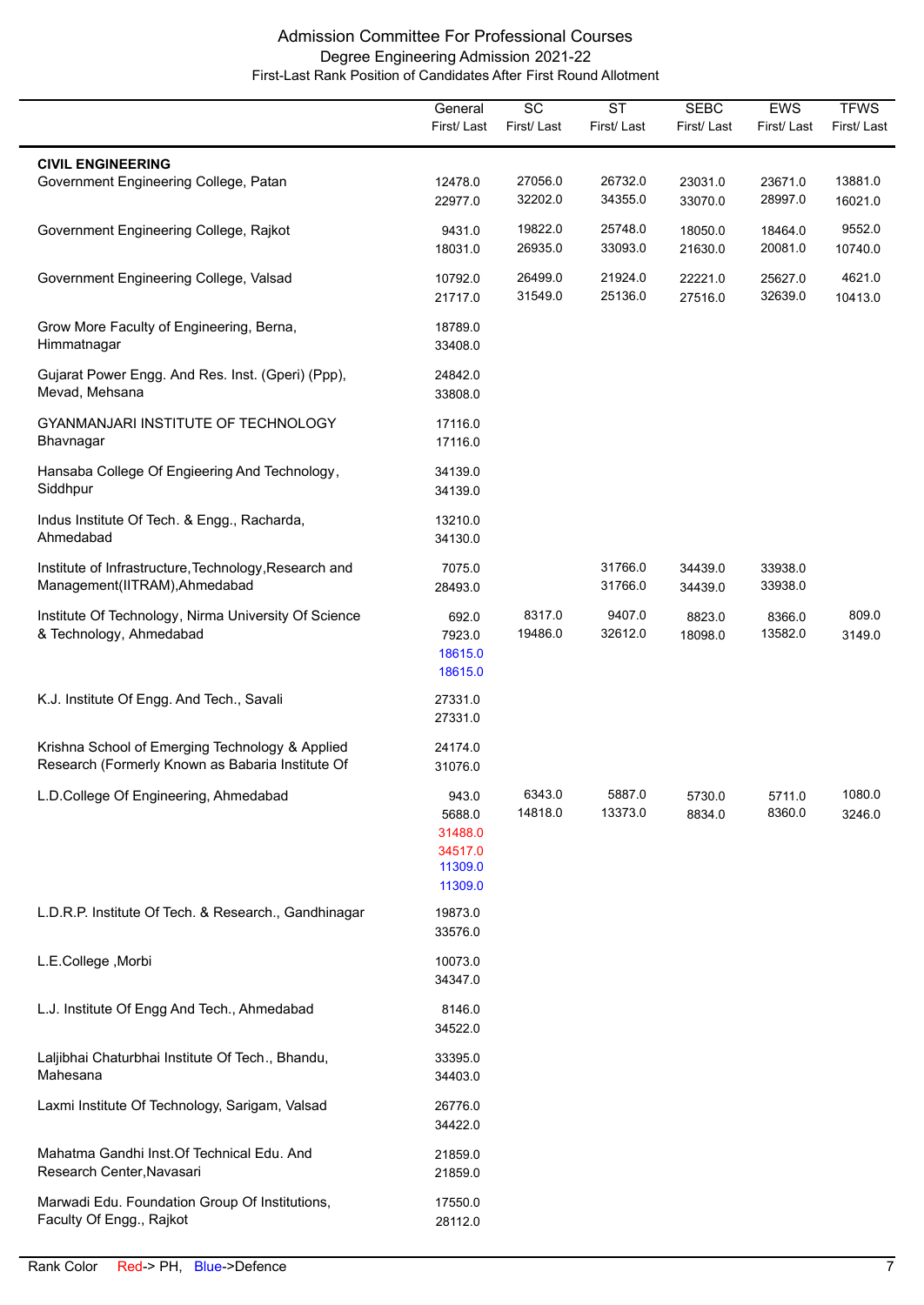|                                                                                                        | General<br>First/Last | SC<br>First/Last   | <b>ST</b><br>First/Last | <b>SEBC</b><br>First/Last | <b>EWS</b><br>First/Last | <b>TFWS</b><br>First/Last |
|--------------------------------------------------------------------------------------------------------|-----------------------|--------------------|-------------------------|---------------------------|--------------------------|---------------------------|
| <b>CIVIL ENGINEERING</b><br>Marwadi Edu. Foundation Group Of Institutions,<br>Faculty Of Tech., Rajkot | 13777.0<br>29647.0    |                    |                         |                           |                          |                           |
| Narnarayan Shastri Institute of Technology, Jetalpur,<br>Ahmedabad                                     | 24929.0<br>24929.0    |                    |                         |                           |                          |                           |
| Om Engineering College Junagadh                                                                        | 26351.0<br>26351.0    |                    |                         |                           |                          |                           |
| P.P. Savani School of Engineering, P.P. Savani<br>University, Kosamba                                  | 26159.0<br>29533.0    |                    |                         |                           |                          |                           |
| Pacific School Of Engineering, Surat                                                                   | 34087.0<br>34087.0    |                    |                         |                           |                          |                           |
| Pandit Deendayal Energy University , Gandhinagar                                                       | 3292.0<br>16760.0     | 18480.0<br>27782.0 | 33377.0<br>33377.0      | 18679.0<br>32111.0        | 18415.0<br>21466.0       |                           |
| Parul Institute of Engineering & Technology,<br>Waghodia, Vadodara                                     | 13763.0<br>34459.0    |                    |                         |                           |                          |                           |
| R.K. University - School of Engineering, Rajkot                                                        | 27699.0<br>30857.0    |                    |                         |                           |                          |                           |
| R.N.G. Patel Institute of Technology-RNGPIT (FETR),<br>Bardoli                                         | 11798.0<br>34504.0    |                    |                         |                           |                          | 8392.0<br>19825.0         |
| Rai School of Engineering, Dholka, Ahmedabad                                                           | 34296.0<br>34296.0    |                    |                         |                           |                          |                           |
| S.P.B. Patel Engg. College, (Saffrony), Linch,<br>Mehsana                                              | 24008.0<br>34478.0    |                    |                         |                           |                          |                           |
| S.S.AGRAWAL INSTITUTE OF ENGINEERING &<br>TECHNOLOGY NAVSARI                                           | 12511.0<br>34337.0    |                    |                         |                           |                          |                           |
| Sal Institute Of Tech. & Engg. Research, Ahmedabad                                                     | 11097.0<br>33505.0    |                    |                         |                           |                          |                           |
| Sankalchand Patel College Of Engg., Visnagar                                                           | 15151.0<br>34126.0    |                    |                         |                           |                          |                           |
| SARDAR PATEL COLLEGE OF ENGINEERING,<br><b>BAKROL ANAND</b>                                            | 16227.0<br>34125.0    |                    |                         |                           |                          |                           |
| Sardar Vallabhbhai Patel Institute Of Tech., Vasad                                                     | 9720.0<br>33342.0     |                    |                         |                           |                          |                           |
| Sarvajanik College Of Engg. & Tech., Surat                                                             | 8045.0<br>30306.0     |                    | 30344.0<br>32206.0      | 33152.0<br>33152.0        |                          | 2637.0<br>9328.0          |
| SCHOOL OF SCIENCE & ENGINEERING.,<br>Navrachana University, Vadodara                                   | 7433.0<br>21882.0     |                    |                         |                           |                          |                           |
| Shantilal Shah Engineering College, Bhavnagar                                                          | 6430.0<br>34421.0     |                    |                         |                           |                          |                           |
| SHREE PANDIT NATHULALJI VYAS TECHNICAL<br>CAMPUS, SURENDRANAGAR                                        |                       |                    |                         |                           |                          | 12318.0<br>30491.0        |
| SHREE SWAMINARAYAN INSTITUTE OF<br>TECHNOLOGY, BHAT, GANDHINAGAR                                       | 11086.0<br>29891.0    |                    |                         |                           |                          |                           |
| Shri Labhubhai Trivedi Institute Of Engineering And<br>Technology, Rajkot                              | 21009.0<br>33454.0    |                    |                         |                           |                          |                           |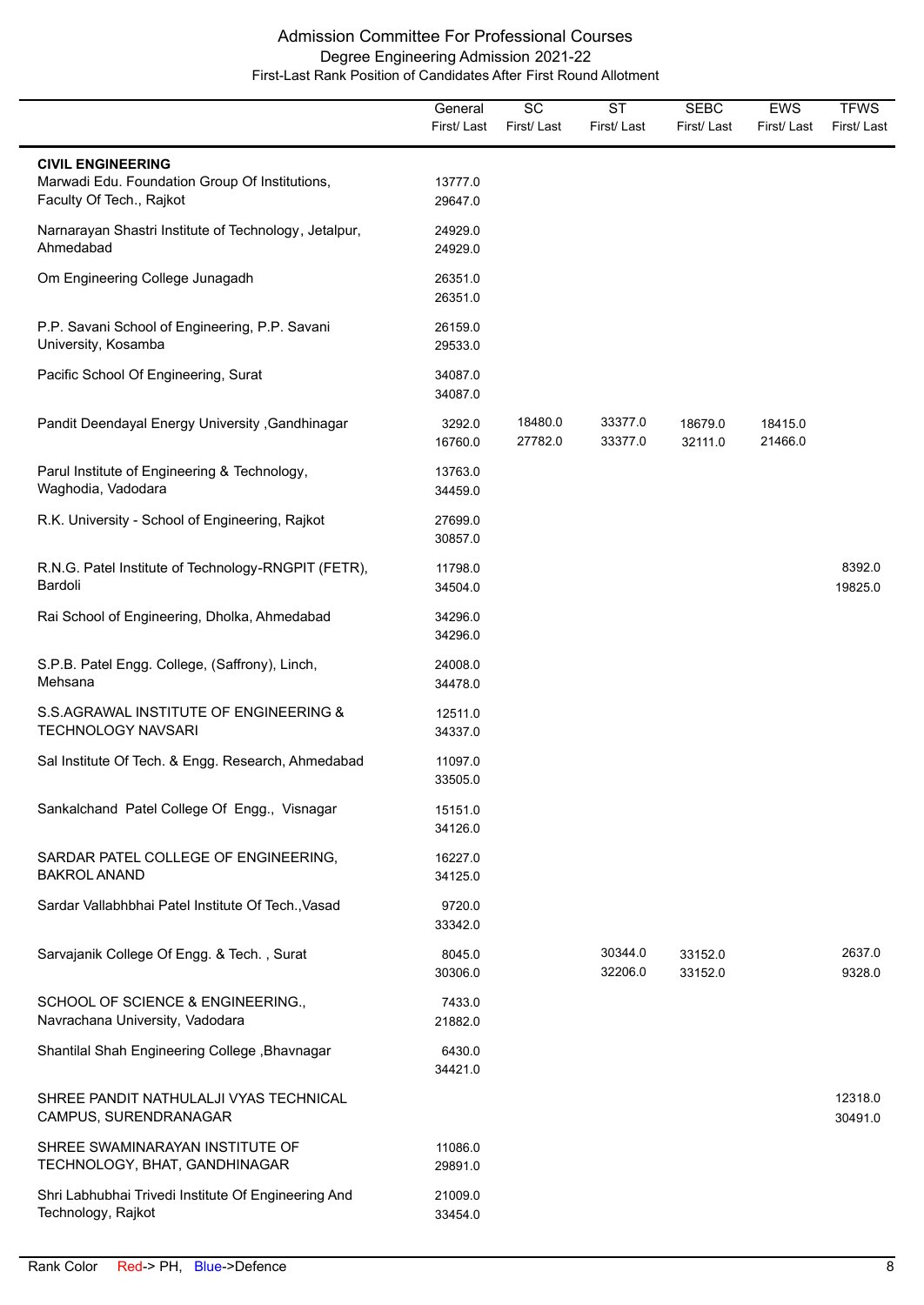|                                                                                         | General<br>First/Last                   | SC<br>First/Last   | <b>ST</b><br>First/Last | <b>SEBC</b><br>First/Last | <b>EWS</b><br>First/Last | <b>TFWS</b><br>First/Last |
|-----------------------------------------------------------------------------------------|-----------------------------------------|--------------------|-------------------------|---------------------------|--------------------------|---------------------------|
| <b>CIVIL ENGINEERING</b><br>Shri Sadvidhya Mandal Institute Of Tech., Bharuch           | 25668.0<br>34566.0                      |                    |                         |                           |                          |                           |
| Shri Satsangi Saketdham `Ram Ashram` Group Of<br>Institutions, Vadasma                  | 29808.0<br>33911.0                      |                    |                         |                           |                          |                           |
| Shri Sitaram N Patel Inst. Of Tech. & Res.<br>(Vidhyabharti Trust), Umrakh              | 15530.0<br>34551.0                      |                    |                         |                           |                          | 19925.0<br>34127.0        |
| Shri Swami Atmanand Saraswati Institute Of Tech.,<br>Surat                              | 14994.0<br>31516.0                      |                    |                         |                           |                          |                           |
| Sigma Institute Of Engg., Bakrol                                                        | 7931.0<br>33958.0                       |                    |                         |                           |                          |                           |
| Silver Oak College Of Engg., & Tech. (WITHIN<br>AMHEDABAD MUNICIPAL CORPORATION LIMIT), | 23982.0<br>32821.0                      |                    |                         |                           |                          |                           |
| Smt. S.R. Patel Engg. College, Dabhi, Unjha                                             | 29357.0<br>29357.0                      |                    |                         |                           |                          |                           |
| SMT. SHANTABEN HARIBHAI GAJERA<br>ENGINEERING COLLEGE Amreli                            | 23070.0<br>27216.0                      |                    |                         |                           |                          |                           |
| Swaminarayan College Of Engg. & Tech., Kalol                                            | 32301.0<br>32301.0                      |                    |                         |                           |                          |                           |
| Tatva Institute Of Technological Studies, Modasa                                        | 27261.0<br>27261.0                      |                    |                         |                           |                          |                           |
| V.V.P. Engineering College, Rajkot                                                      | 347.0<br>31372.0                        |                    |                         |                           |                          |                           |
| Vadodara Institute of Engineering, Kotambi,<br>Waghodiya, Vadodara                      | 29725.0<br>29725.0                      |                    |                         |                           |                          |                           |
| Vidhyadeep Institute of Engineering & Technology,<br>Anita(Kim), Surat                  | 27243.0<br>27255.0                      |                    |                         |                           |                          |                           |
| Vishwakarma Government Engineering College,<br>Chandkheda, Gandhinagar                  | 5690.0<br>9713.0<br>21161.0<br>21161.0  | 11911.0<br>16667.0 | 11499.0<br>19452.0      | 9773.0<br>12971.0         | 9904.0<br>11730.0        | 6560.0<br>8260.0          |
| <b>CLOUD TECH &amp;INFORMATION SECURITY</b>                                             |                                         |                    |                         |                           |                          |                           |
| Swarrnim Institute of Technology                                                        | 15882.0<br>31898.0                      |                    |                         |                           |                          |                           |
| <b>COMPUTER ENGINEERING</b>                                                             |                                         |                    |                         |                           |                          |                           |
| A.D. Patel Institute Of Tech., Karamsad                                                 | 1770.0<br>3582.0<br>9555.0<br>9555.0    | 11129.0<br>15999.0 | 20942.0<br>20942.0      | 3830.0<br>7446.0          | 3690.0<br>3920.0         | 1416.0<br>1915.0          |
| ADITYA SILVER OAK INSTITUTE OF TECHNOLOGY<br>(WITHIN LIMITS OF AHMEDABAD MUNICIPAL      | 3118.0<br>20066.0<br>24308.0<br>24308.0 | 24034.0<br>34273.0 |                         | 20607.0<br>33365.0        | 20258.0<br>23589.0       | 3283.0<br>8649.0          |
| Ahmedabad Institute Of Tech, Ahmedabad                                                  | 517.0<br>6134.0<br>18636.0<br>18636.0   | 11916.0<br>17244.0 | 31620.0<br>31620.0      | 6896.0<br>18231.0         | 6142.0<br>7222.0         | 2278.0<br>3507.0          |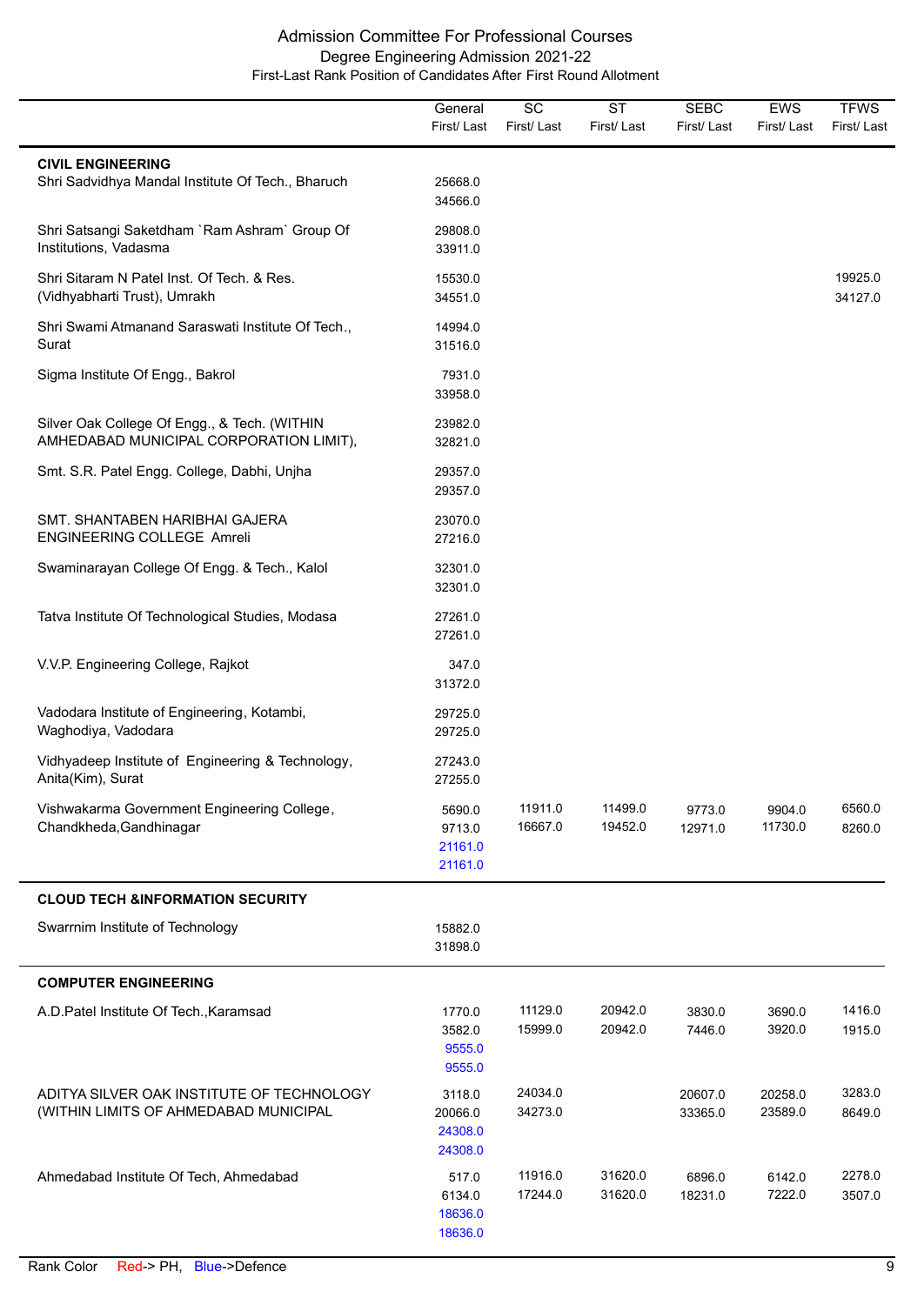|                                                                                        | General<br>First/Last                                    | $\overline{SC}$<br>First/Last | $\overline{\text{ST}}$<br>First/Last | <b>SEBC</b><br>First/ Last            | <b>EWS</b><br>First/Last | <b>TFWS</b><br>First/Last |
|----------------------------------------------------------------------------------------|----------------------------------------------------------|-------------------------------|--------------------------------------|---------------------------------------|--------------------------|---------------------------|
|                                                                                        |                                                          |                               |                                      |                                       |                          |                           |
| <b>COMPUTER ENGINEERING</b><br>Alpha College Of Engg. & Tech., Khatraj, Kalol          | 9543.0<br>29748.0                                        |                               |                                      | 30790.0<br>30790.0                    | 30358.0<br>32888.5       |                           |
| APOLLO INSTITUTE OF ENGINEERING &<br><b>TECHNOLOGY AHMEDABAD</b>                       | 6949.0<br>15035.0                                        | 21100.0<br>31246.0            | 32072.0<br>32072.0                   | 18490.0<br>31995.0                    | 15322.0<br>16529.0       | 5564.0<br>7290.0          |
| Arrdekta Inst. Of Technology, Khedbrahma,<br>Sabarkantha                               | 18765.0<br>34198.0                                       |                               |                                      |                                       |                          |                           |
| Atmiya University, Faculty of Engineering and<br>Technology, Rajkot                    | 4465.0<br>17004.0                                        | 22741.0<br>33628.0            |                                      | 17798.0<br>33734.0                    | 17344.0<br>18553.0       | 2097.0<br>6031.0          |
| B.H.Gardi College Of Engg. & Technology, Rajkot                                        | 12005.0<br>34232.0                                       |                               |                                      |                                       |                          | 6417.0<br>8570.0          |
| Balaji Engineering College, Jnd-Dhoraji Highway,<br>Makhiyala, Junagadh                | 22760.0<br>32030.0                                       |                               |                                      |                                       |                          |                           |
| Bhagwan Arihant Institute of Tech., Surat                                              | 5689.0<br>24869.0                                        |                               | 26643.0<br>26643.0                   | 25403.0<br>34305.0                    | 25693.0<br>27707.0       | 4255.0<br>7551.0          |
| Bhagwan Mahavir College Of Engg. And Tech., Surat                                      | 6350.0<br>18281.0                                        | 25382.0<br>31759.0            | 33546.0<br>33579.0                   | 18693.0<br>32416.0                    | 18701.0<br>20675.0       | 4177.0<br>6168.0          |
| Birla Vishvakarma Maha Vidhyalaya(Gia), V.V.Nagar                                      | 177.0<br>672.0<br>22398.0<br>22398.0<br>2033.0<br>2033.0 | 3918.0<br>4628.0              | 13631.0<br>18699.0                   | 764.0<br>1452.0<br>33203.0<br>33203.0 | 682.0<br>720.0           | 60.0<br>496.0             |
| C. K. Pithawala College Of Engg. & Tech., Surat                                        | 2056.0<br>9317.0                                         | 14336.0<br>22639.0            |                                      | 10237.0<br>15216.0                    | 9463.0<br>10334.0        | 1669.0<br>4011.0          |
| C.U.Shah College Of Engg.& Tech., Wadhvan                                              | 9592.0<br>28051.0                                        | 33931.0<br>33931.0            |                                      | 30190.0<br>33141.0                    | 32279.0<br>32279.0       |                           |
| Chandubhai S Patel Institute Of Technology, Changa                                     | 1100.0<br>2038.0<br>8523.0<br>8523.0                     | 6438.0<br>9843.0              |                                      | 2314.0<br>4373.0                      | 2088.0<br>2267.0         | 564.0<br>1098.0           |
| Chhotubhai Gopalbhai Patel Institute Of Tech.,<br>Tarsadi, Bardoli                     | 2872.0<br>23766.0                                        |                               | 34218.0<br>34218.0                   | 25413.0<br>34576.0                    | 23773.0<br>27366.0       | 3646.0<br>5272.0          |
| D. A. Degree Engineering and Technology,<br>Mahemdabad, Kheda                          | 10399.0<br>34429.0                                       |                               |                                      |                                       |                          |                           |
| Darshan Institute Of Engg. & Tech., Rajkot-Morbi<br>Highway, Hadala                    | 2367.0<br>12953.0                                        | 16729.0<br>30998.0            |                                      | 15506.0<br>33613.0                    | 13118.0<br>14559.0       | 1012.0<br>2263.0          |
| Department of Engineering and Computing, Institute<br>of Advance Research, Gandhinagar | 4338.0<br>8422.0                                         | 24933.0<br>26054.0            |                                      | 11272.0<br>18013.0                    | 9024.0<br>10054.0        | 2311.0<br>4143.0          |
| Devang Patel Institute of Advance Technology And<br>Research, Changa                   | 1948.0<br>3164.0<br>8848.0<br>8848.0                     | 14736.0<br>17652.0            |                                      | 3299.0<br>7244.0                      | 3174.0<br>3261.0         | 839.0<br>1556.0           |
| Dr. Jivraj Mehta Institute Of Technology, Anand                                        | 5663.0<br>22413.0                                        | 24267.0<br>29209.0            |                                      | 23666.0<br>34509.0                    | 22421.0<br>25763.0       |                           |
| Dr. V.R. Godhania College of Engg. & Tech.,<br>Porbandar                               | 17275.0<br>29869.0                                       |                               |                                      |                                       |                          |                           |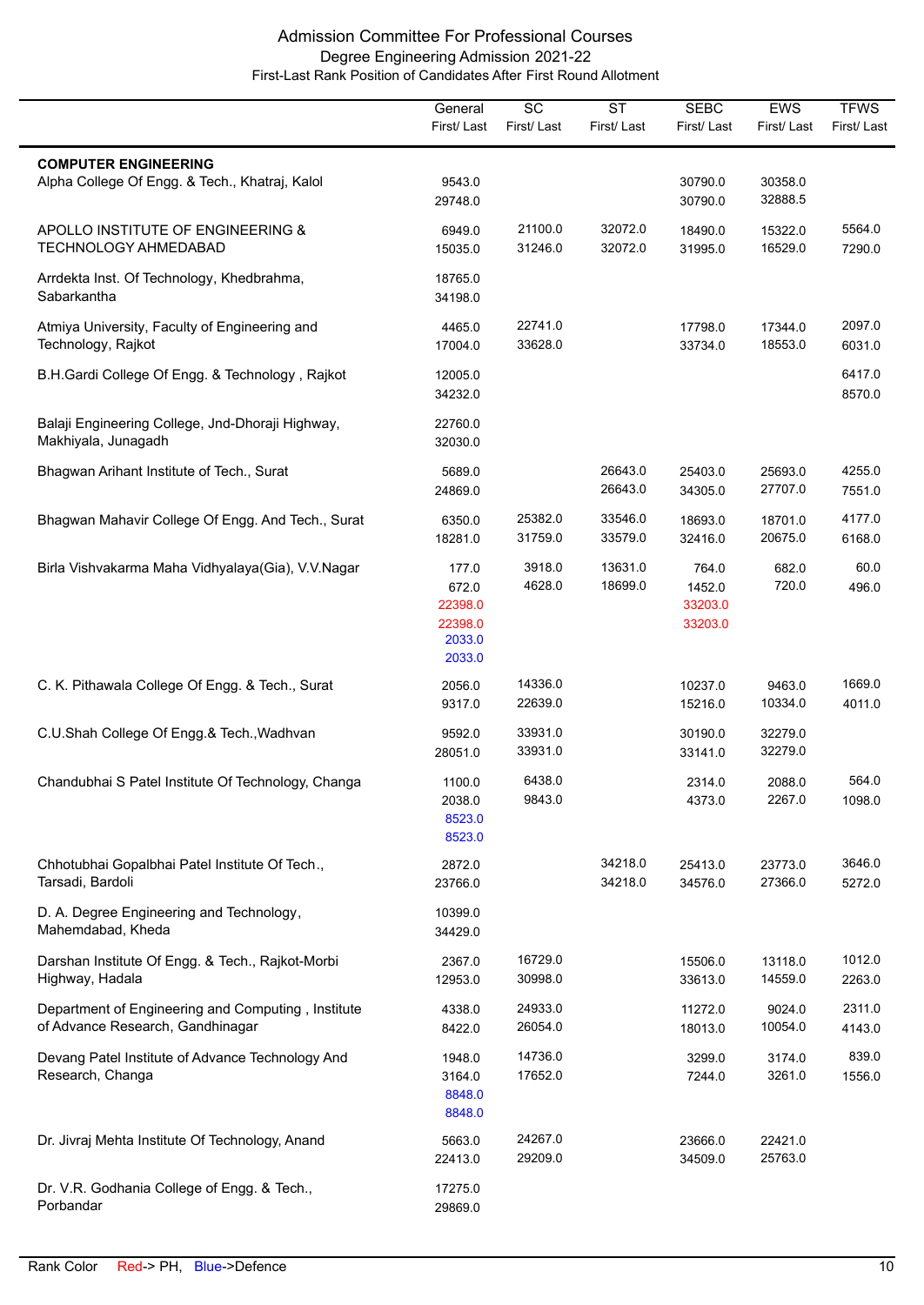|                                                                                           | General<br>First/Last                                     | $\overline{SC}$<br>First/Last | $\overline{\text{ST}}$<br>First/Last | <b>SEBC</b><br>First/Last | <b>EWS</b><br>First/Last | <b>TFWS</b><br>First/Last |
|-------------------------------------------------------------------------------------------|-----------------------------------------------------------|-------------------------------|--------------------------------------|---------------------------|--------------------------|---------------------------|
| <b>COMPUTER ENGINEERING</b><br>Engginering College, Tuwa, Godhara                         | 10687.0<br>34200.0                                        |                               |                                      |                           |                          |                           |
| Faculty Of Technology And Engineering (GIA),<br>Dharmsinh Desai University, (DDU), Nadiad | 104.0<br>254.0<br>23285.0<br>31797.0<br>939.0<br>939.0    | 902.0<br>3388.0               | 3684.0<br>12643.0                    | 302.0<br>666.0            | 260.0<br>272.0           | 31.0<br>157.0             |
| Faculty Of Technology(Sfi), Dharmsinh Desai<br>University, Nadiad                         | 307.0<br>444.0                                            | 3832.0<br>4371.0              | 20037.0<br>30205.0                   | 680.0<br>1201.0           | 458.0<br>473.0           | 167.0<br>248.0            |
| G.H.Patel College Of Engg. & Tech., V. V. Nagar                                           | 785.0<br>1409.0                                           | 8120.0<br>9768.0              | 25429.0<br>34561.0                   | 1585.0<br>3278.0          | 1467.0<br>1665.0         | 709.0<br>752.0            |
| Gandhinagar Institute Of Technology, Moti Bhoyan,<br>Kalol, Gandhinagar                   | 2379.0<br>10377.0<br>29938.0<br>29938.0                   | 17269.0<br>25287.0            |                                      | 10794.0<br>22237.0        | 10419.0<br>11001.0       | 2749.0<br>4232.0          |
| Ganpat University, U.V. Patel College of Engineering,<br>Kherva, Mehsana                  | 4396.0<br>16137.0<br>28876.0<br>28876.0                   | 17994.0<br>30034.0            |                                      | 17950.0<br>33575.0        | 16410.0<br>18309.0       | 2523.0<br>3738.0          |
| GIDC Degree Engineering College, Abrama, Navsari                                          | 5343.0<br>13980.0                                         | 32286.0<br>34538.0            | 34460.0<br>34460.0                   | 14316.0<br>17153.0        | 14777.0<br>16453.0       | 2727.0<br>8463.0          |
| Government Engineering College, Bhavnagar                                                 | 1505.0<br>3423.0<br>18076.0<br>18076.0                    | 4350.0<br>8513.0              | 28539.0<br>34535.0                   | 3598.0<br>4786.0          | 3626.0<br>3778.0         | 1683.0<br>1932.0          |
| Government Engineering College, Dahod                                                     | 3014.0<br>8567.0<br>11121.0<br>11121.0                    | 22112.0<br>24520.0            | 25772.0<br>33311.0                   | 9003.0<br>14273.0         | 10177.0<br>11524.0       | 6270.0<br>6540.0          |
| Government Engineering College, Modasa                                                    | 3015.0<br>9184.0<br>19024.0<br>19024.0                    | 9891.0<br>24146.0             | 13129.0<br>34165.0                   | 9414.0<br>12476.0         | 9376.0<br>10121.0        | 1592.0<br>5081.0          |
| Government Engineering College, Rajkot                                                    | 854.0<br>4963.0<br>8939.0<br>33411.0<br>5303.0<br>10661.0 | 8433.0<br>16195.0             | 11384.0<br>34227.0                   | 5039.0<br>6828.0          | 4990.0<br>5479.0         | 2238.0<br>3310.0          |
| Government Engineering College, Sector 28<br>Gandhinagar                                  | 1174.0<br>1848.0<br>5271.0<br>5271.0                      | 6094.0<br>7647.0              | 23253.0<br>27470.0                   | 2074.0<br>2984.0          | 1867.0<br>2026.0         | 1190.0<br>1386.0          |
| Grow More Faculty of Engineering, Berna,<br>Himmatnagar                                   | 15028.0<br>30371.0                                        | 31734.0<br>31734.0            | 32419.0<br>32419.0                   | 34527.0<br>34527.0        | 32673.0<br>32673.0       |                           |
| Gujarat Power Engg. And Res. Inst. (Gperi) (Ppp),<br>Mevad, Mehsana                       | 6555.0<br>25193.0                                         |                               |                                      | 26271.0<br>32374.0        | 27183.0<br>29745.0       | 5211.0<br>9121.0          |
| GYANMANJARI INSTITUTE OF TECHNOLOGY<br>Bhavnagar                                          | 7965.0<br>25707.0                                         | 32108.0<br>32108.0            |                                      | 26538.0<br>34437.0        | 27590.0<br>30263.0       | 3385.0<br>7601.0          |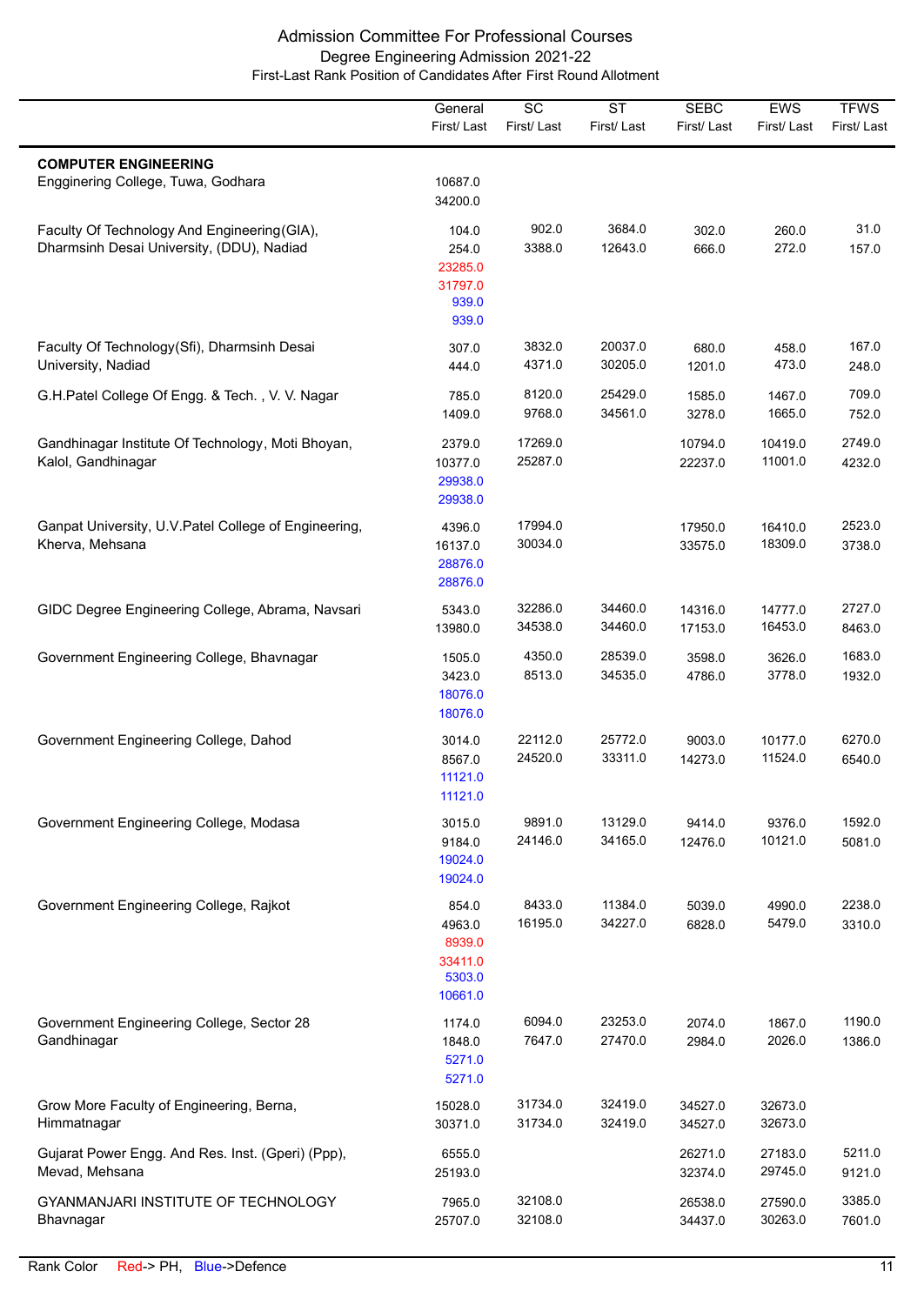|                                                                                          | General<br>First/Last                                        | $\overline{SC}$<br>First/Last | $\overline{\text{ST}}$<br>First/Last    | <b>SEBC</b><br>First/Last            | <b>EWS</b><br>First/Last | <b>TFWS</b><br>First/Last |
|------------------------------------------------------------------------------------------|--------------------------------------------------------------|-------------------------------|-----------------------------------------|--------------------------------------|--------------------------|---------------------------|
| <b>COMPUTER ENGINEERING</b><br>Hansaba College Of Engieering And Technology,<br>Siddhpur | 14611.0<br>32753.0                                           |                               |                                         |                                      |                          |                           |
| Hasmukh Goswami College Of Engg, Vahelal                                                 | 10257.0<br>32539.0                                           |                               |                                         |                                      |                          |                           |
| Indus Institute Of Tech. & Engg., Racharda,<br>Ahmedabad                                 | 3074.0<br>8639.0                                             | 8889.0<br>21080.0             |                                         | 10848.0<br>20171.0                   | 8718.0<br>9654.0         | 2881.0<br>3865.0          |
| Ipcowala Institute Of Engineering And Technology<br>Dharmaj                              | 8551.0<br>34098.0                                            |                               |                                         |                                      |                          |                           |
| K.J. Institute Of Engg. And Tech., Savali                                                | 6721.0<br>20299.0                                            | 27518.0<br>32768.0            |                                         | 25839.0<br>33617.0                   | 22085.0<br>25046.0       |                           |
| Kalol Institute Of Tech. & Research Center, Kalol                                        | 9001.0<br>34550.0                                            |                               |                                         |                                      |                          | 1586.0<br>8906.0          |
| Knowledge Institute of Technology and Engineering,<br>Bakrol, Anand                      | 9603.0<br>18575.0                                            |                               |                                         | 26989.0<br>31211.0                   | 20835.0<br>22082.0       |                           |
| L.D.College Of Engineering, Ahmedabad                                                    | 27.0<br>532.0<br>1155.0<br>6082.0<br>1685.0<br>1685.0        | 1364.0<br>3416.0              | 1459.0<br>13287.0<br>33372.0<br>33372.0 | 554.0<br>1159.0<br>9810.0<br>20611.0 | 535.0<br>601.0           | 137.0<br>270.0            |
| L.D.R.P. Institute Of Tech. & Research., Gandhinagar                                     | 2426.0<br>7706.0<br>26449.0<br>26449.0<br>15109.0<br>20520.0 | 8804.0<br>21651.0             | 31013.0<br>31013.0                      | 7751.0<br>18551.0                    | 7715.0<br>8673.0         | 1689.0<br>3079.0          |
| L.J. Institute Of Engg And Tech., Ahmedabad                                              | 1371.0<br>3759.0<br>12609.0<br>12609.0                       | 8739.0<br>12315.0             | 25766.0<br>33877.0                      | 3762.0<br>7953.0                     | 3814.0<br>4091.0         | 1563.0<br>2321.0          |
| Madhuben & Bhanubhai Patel Institute of Technology,<br>New V.V.Nagar                     | 3628.0<br>13142.0<br>21794.0<br>21794.0                      | 19066.0<br>27599.0            | 25784.0<br>25784.0                      | 14680.0<br>28066.0                   | 13260.0<br>15796.0       | 2569.0<br>5363.0          |
| Mahatma Gandhi Inst. Of Technical Edu. And<br>Research Center, Navasari                  | 11076.0<br>30213.0                                           | 33679.0<br>33679.0            | 34335.0<br>34335.0                      | 30668.0<br>34214.0                   | 31368.0<br>32412.0       |                           |
| Mahavir Swami College Of Engineering & Technology,<br>Bharthana-Vesu, Surat              | 10401.0<br>29204.0                                           | 30833.0<br>30833.0            |                                         |                                      | 30768.0<br>31678.0       |                           |
| Marwadi Edu. Foundation Group Of Institutions,<br>Faculty Of Engg., Rajkot               | 3604.0<br>18700.0                                            | 20776.0<br>26207.0            |                                         | 19784.0<br>34514.0                   | 18730.0<br>20093.0       | 1067.0<br>2732.0          |
| Marwadi Edu. Foundation Group Of Institutions,<br>Faculty Of Tech., Rajkot               | 2945.5<br>34425.0                                            |                               |                                         |                                      |                          | 1192.0<br>4461.0          |
| Merchant Engg. College, Basna. Visnagar                                                  | 15657.0<br>33473.0                                           |                               |                                         |                                      |                          |                           |
| Neotech Institute of Technology, Virod, Vadodara                                         | 6785.0<br>34129.0                                            |                               |                                         |                                      |                          |                           |
| Om Engineering College Junagadh                                                          | 25023.0<br>32528.0                                           |                               |                                         |                                      |                          |                           |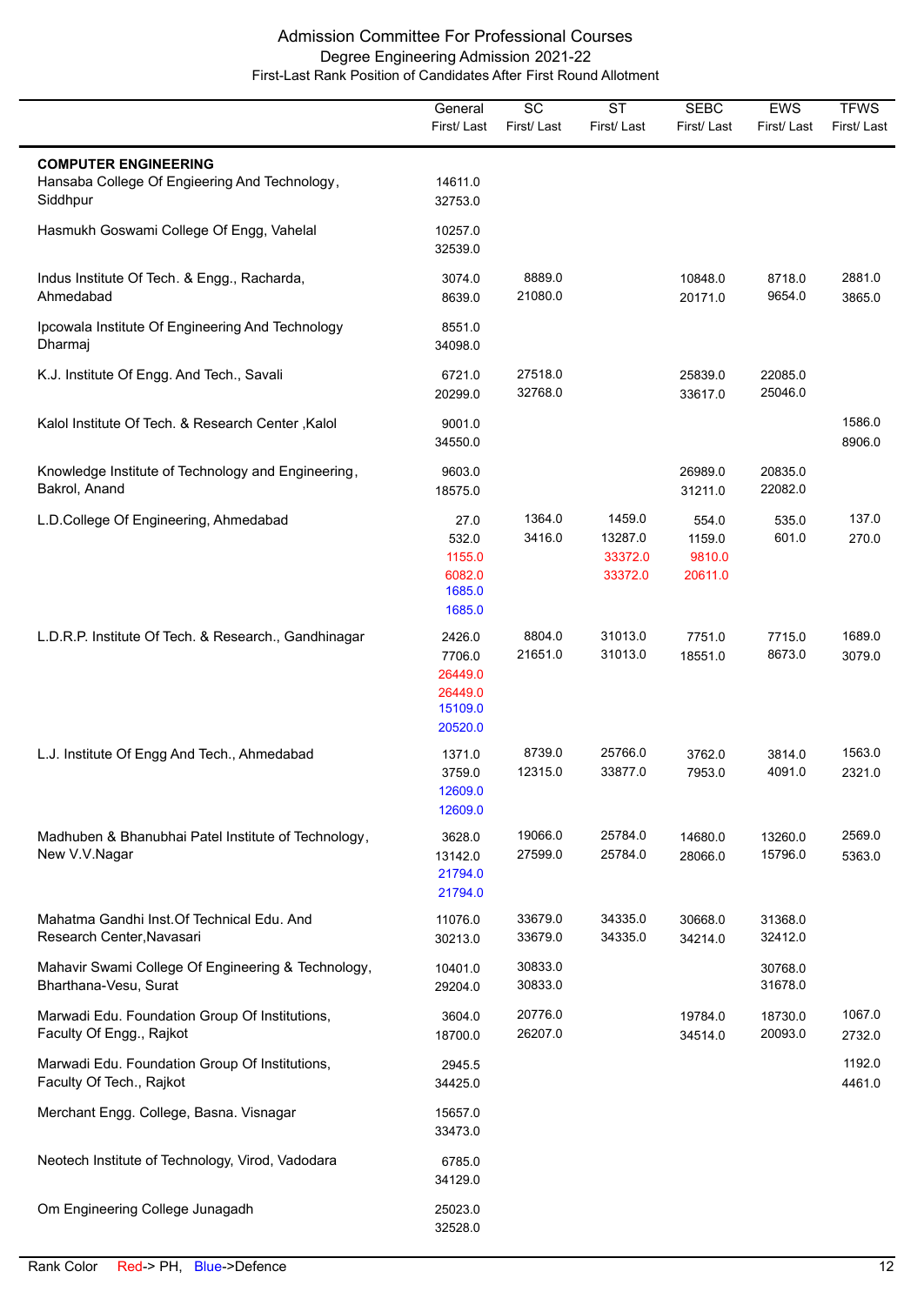|                                                                                        | General<br>First/Last                                     | $\overline{SC}$<br>First/Last | <b>ST</b><br>First/Last | <b>SEBC</b><br>First/Last | <b>EWS</b><br>First/Last | <b>TFWS</b><br>First/Last |
|----------------------------------------------------------------------------------------|-----------------------------------------------------------|-------------------------------|-------------------------|---------------------------|--------------------------|---------------------------|
| <b>COMPUTER ENGINEERING</b><br>Om Institute Of Technology, Shahera,<br>Dist:Panchmahal | 27776.0<br>30894.0                                        |                               |                         |                           |                          |                           |
| P.P. Savani School of Engineering, P.P. Savani<br>University, Kosamba                  | 7641.0<br>13870.0                                         | 24692.0<br>24692.0            |                         | 17261.0<br>33181.0        | 14192.0<br>14946.0       | 4641.0<br>5012.0          |
| Pacific School Of Engineering, Surat                                                   | 10592.0<br>20612.0                                        | 29046.0<br>29046.0            |                         | 23045.0<br>33568.0        | 20883.0<br>22441.0       | 4788.0<br>7821.0          |
| Pandit Deendayal Energy University , Gandhinagar                                       | 315.0<br>1370.0<br>21183.0<br>33953.0<br>2316.0<br>4596.0 | 3751.0<br>6597.0              | 13141.0<br>33834.0      | 1391.0<br>3585.0          | 1392.0<br>1611.0         | 241.0<br>627.0            |
| Parul Institute of Engineering & Technology,<br>Waghodia, Vadodara                     | 3846.0<br>9678.0<br>12635.0<br>12635.0                    | 12942.0<br>22025.0            | 21014.0<br>34122.0      | 10470.0<br>20419.0        | 9687.0<br>10450.0        | 2376.0<br>3513.0          |
| Parul Institute of Technology, Waghodia, Vadodara                                      | 4625.0<br>11658.0                                         | 27537.0<br>28376.0            |                         | 14260.0<br>22724.0        | 12008.0<br>13044.0       | 3595.0<br>4254.0          |
| Prime Institute of Engineering and Technology,<br>Jalalpore, Navsari                   | 13483.0<br>34469.0                                        |                               |                         |                           |                          |                           |
| R.K. University - School of Engineering, Rajkot                                        | 8043.0<br>31197.0                                         | 32441.0<br>32441.0            |                         | 31267.0<br>32044.0        | 31251.0<br>32963.0       | 3839.0<br>8448.0          |
| S.P.B. Patel Engg. College, (Saffrony), Linch,<br>Mehsana                              | 7833.0<br>21024.0                                         |                               |                         | 29569.0<br>33262.0        | 21220.0<br>23177.0       | 2820.0<br>6821.0          |
| S.S.AGRAWAL INSTITUTE OF ENGINEERING &<br><b>TECHNOLOGY NAVSARI</b>                    | 6516.0<br>22043.0<br>34184.0<br>34184.0                   |                               | 22681.0<br>33676.0      | 22179.0<br>29470.0        | 22466.0<br>33259.0       | 6649.0<br>10375.0         |
| Sal College Of Engineering, Ahmedabad                                                  | 4719.0<br>14062.0                                         | 25754.0<br>31786.0            |                         | 14786.0<br>32542.0        | 14175.0<br>17750.0       |                           |
| SAL ENGINEERING & TECHNICAL INSTITUTE,<br>SOLA, AHMEDABAD                              | 9630.0<br>16051.0                                         | 17311.0<br>29610.0            |                         | 21023.0<br>32238.0        | 17109.0<br>19266.0       | 3466.0<br>6188.0          |
| Sal Institute Of Tech. & Engg. Research, Ahmedabad                                     | 3321.0<br>13738.0                                         | 27346.0<br>33882.0            |                         | 15703.0<br>33652.0        | 14304.0<br>15915.0       | 3475.0<br>6613.0          |
| Sankalchand Patel College Of Engg., Visnagar                                           | 6136.0<br>23116.0                                         | 25199.0<br>33053.0            |                         | 24375.0<br>34568.0        | 23358.0<br>28759.0       | 3361.0<br>8327.0          |
| SARDAR PATEL COLLEGE OF ENGINEERING,<br><b>BAKROL ANAND</b>                            | 5616.0<br>11759.0                                         | 21215.0<br>30530.0            |                         | 11968.0<br>26045.0        | 12473.0<br>13927.0       | 2741.0<br>5919.0          |
| Sardar Vallabhbhai Patel Institute Of Tech., Vasad                                     | 1774.0<br>4256.0<br>8831.0<br>8831.0                      | 5987.0<br>10933.0             | 20473.0<br>33793.0      | 4420.0<br>9008.0          | 4261.0<br>5486.0         | 1301.0<br>2441.0          |
| Sarvajanik College Of Engg. & Tech., Surat                                             | 793.0<br>2925.0<br>10920.0<br>10920.0                     | 5522.0<br>17234.0             | 15706.0<br>34233.0      | 2956.0<br>6103.0          | 2973.0<br>3229.0         | 658.0<br>1587.0           |
| Shankersinh Vaghela Bapu Institute Of Tech., Unava,<br>Gandhinagar                     | 12751.0<br>27024.0                                        |                               |                         | 32468.0<br>32468.0        | 29152.0<br>30456.0       | 6919.0<br>9089.0          |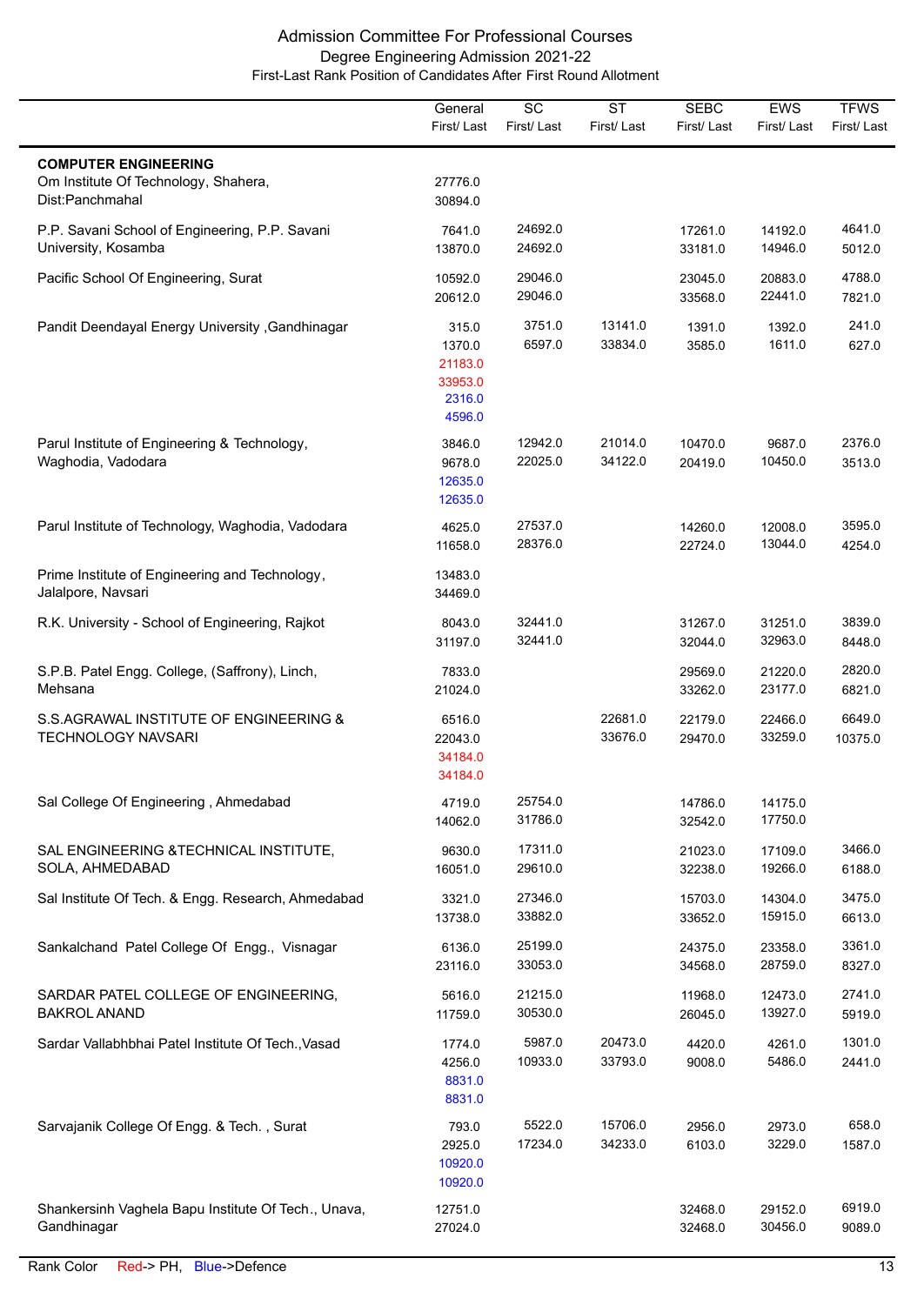|                                                                                                | General<br>First/Last                                     | SC<br>First/Last   | <b>ST</b><br>First/Last | <b>SEBC</b><br>First/Last | <b>EWS</b><br>First/Last | <b>TFWS</b><br>First/Last |
|------------------------------------------------------------------------------------------------|-----------------------------------------------------------|--------------------|-------------------------|---------------------------|--------------------------|---------------------------|
| <b>COMPUTER ENGINEERING</b><br>SHREE PANDIT NATHULALJI VYAS TECHNICAL<br>CAMPUS, SURENDRANAGAR | 13323.0<br>30480.0                                        |                    |                         |                           |                          | 10247.0<br>15806.0        |
| SHREE SWAMINARAYAN INSTITUTE OF<br>TECHNOLOGY, BHAT, GANDHINAGAR                               | 8115.0<br>23317.0<br>31879.0<br>31879.0                   | 27093.0<br>27093.0 |                         | 24967.0<br>31250.0        | 23774.0<br>26187.0       | 3663.0<br>9202.0          |
| Shri Swami Atmanand Saraswati Institute Of Tech.,<br>Surat                                     | 2811.0<br>7147.0<br>18112.0<br>18112.0                    | 27312.0<br>31958.0 |                         | 9120.0<br>18390.0         | 7171.0<br>7544.0         | 973.0<br>2655.0           |
| Shroff S.R. Rotary Inst. Of Chemical Technology,<br>Vatatia, Bharuch                           | 9365.0<br>30086.0                                         | 32017.0<br>32017.0 | 34045.0<br>34045.0      | 30090.0<br>33993.0        | 31340.0<br>33532.0       | 7564.0<br>10551.0         |
| Sigma Institute Of Engg., Bakrol                                                               | 8316.0<br>31951.0                                         |                    | 32905.0<br>32905.0      |                           | 34547.0<br>34547.0       |                           |
| Silver Oak College Of Engg., & Tech. (WITHIN<br>AMHEDABAD MUNICIPAL CORPORATION LIMIT),        | 2079.0<br>19867.0<br>32651.0<br>33986.0                   | 21375.0<br>34012.0 | 29108.0<br>29108.0      | 20114.0<br>33580.0        | 19897.0<br>23895.0       | 1234.0<br>7546.0          |
| Smt. S.R. Patel Engg. College, Dabhi, Unjha                                                    | 10243.0<br>32678.0                                        |                    |                         |                           |                          | 9777.0<br>10154.0         |
| SMT. SHANTABEN HARIBHAI GAJERA<br><b>ENGINEERING COLLEGE Amreli</b>                            | 9292.0<br>33072.0                                         |                    |                         |                           |                          |                           |
| Swaminarayan College Of Engg. & Tech., Kalol                                                   | 18976.0<br>34229.0                                        |                    |                         |                           |                          |                           |
| Swarrnim Institute of Technology                                                               | 8825.0<br>33422.0                                         |                    |                         |                           |                          |                           |
| V.V.P. Engineering College, Rajkot                                                             | 577.0<br>4283.0<br>33374.0<br>33374.0                     | 4488.0<br>20716.0  | 17032.0<br>17032.0      | 4859.0<br>10770.0         | 4325.0<br>5067.0         | 153.0<br>514.0            |
| Vadodara Institute of Engineering, Kotambi,<br>Waghodiya, Vadodara                             | 2285.0<br>32998.0                                         |                    |                         | 34052.0<br>34052.0        | 33404.0<br>34039.0       |                           |
| VEERAYATAN INSTITUTE OF ENGINEERING<br>TECHNOLOGY & RESEARCH., Mandvi                          | 27437.0<br>32954.0                                        |                    |                         |                           |                          |                           |
| Vidhyadeep Institute of Engineering & Technology,<br>Anita(Kim), Surat                         | 6521.0<br>32696.0                                         |                    | 33088.0<br>34400.0      | 32697.0<br>32697.0        | 32810.0<br>34510.0       |                           |
| Vidush Somany Institute Of Tech. & Res., Kadi                                                  | 9588.0<br>24129.0                                         | 30673.0<br>30673.0 |                         | 24386.0<br>32910.0        | 24837.0<br>26997.0       | 3564.0<br>9072.0          |
| Vishwakarma Government Engineering College,<br>Chandkheda, Gandhinagar                         | 486.0<br>1065.0<br>28086.0<br>30844.0<br>2184.0<br>2184.0 | 3588.0<br>5381.0   | 12676.0<br>22496.0      | 1211.0<br>2146.0          | 1069.0<br>1172.0         | 377.0<br>871.0            |
| <b>COMPUTER ENGINEERING (ARTIFICIAL INTELLIGENCE AND MACHINE LEARNING)</b>                     |                                                           |                    |                         |                           |                          |                           |

| Silver Oak College Of Engg., & Tech. (WITHIN | 5234.0  | 2950.0 |
|----------------------------------------------|---------|--------|
| AMHEDABAD MUNICIPAL CORPORATION LIMIT),      | 30556.0 | 8995.0 |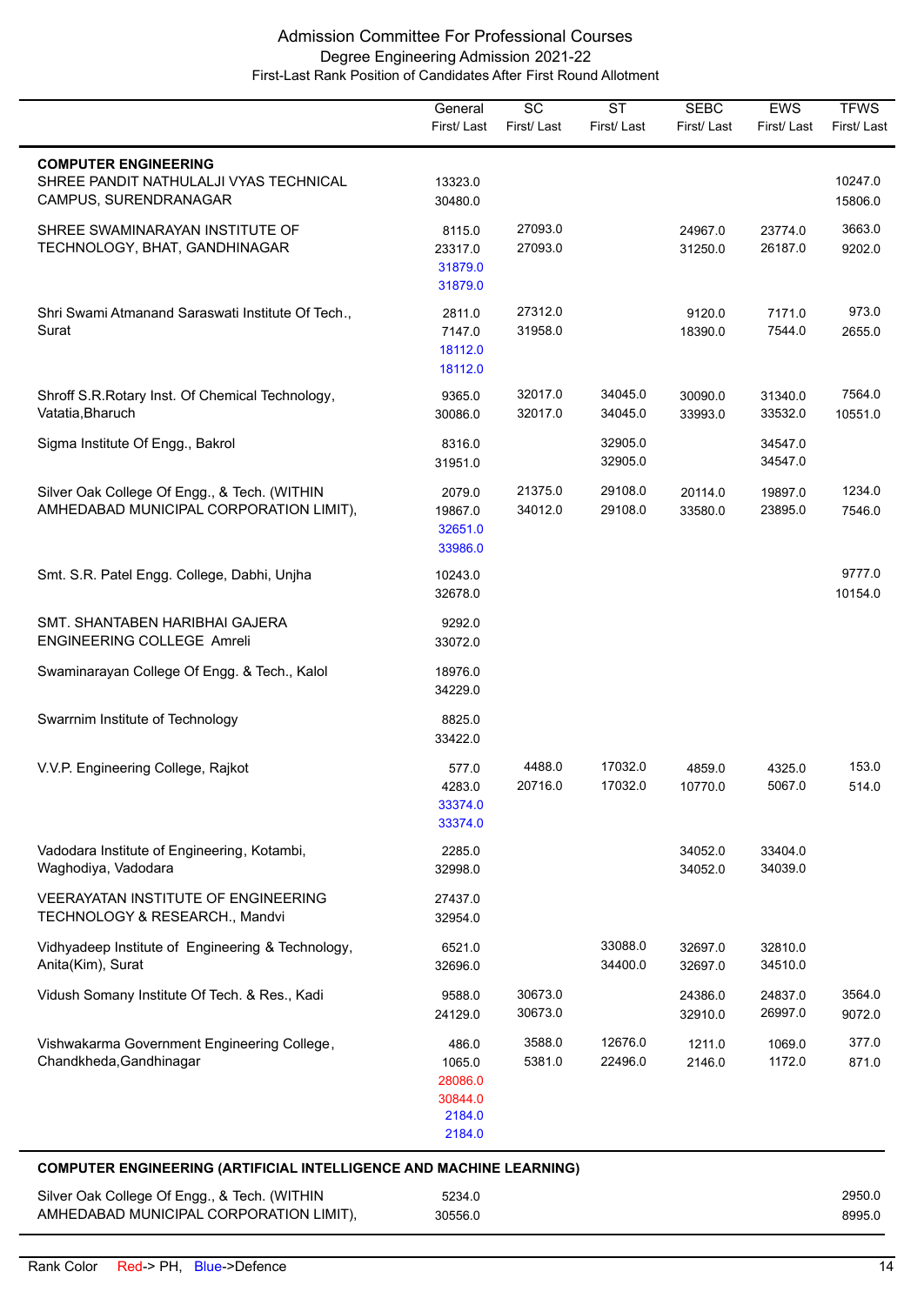|                                                                                         | General<br>First/Last | $\overline{SC}$<br>First/Last | <b>ST</b><br>First/Last | <b>SEBC</b><br>First/Last | <b>EWS</b><br>First/Last | <b>TFWS</b><br>First/Last |
|-----------------------------------------------------------------------------------------|-----------------------|-------------------------------|-------------------------|---------------------------|--------------------------|---------------------------|
| <b>Computer Engineering (Artificial Intelligence)</b>                                   |                       |                               |                         |                           |                          |                           |
| Ganpat University, U.V. Patel College of Engineering,<br>Kherva, Mehsana                | 2907.0<br>25293.0     | 27473.0<br>27473.0            |                         |                           | 27949.0<br>32196.0       | 8643.0<br>8643.0          |
| Marwadi Edu. Foundation Group Of Institutions,<br>Faculty Of Tech., Rajkot              | 4746.0<br>34307.0     |                               |                         |                           |                          |                           |
| <b>COMPUTER ENGINEERING (CLOUD COMPUTING)</b>                                           |                       |                               |                         |                           |                          |                           |
| Silver Oak College Of Engg., & Tech. (WITHIN<br>AMHEDABAD MUNICIPAL CORPORATION LIMIT), | 5021.0<br>34182.0     |                               |                         |                           |                          |                           |
| <b>Computer Engineering (Cloud Tech. &amp; Information Security)</b>                    |                       |                               |                         |                           |                          |                           |
| ITM Vocational University, Waghodia, Dist: Vadodara                                     | 7472.0<br>33281.0     |                               |                         |                           |                          |                           |
| <b>COMPUTER ENGINEERING (Data Science)</b>                                              |                       |                               |                         |                           |                          |                           |
| ITM Vocational University, Waghodia, Dist: Vadodara                                     | 6342.0<br>32815.0     |                               |                         |                           |                          |                           |
| <b>COMPUTER ENGINEERING (MACHINE LEARNING &amp; ARTIFICIAL INTELLIGENCE)</b>            |                       |                               |                         |                           |                          |                           |
| P.P. Savani School of Engineering, P.P. Savani<br>University, Kosamba                   | 9385.0<br>33100.0     |                               |                         |                           | 33681.0<br>33681.0       | 6336.0<br>8495.0          |
| <b>COMPUTER ENGINEERING (SOFTWARE ENGINEERING)</b>                                      |                       |                               |                         |                           |                          |                           |
| Asha M. Tarsadia Institute of Computer Science &<br>Tech. Bardoli                       | 10604.0<br>33632.0    |                               |                         |                           |                          | 5032.0<br>8835.0          |
| Parul Institute of Engineering & Technology,<br>Waghodia, Vadodara                      | 11530.0<br>34358.0    |                               |                         |                           |                          | 5257.0<br>8402.0          |
| Parul Institute of Technology, Waghodia, Vadodara                                       | 11431.0<br>34146.0    |                               |                         |                           |                          | 7152.0<br>9377.0          |
| <b>COMPUTER SCIENCE &amp; BIOSCIENCES</b>                                               |                       |                               |                         |                           |                          |                           |
| ADITYA SILVER OAK INSTITUTE OF TECHNOLOGY<br>(WITHIN LIMITS OF AHMEDABAD MUNICIPAL      | 526.0<br>33951.0      |                               |                         |                           |                          | 2129.0<br>11327.0         |
| Silver Oak College Of Engg., & Tech. (WITHIN<br>AMHEDABAD MUNICIPAL CORPORATION LIMIT), | 2255.0<br>33291.0     |                               |                         |                           |                          | 4149.0<br>11989.0         |
| <b>COMPUTER SCIENCE &amp; BUSINESS SYSTEMS</b>                                          |                       |                               |                         |                           |                          |                           |
| Ganpat University, U.V. Patel College of Engineering,<br>Kherva, Mehsana                | 12405.0<br>33593.0    |                               |                         |                           |                          | 5454.0<br>8014.0          |
| <b>COMPUTER SCIENCE &amp; DESIGN</b>                                                    |                       |                               |                         |                           |                          |                           |
| A.D. Patel Institute Of Tech., Karamsad                                                 | 4795.0<br>9339.0      | 27295.0<br>27295.0            |                         | 12672.0<br>22157.0        | 10072.0<br>11278.0       | 2601.0<br>3170.0          |
| G.H.Patel College Of Engg. & Tech., V. V. Nagar                                         | 1789.0<br>4374.0      | 19142.0<br>23411.0            |                         | 7918.0<br>12866.0         | 4417.0<br>4888.0         | 2085.0<br>2589.0          |
| L.J. Institute Of Engg And Tech., Ahmedabad                                             | 4934.0<br>8964.0      | 19379.0<br>21939.0            |                         | 12867.0<br>21056.0        | 9025.0<br>10128.0        | 3227.0<br>3911.0          |

#### **COMPUTER SCIENCE & ENGG**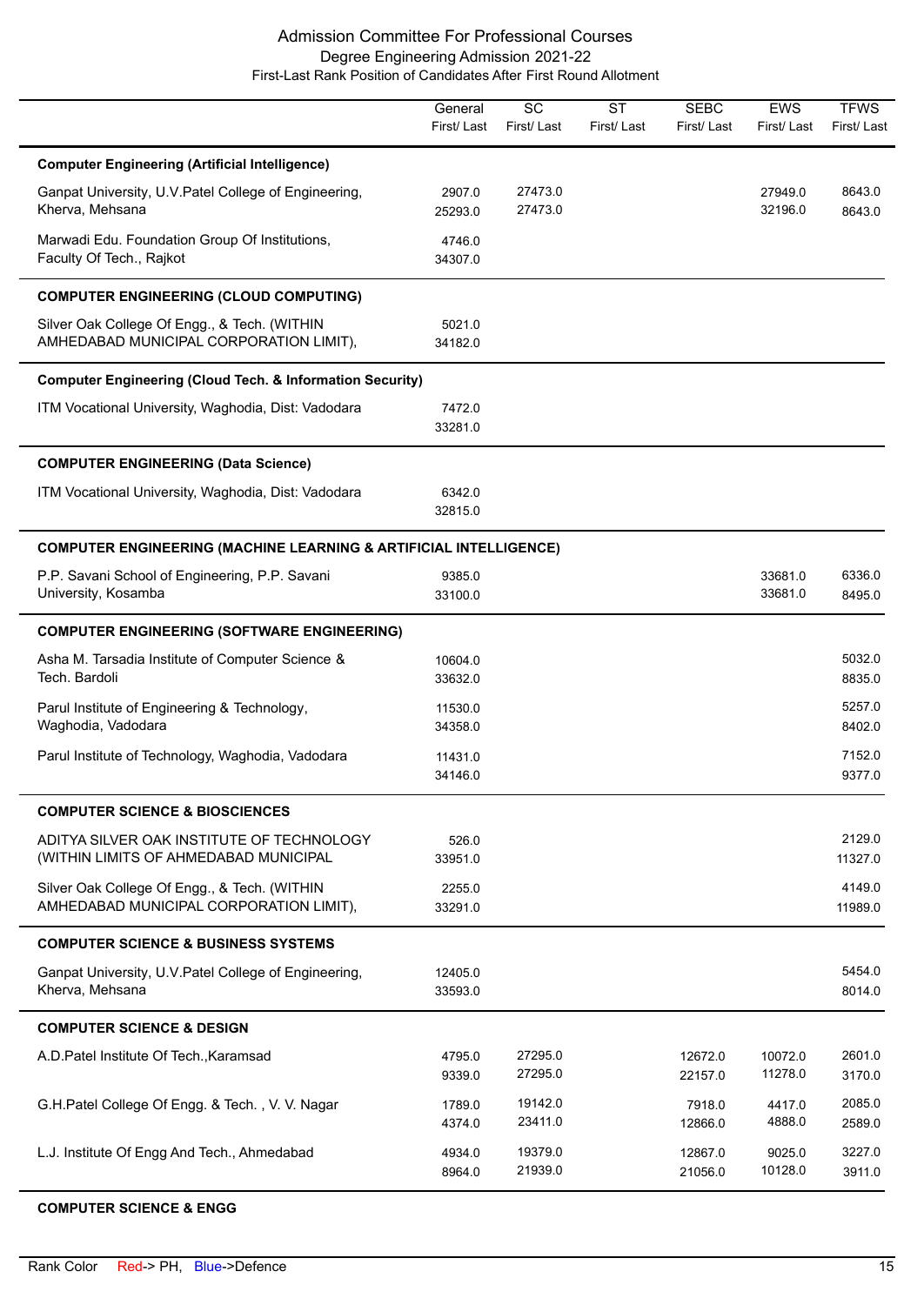|                                                                                                     | General<br>First/Last                                   | SC<br>First/Last   | $\overline{\text{ST}}$<br>First/Last | <b>SEBC</b><br>First/Last | EWS<br>First/Last  | <b>TFWS</b><br>First/Last |
|-----------------------------------------------------------------------------------------------------|---------------------------------------------------------|--------------------|--------------------------------------|---------------------------|--------------------|---------------------------|
| <b>COMPUTER SCIENCE &amp; ENGG</b><br>Amiraj College Of Engg & Tech., Sanand, Ahmedabad             | 12229.0<br>22941.0                                      |                    |                                      | 24083.0<br>28927.0        | 23555.0<br>24668.0 | 7320.0<br>9235.0          |
| Asha M. Tarsadia Institute of Computer Science &<br>Tech. Bardoli                                   | 9903.0<br>34452.0                                       |                    |                                      |                           |                    | 5358.0<br>7131.0          |
| B.H.Gardi College Of Engg. & Technology, Rajkot                                                     | 11168.0<br>30986.0                                      |                    |                                      |                           |                    |                           |
| Chandubhai S Patel Institute Of Technology, Changa                                                  | 767.0<br>1831.0                                         | 6610.0<br>8297.0   | 23775.0<br>23775.0                   | 1981.0<br>3965.0          | 1928.0<br>2140.0   | 671.0<br>803.0            |
| Devang Patel Institute of Advance Technology And<br>Research, Changa                                | 1483.0<br>2887.0<br>10007.0<br>10007.0                  | 7702.0<br>13432.0  |                                      | 4383.0<br>7507.0          | 2899.0<br>2995.0   | 950.0<br>1707.0           |
| Dr. Subhahsh Technical Campus, Junagadh                                                             | 14371.0<br>34291.0                                      |                    |                                      |                           |                    |                           |
| Faculty Of Technology & Engineering(MSU), Vadodara                                                  | 81.0<br>453.0<br>26095.0<br>26095.0<br>1615.0<br>1615.0 | 2516.0<br>3326.0   | 3251.0<br>9868.0                     | 483.0<br>1106.0           | 467.0<br>589.0     | 206.0<br>320.0            |
| Government Engineering College, Patan                                                               | 2328.0<br>8569.0<br>23205.0<br>23205.0                  | 11828.0<br>24249.0 | 23634.0<br>34570.0                   | 8960.0<br>13090.0         | 8572.0<br>9880.0   | 2692.0<br>5080.0          |
| Hjd Institute Of Technical Education And Reserch,<br>Kera                                           | 3490.0<br>32511.0                                       |                    |                                      |                           |                    |                           |
| Indus Institute Of Tech. & Engg., Racharda,<br>Ahmedabad                                            | 2801.0<br>8699.0<br>21751.0<br>21751.0                  | 13293.0<br>23509.0 |                                      | 10391.0<br>24183.0        | 8832.0<br>9885.0   | 2639.0<br>4014.0          |
| Institute Of Technology, Nirma University Of Science<br>& Technology, Ahmedabad                     | 24.0<br>304.0<br>5820.0<br>22820.0<br>1205.0<br>1205.0  | 1833.0<br>3455.0   | 3584.0<br>19340.0                    | 491.0<br>966.0            | 305.0<br>367.0     | 26.0<br>155.0             |
| ITM (SLS) Baroda University (Formerly Known as ITM<br>Universe), Vadodara                           | 5087.0<br>17515.0                                       | 19752.0<br>19752.0 |                                      | 21957.0<br>33643.0        | 17670.0<br>19733.0 |                           |
| Krishna School of Emerging Technology & Applied<br>Research (Formerly Known as Babaria Institute Of | 2505.0<br>11081.0<br>18587.0<br>18587.0                 | 11648.0<br>25135.0 | 24990.0<br>32088.0                   | 11202.0<br>28316.0        | 11107.0<br>14563.0 | 3464.0<br>7209.0          |
| L.J. Institute Of Engg And Tech., Ahmedabad                                                         | 2261.0<br>5023.0<br>12605.0<br>12605.0                  | 8452.0<br>15899.0  | 31702.0<br>31702.0                   | 5037.0<br>10750.0         | 5026.0<br>5521.0   | 1946.0<br>2723.0          |
| Laljibhai Chaturbhai Institute Of Tech., Bhandu,<br>Mahesana                                        | 925.0<br>34383.0                                        |                    |                                      |                           |                    |                           |
| Laxmi Institute Of Technology, Sarigam, Valsad                                                      | 8121.0<br>34502.0                                       |                    |                                      |                           |                    |                           |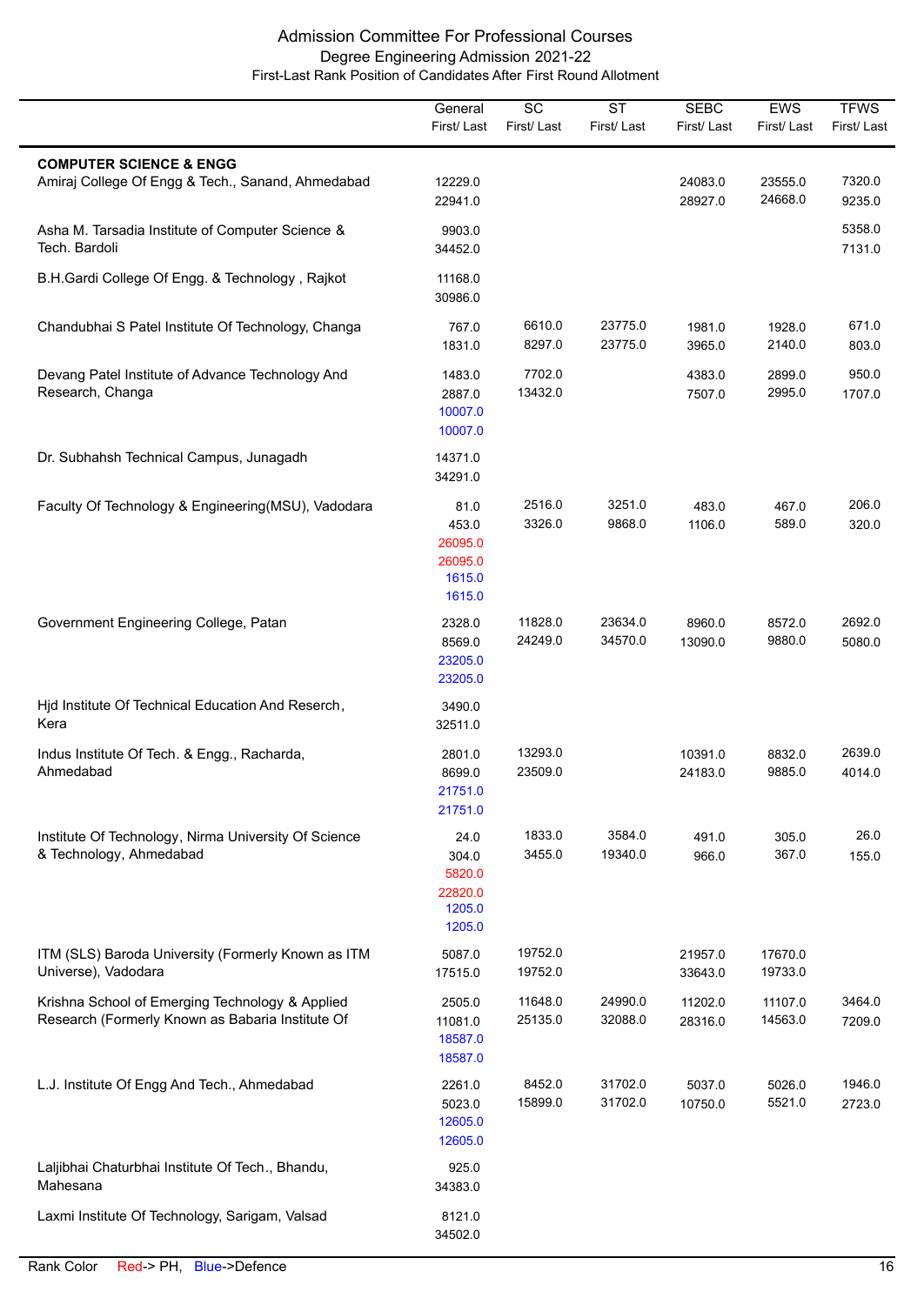|                                                                                                          | General<br>First/Last                   | SC<br>First/Last   | <b>ST</b><br>First/Last | <b>SEBC</b><br>First/Last | <b>EWS</b><br>First/Last | <b>TFWS</b><br>First/Last |
|----------------------------------------------------------------------------------------------------------|-----------------------------------------|--------------------|-------------------------|---------------------------|--------------------------|---------------------------|
| <b>COMPUTER SCIENCE &amp; ENGG</b><br>Narnarayan Shastri Institute of Technology, Jetalpur,<br>Ahmedabad | 8455.0<br>27496.0                       | 29507.0<br>29507.0 |                         | 31644.0<br>31644.0        | 30273.0<br>33713.0       |                           |
| New L. J. Institute Of Engineering And Technology,<br>Ahmedabad                                          | 1876.0<br>5280.0                        | 12567.0<br>13965.0 |                         | 7693.0<br>11432.0         | 5445.0<br>5929.0         | 2243.0<br>2915.0          |
| Noble Engineering College, Junagadh                                                                      | 14173.0<br>31036.0                      |                    |                         |                           |                          |                           |
| P.P. Savani School of Engineering, P.P. Savani<br>University, Kosamba                                    | 5625.0<br>16758.0                       | 24362.0<br>32675.0 |                         | 20374.0<br>32972.0        | 17215.0<br>18283.0       | 1239.0<br>4858.0          |
| Parul Institute of Engineering & Technology,<br>Waghodia, Vadodara                                       | 1600.0<br>12556.0<br>13069.0<br>13069.0 | 14791.0<br>25393.0 | 15447.0<br>32325.0      | 13024.0<br>25544.0        | 12880.0<br>16113.0       | 2769.0<br>4744.0          |
| Parul Institute of Technology, Waghodia, Vadodara                                                        | 5291.0<br>15803.0<br>22163.0<br>22163.0 | 15812.0<br>30077.0 | 21715.0<br>34150.0      | 16373.0<br>32859.0        | 16644.0<br>19045.0       | 3552.0<br>5364.0          |
| R.N.G. Patel Institute of Technology-RNGPIT (FETR),<br>Bardoli                                           | 2992.0<br>10828.0                       | 11784.0<br>18241.0 | 12642.0<br>32302.0      | 11032.0<br>16061.0        | 11078.0<br>12120.0       | 2025.0<br>5911.0          |
| Rai School of Engineering, Dholka, Ahmedabad                                                             | 5890.0<br>29029.0                       |                    |                         | 33737.0<br>33737.0        | 32887.0<br>33836.0       |                           |
| SAL ENGINEERING & TECHNICAL INSTITUTE,<br>SOLA, AHMEDABAD                                                | 2693.0<br>16053.0                       | 28249.0<br>34261.0 |                         | 21597.0<br>33756.0        | 16643.0<br>17104.0       |                           |
| Sal Institute Of Tech. & Engg. Research, Ahmedabad                                                       | 6294.0<br>13404.0<br>30813.0<br>30813.0 | 16211.0<br>21126.0 |                         | 16647.0<br>31820.0        | 14418.0<br>15077.0       | 4199.0<br>5766.0          |
| Sanjaybhai Rajguru College of Engg., Rajkot                                                              | 23372.0<br>27991.0                      |                    |                         |                           |                          |                           |
| School of Engineering and Applied Science,<br>Ahmedabad University, Ahmedabad                            | 398.0<br>1049.0<br>8362.0<br>8362.0     | 5860.0<br>8082.0   | 23208.0<br>32174.0      | 1206.0<br>2248.0          | 1078.0<br>1200.0         | 181.0<br>660.0            |
| School of Engineering, Indrashil University, Kadi                                                        | 7898.0<br>34292.0                       |                    |                         |                           |                          |                           |
| SCHOOL OF SCIENCE & ENGINEERING.,<br>Navrachana University, Vadodara                                     | 2893.0<br>12649.0<br>12793.0<br>12793.0 | 25483.0<br>32496.0 |                         | 15420.0<br>32264.0        | 13474.0<br>18109.0       | 7810.0<br>8909.0          |
| SCHOOL OF TECHNOLOGY, GSFC UNIVERSITY,<br><b>VADODARA</b>                                                | 2683.0<br>10336.0                       | 28392.0<br>34187.0 | 31723.0<br>33131.0      | 10381.0<br>26660.0        | 11299.0<br>12521.0       | 3970.0<br>6900.0          |
| Shri Labhubhai Trivedi Institute Of Engineering And<br>Technology, Rajkot                                | 9567.0<br>33784.0                       |                    |                         |                           |                          | 6149.0<br>8256.0          |
| Shri Sadvidhya Mandal Institute Of Tech., Bharuch                                                        | 4565.0<br>25257.0                       | 27750.0<br>33184.0 | 29418.0<br>31193.0      | 25283.0<br>33289.0        | 25261.0<br>31139.0       | 3147.0<br>5953.0          |
| Shri Satsangi Saketdham `Ram Ashram` Group Of<br>Institutions, Vadasma                                   | 32232.0<br>34148.0                      |                    |                         |                           |                          |                           |
| Shri Sitaram N Patel Inst. Of Tech. & Res.<br>(Vidhyabharti Trust), Umrakh                               | 8732.0<br>15621.0                       | 21680.0<br>33988.0 | 19737.0<br>29721.0      | 16194.0<br>24790.0        | 16774.0<br>21694.0       | 6421.0<br>7011.0          |
| Rank Color<br>Red-> PH, Blue->Defence                                                                    |                                         |                    |                         |                           |                          | 17                        |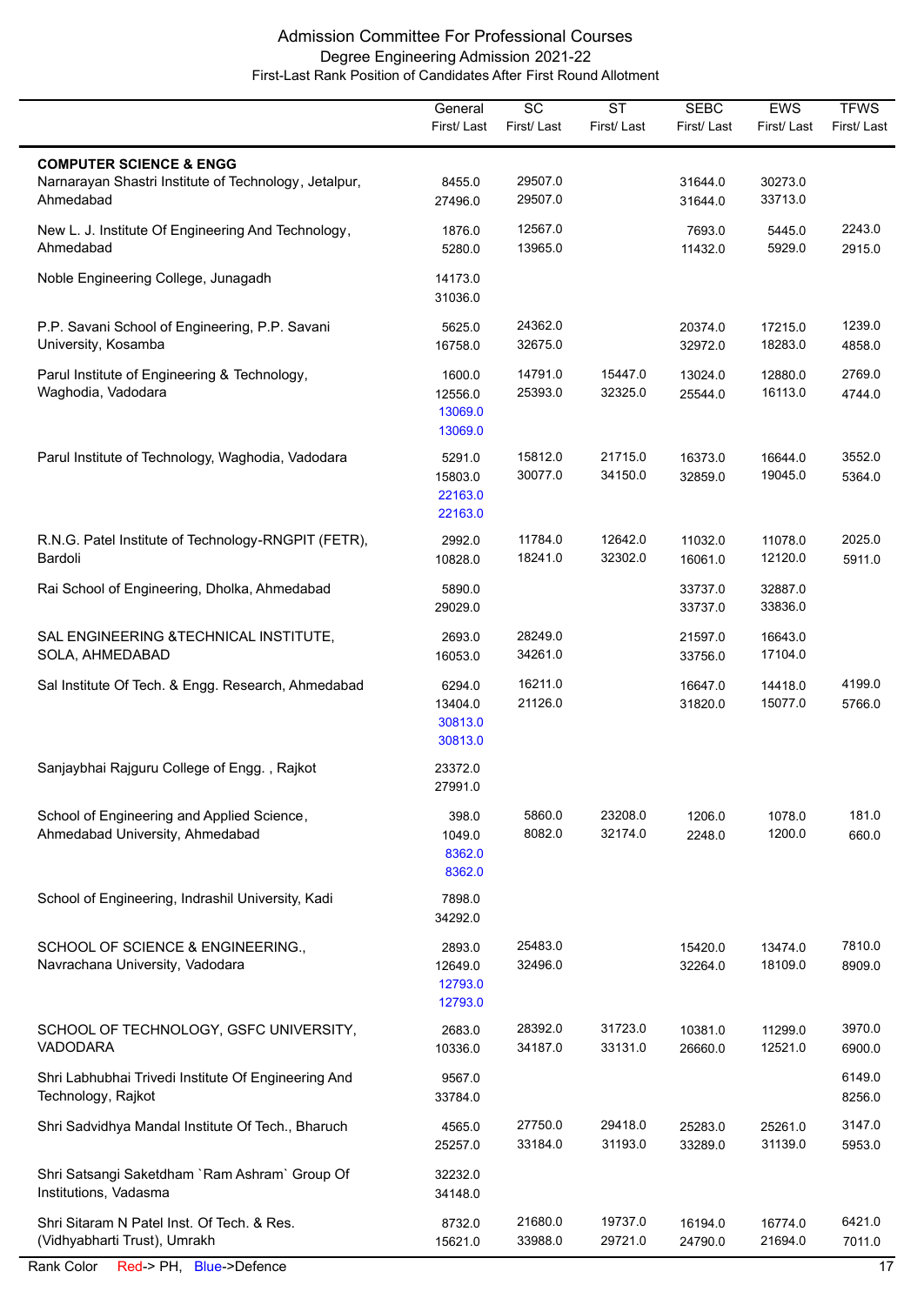|                                                                                          | General<br>First/Last                   | SC<br>First/Last   | <b>ST</b><br>First/Last | <b>SEBC</b><br>First/ Last | <b>EWS</b><br>First/Last | <b>TFWS</b><br>First/Last |
|------------------------------------------------------------------------------------------|-----------------------------------------|--------------------|-------------------------|----------------------------|--------------------------|---------------------------|
| <b>COMPUTER SCIENCE &amp; ENGG</b>                                                       |                                         |                    |                         |                            |                          |                           |
| Unitedworld School of Computational Intelligence,<br>Uvarsad, Gandhinagar                | 4902.0<br>10497.0<br>24482.0<br>24482.0 | 13159.0<br>16129.0 | 22650.0<br>30860.0      | 16296.0<br>23565.0         | 10586.0<br>10875.0       | 5408.0<br>6159.0          |
| Vidush Somany Institute Of Tech. & Res., Kadi                                            | 10548.0<br>34483.0                      |                    |                         |                            |                          | 7882.0<br>8159.0          |
| <b>COMPUTER SCIENCE &amp; ENGINEERING (ARTIFICIAL INTELLIGENCE AND MACHINE LEARNING)</b> |                                         |                    |                         |                            |                          |                           |
| ADANI INSTITUTE OF INFRASTRUCTURE<br>ENGINEERING, AHMEDABAD                              | 1494.0<br>3003.0                        | 5232.0<br>9351.0   |                         | 3909.0<br>10098.0          | 3052.0<br>3800.0         | 1011.0<br>1455.0          |
| New L. J. Institute Of Engineering And Technology,<br>Ahmedabad                          | 3668.0<br>9225.0<br>27477.0<br>27477.0  | 16460.0<br>21900.0 |                         | 10353.0<br>28770.0         | 9412.0<br>10053.0        | 3259.0<br>4648.0          |
| Parul Institute of Engineering & Technology,<br>Waghodia, Vadodara                       | 7385.0<br>33940.0                       |                    |                         |                            |                          | 3426.0<br>11986.0         |
| Parul Institute of Technology, Waghodia, Vadodara                                        | 7279.0<br>33058.0                       |                    |                         |                            |                          | 12089.0<br>13386.0        |
| SHREE DHANVANTARY COLLEGE OF<br>ENGINEERING & TECHNOLOGY, KIM                            | 1925.0<br>32192.0                       | 32444.0<br>32444.0 |                         | 34361.0<br>34361.0         | 32359.0<br>32359.0       | 9584.0<br>12217.0         |
| Unitedworld School of Computational Intelligence,<br>Uvarsad, Gandhinagar                | 3785.0<br>22001.0                       | 34172.0<br>34172.0 |                         | 22133.0<br>32649.0         | 22622.0<br>28719.0       | 4599.0<br>8412.0          |
| <b>COMPUTER SCIENCE &amp; ENGINEERING (ARTIFICIAL INTELLIGENCE)</b>                      |                                         |                    |                         |                            |                          |                           |
| ITM (SLS) Baroda University (Formerly Known as ITM<br>Universe), Vadodara                | 5237.0<br>34533.0                       |                    |                         |                            |                          | 2650.0<br>8090.0          |
| Parul Institute of Engineering & Technology,<br>Waghodia, Vadodara                       | 7389.0<br>32317.0                       |                    |                         |                            |                          | 4505.0<br>11277.0         |
| Parul Institute of Technology, Waghodia, Vadodara                                        | 13076.0<br>30526.0                      |                    |                         |                            |                          | 12066.0<br>13183.0        |
| <b>Computer Science &amp; Engineering (Big Data &amp; Analysis)</b>                      |                                         |                    |                         |                            |                          |                           |
| Ganpat University, Institute of Computer Tech.,<br>Kherva, Mehsana                       | 6768.0<br>19888.0                       | 32592.0<br>32592.0 |                         | 21856.0<br>32632.0         | 24574.0<br>30659.0       | 5441.0<br>6688.0          |
| Parul Institute of Engineering & Technology,<br>Waghodia, Vadodara                       | 13084.0<br>32411.0                      |                    |                         |                            |                          |                           |
| Parul Institute of Technology, Waghodia, Vadodara                                        | 11820.0<br>29443.0                      |                    |                         |                            |                          |                           |
| <b>COMPUTER SCIENCE &amp; ENGINEERING (BLOCK CHAIN TECHNOLOGY)</b>                       |                                         |                    |                         |                            |                          |                           |
| Parul Institute of Engineering & Technology,<br>Waghodia, Vadodara                       | 30717.0<br>30717.0                      |                    |                         |                            |                          | 11883.0<br>14932.0        |
| Parul Institute of Technology, Waghodia, Vadodara                                        | 22305.0<br>33530.0                      |                    |                         |                            |                          | 15002.0<br>15508.0        |
| <b>Computer Science &amp; Engineering (Cloud Based Applications)</b>                     |                                         |                    |                         |                            |                          |                           |
| Ganpat University, Institute of Computer Tech.,<br>Kherva, Mehsana                       | 2336.0<br>24889.0                       | 25716.0<br>25716.0 |                         | 32685.0<br>32685.0         | 25285.0<br>28932.0       |                           |

L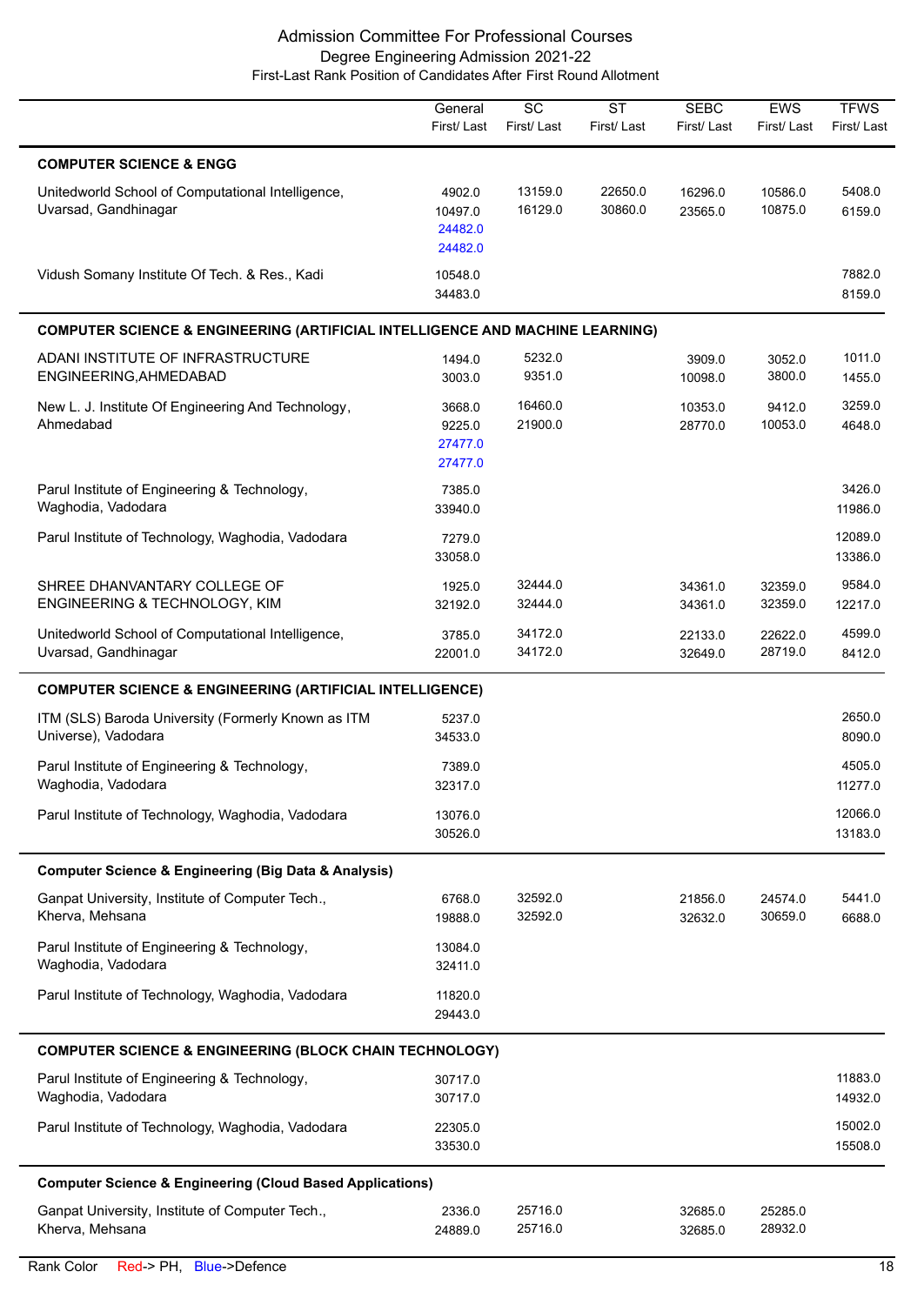|                                                                                               | General<br>First/Last                  | $\overline{SC}$<br>First/Last | $\overline{\text{ST}}$<br>First/Last | <b>SEBC</b><br>First/Last | <b>EWS</b><br>First/Last | <b>TFWS</b><br>First/Last |
|-----------------------------------------------------------------------------------------------|----------------------------------------|-------------------------------|--------------------------------------|---------------------------|--------------------------|---------------------------|
| <b>Computer science &amp; Engineering (Cloud Computing)</b>                                   |                                        |                               |                                      |                           |                          |                           |
| Asha M. Tarsadia Institute of Computer Science &<br>Tech. Bardoli                             | 17214.0<br>33194.0                     |                               |                                      |                           |                          | 12858.0<br>13885.0        |
| Parul Institute of Engineering & Technology,<br>Waghodia, Vadodara                            | 11545.0<br>34034.0                     |                               |                                      |                           |                          | 4799.0<br>10245.0         |
| Parul Institute of Technology, Waghodia, Vadodara                                             | 16306.0<br>32785.0                     |                               |                                      |                           |                          | 11780.0<br>11948.0        |
| <b>COMPUTER SCIENCE &amp; ENGINEERING (DATA SCIENCE)</b>                                      |                                        |                               |                                      |                           |                          |                           |
| ITM (SLS) Baroda University (Formerly Known as ITM<br>Universe), Vadodara                     | 11008.0<br>22006.0                     | 33040.0<br>33040.0            |                                      | 32293.0<br>32293.0        | 26849.0<br>27217.0       |                           |
| Parul Institute of Engineering & Technology,<br>Waghodia, Vadodara                            | 370.0<br>34494.0                       |                               |                                      |                           |                          | 6280.0<br>8843.0          |
| Parul Institute of Technology, Waghodia, Vadodara                                             | 15203.0<br>33529.0                     |                               |                                      |                           |                          | 10499.0<br>12952.0        |
| COMPUTER SCIENCE & ENGINEERING (INTERNET OF THINGS & CYBER SECURITY INCLUDING BLOCK CHAIN TEC |                                        |                               |                                      |                           |                          |                           |
| Parul Institute of Engineering & Technology,<br>Waghodia, Vadodara                            | 10003.0<br>33489.0                     |                               |                                      |                           |                          | 6243.0<br>13458.0         |
| Parul Institute of Technology, Waghodia, Vadodara                                             | 5737.0<br>30233.0                      |                               |                                      |                           |                          | 10877.0<br>14258.0        |
| SHREE DHANVANTARY COLLEGE OF<br>ENGINEERING & TECHNOLOGY, KIM                                 | 14900.0<br>34578.0                     |                               |                                      |                           |                          | 1117.0<br>15749.0         |
| <b>COMPUTER SCIENCE &amp; ENGINEERING (INTERNET OF THINGS)</b>                                |                                        |                               |                                      |                           |                          |                           |
| G.H.Patel College Of Engg. & Tech., V. V. Nagar                                               | 1543.0<br>3260.0<br>23389.0<br>23389.0 | 16016.0<br>19105.0            |                                      | 3836.0<br>9607.0          | 3334.0<br>3424.0         | 1215.0<br>1964.0          |
| Parul Institute of Engineering & Technology,<br>Waghodia, Vadodara                            | 15337.0<br>29581.0                     |                               |                                      |                           |                          | 14451.0<br>16112.0        |
| Parul Institute of Technology, Waghodia, Vadodara                                             | 12240.0<br>32555.0                     |                               |                                      |                           |                          |                           |
| <b>COMPUTER SCIENCE &amp; ENGINEERING (NETWORKS)</b>                                          |                                        |                               |                                      |                           |                          |                           |
| Parul Institute of Engineering & Technology,<br>Waghodia, Vadodara                            | 19419.0<br>19419.0                     |                               |                                      |                           |                          | 9285.0<br>16748.0         |
| Parul Institute of Technology, Waghodia, Vadodara                                             | 13420.0<br>13420.0                     |                               |                                      |                           |                          | 17107.0<br>17865.0        |
| <b>Computer Science &amp; Engineering with Specialisation in Cyber Security</b>               |                                        |                               |                                      |                           |                          |                           |
| Ganpat University, Institute of Computer Tech.,<br>Kherva, Mehsana                            | 6297.0<br>25228.0                      | 30070.0<br>31031.0            |                                      | 25653.0<br>33797.0        | 26204.0<br>27690.0       | 4541.0<br>8633.0          |
| ITM (SLS) Baroda University (Formerly Known as ITM<br>Universe), Vadodara                     | 12419.0<br>25011.0                     |                               |                                      |                           | 25140.0<br>27231.0       | 5231.0<br>10465.0         |
| Parul Institute of Engineering & Technology,<br>Waghodia, Vadodara                            | 5883.0<br>33339.0                      |                               |                                      |                           |                          | 4215.0<br>10861.0         |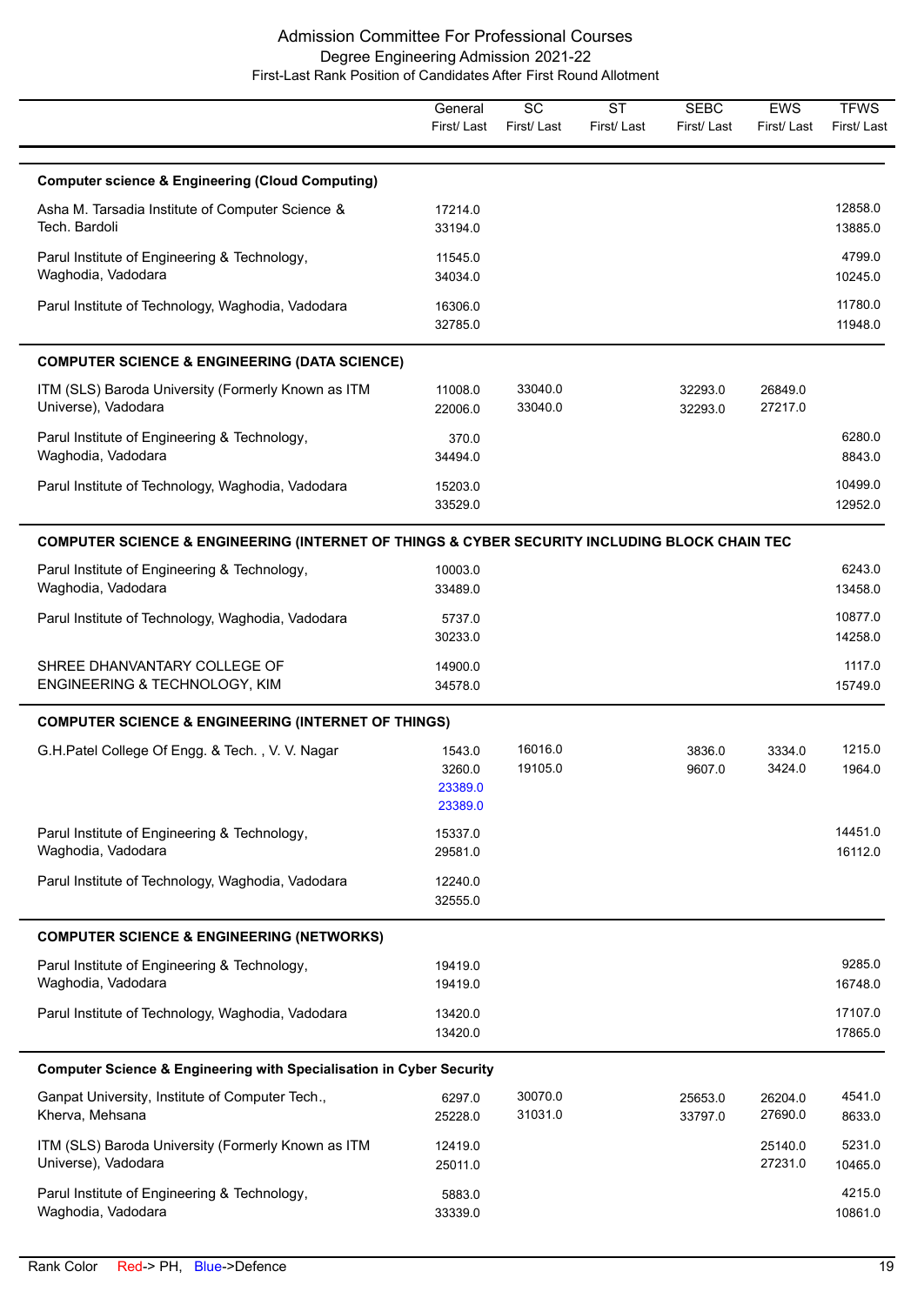|                                                                                                                                      | General<br>First/Last | $\overline{SC}$<br>First/Last | <b>ST</b><br>First/Last | <b>SEBC</b><br>First/Last | <b>EWS</b><br>First/Last | <b>TFWS</b><br>First/Last |
|--------------------------------------------------------------------------------------------------------------------------------------|-----------------------|-------------------------------|-------------------------|---------------------------|--------------------------|---------------------------|
| <b>Computer Science &amp; Engineering with Specialisation in Cyber Security</b><br>Parul Institute of Technology, Waghodia, Vadodara | 18595.0<br>33214.0    |                               |                         |                           |                          |                           |
| Silver Oak College Of Engg., & Tech. (WITHIN<br>AMHEDABAD MUNICIPAL CORPORATION LIMIT),                                              | 4862.0<br>34298.0     |                               |                         |                           |                          | 7854.0<br>9798.0          |
| <b>COMPUTER SCIENCE &amp; TECHNOLOGY</b>                                                                                             |                       |                               |                         |                           |                          |                           |
| Parul Institute of Engineering & Technology,<br>Waghodia, Vadodara                                                                   | 11433.0<br>33960.0    |                               |                         |                           |                          | 6453.0<br>8466.0          |
| Parul Institute of Technology, Waghodia, Vadodara                                                                                    | 11424.0<br>34327.0    |                               |                         |                           |                          | 5531.0<br>8022.0          |
| <b>COMPUTER TECHNOLOGY</b>                                                                                                           |                       |                               |                         |                           |                          |                           |
| Parul Institute of Engineering & Technology,<br>Waghodia, Vadodara                                                                   | 14803.0<br>33815.0    |                               |                         |                           |                          | 7300.0<br>12678.0         |
| Parul Institute of Technology, Waghodia, Vadodara                                                                                    | 11295.0<br>27327.0    |                               |                         |                           |                          | 12792.0<br>12871.0        |
| <b>CYBER SECURITY</b>                                                                                                                |                       |                               |                         |                           |                          |                           |
| Chhotubhai Gopalbhai Patel Institute Of Tech.,<br>Tarsadi, Bardoli                                                                   | 11512.0<br>34371.0    |                               |                         |                           |                          |                           |
| Rai School of Engineering, Dholka, Ahmedabad                                                                                         | 15975.0<br>34004.0    |                               |                         |                           |                          | 11495.0<br>12778.0        |
| Swarrnim Institute of Technology                                                                                                     | 15201.0<br>33376.0    |                               |                         |                           |                          | 12296.0<br>13710.0        |
| <b>Dairy Technology</b>                                                                                                              |                       |                               |                         |                           |                          |                           |
| Parul Institute of Technology, Waghodia, Vadodara                                                                                    | 1034.0<br>11498.0     | 17333.0<br>17996.0            | 27741.0<br>31361.0      | 13077.0<br>24630.0        | 11543.0<br>14287.0       | 4617.0<br>7738.0          |
| <b>ELECTRICAL &amp; ELECTRONICS</b>                                                                                                  |                       |                               |                         |                           |                          |                           |
| Department of Engineering and Computing, Institute<br>of Advance Research, Gandhinagar                                               | 7986.0<br>32053.0     |                               |                         |                           |                          |                           |
| SCHOOL OF SCIENCE & ENGINEERING.,<br>Navrachana University, Vadodara                                                                 | 17613.0<br>26252.0    |                               |                         |                           |                          |                           |
| <b>ELECTRICAL ENGINEERING</b>                                                                                                        |                       |                               |                         |                           |                          |                           |
| A.D.Patel Institute Of Tech., Karamsad                                                                                               | 20806.0<br>33849.0    |                               |                         |                           |                          |                           |
| ADITYA SILVER OAK INSTITUTE OF TECHNOLOGY<br>(WITHIN LIMITS OF AHMEDABAD MUNICIPAL                                                   | 22696.0<br>24091.0    |                               |                         |                           |                          |                           |
| Ahmedabad Institute Of Tech, Ahmedabad                                                                                               | 13595.0<br>31933.0    |                               |                         |                           |                          |                           |
| Alpha College Of Engg. & Tech., Khatraj, Kalol                                                                                       | 32337.0<br>32337.0    |                               |                         |                           |                          |                           |
| Atmiya University, Faculty of Engineering and<br>Technology, Rajkot                                                                  | 7196.0<br>33250.0     |                               |                         |                           |                          |                           |
| Balaji Engineering College, Jnd-Dhoraji Highway,<br>Makhiyala, Junagadh                                                              | 22242.0<br>22242.0    |                               |                         |                           |                          |                           |

 $\overline{\phantom{0}}$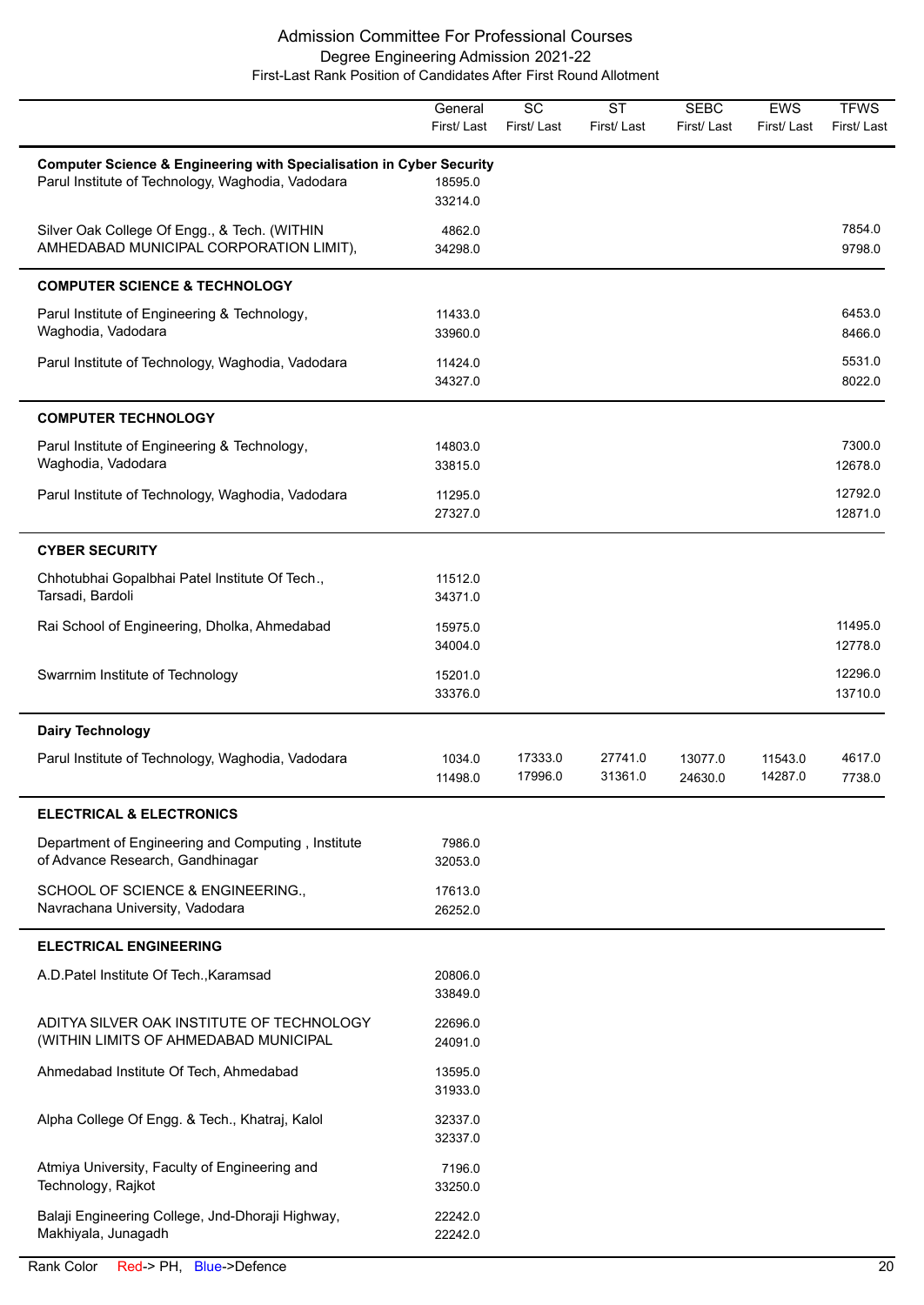|                                                                                    | General<br>First/Last                   | $\overline{SC}$<br>First/Last | $\overline{\text{ST}}$<br>First/Last | <b>SEBC</b><br>First/Last | EWS<br>First/Last  | <b>TFWS</b><br>First/Last |
|------------------------------------------------------------------------------------|-----------------------------------------|-------------------------------|--------------------------------------|---------------------------|--------------------|---------------------------|
| <b>ELECTRICAL ENGINEERING</b><br>Birla Vishvakarma Maha Vidhyalaya(Gia), V.V.Nagar | 6125.0<br>9038.0<br>22715.0<br>22715.0  | 16201.0<br>19044.0            | 11732.0<br>27394.0                   | 9113.0<br>13213.0         | 9163.0<br>10114.0  | 3234.0<br>7133.0          |
| C. K. Pithawala College Of Engg. & Tech., Surat                                    | 9920.0<br>34353.0                       |                               |                                      |                           |                    |                           |
| Chandubhai S Patel Institute Of Technology, Changa                                 | 11279.0<br>34418.0                      |                               |                                      |                           |                    |                           |
| Chhotubhai Gopalbhai Patel Institute Of Tech.,<br>Tarsadi, Bardoli                 | 29395.0<br>34556.0                      |                               |                                      |                           |                    |                           |
| Darshan Institute Of Engg. & Tech., Rajkot-Morbi<br>Highway, Hadala                | 26211.0<br>32707.0                      |                               |                                      |                           |                    |                           |
| Dr. Jivraj Mehta Institute Of Technology, Anand                                    | 20017.0<br>32614.0                      |                               |                                      |                           |                    |                           |
| DR. S & S.S.Ghandhi Government Engineering<br>College Surat                        | 6455.0<br>13725.0<br>26086.0<br>26086.0 | 18592.0<br>27045.0            | 18858.0<br>27794.0                   | 14090.0<br>21877.0        | 14731.0<br>17788.0 | 1292.0<br>8130.0          |
| Engginering College, Tuwa, Godhara                                                 | 34120.0<br>34120.0                      |                               |                                      |                           |                    |                           |
| Faculty Of Technology & Engineering(MSU), Vadodara                                 | 449.0<br>3990.0<br>5741.0<br>5741.0     | 8506.0<br>11534.0             | 11130.0<br>22352.0                   | 4593.0<br>8583.0          | 5096.0<br>5972.0   | 1576.0<br>3331.0          |
| G.H.Patel College Of Engg. & Tech., V. V. Nagar                                    | 9434.0<br>34530.0                       |                               |                                      |                           |                    |                           |
| Gandhinagar Institute Of Technology, Moti Bhoyan,<br>Kalol, Gandhinagar            | 13111.0<br>27521.0                      |                               |                                      |                           |                    |                           |
| Ganpat University, U.V. Patel College of Engineering,<br>Kherva, Mehsana           | 14204.0<br>34579.0                      |                               |                                      |                           |                    |                           |
| GIDC Degree Engineering College, Abrama, Navsari                                   | 14684.0<br>34573.0                      |                               |                                      |                           |                    | 8808.0<br>16636.0         |
| Government Engineering College, Bharuch                                            | 3126.0<br>26563.0                       | 30064.0<br>30374.0            | 26777.0<br>31279.0                   | 27101.0<br>33042.0        | 28091.0<br>31866.0 | 13174.0<br>18429.0        |
| Government Engineering College, Bhuj                                               | 10028.0<br>34479.0                      |                               |                                      |                           |                    |                           |
| Government Engineering College, Dahod                                              | 20028.0<br>32816.0                      |                               | 33740.0<br>34553.0                   | 33474.0<br>34424.0        |                    |                           |
| Government Engineering College, Godhra                                             | 16576.0<br>34508.0                      |                               |                                      |                           |                    |                           |
| Government Engineering College, Modasa                                             | 14703.0<br>34297.0                      |                               |                                      |                           |                    |                           |
| Government Engineering College, Palanpur                                           | 11445.0<br>34043.0                      |                               |                                      |                           |                    | 9537.0<br>12658.0         |
| Government Engineering College, Patan                                              | 16981.0<br>34282.0                      |                               |                                      |                           |                    |                           |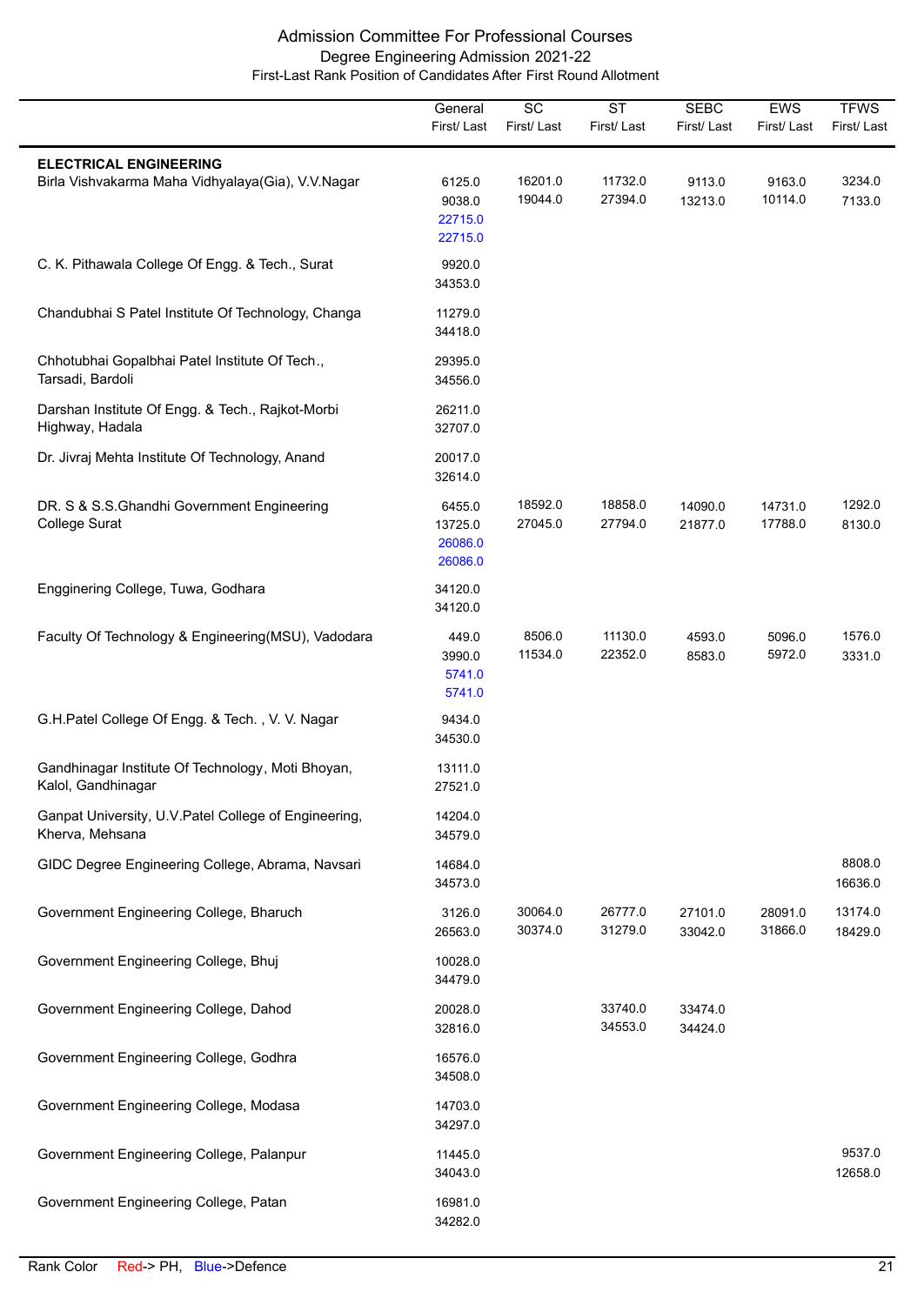|                                                                                                     | General<br>First/Last                   | $\overline{SC}$<br>First/Last | $\overline{\text{ST}}$<br>First/Last | <b>SEBC</b><br>First/Last | EWS<br>First/Last  | <b>TFWS</b><br>First/Last |
|-----------------------------------------------------------------------------------------------------|-----------------------------------------|-------------------------------|--------------------------------------|---------------------------|--------------------|---------------------------|
| <b>ELECTRICAL ENGINEERING</b><br>Government Engineering College, Rajkot                             | 6617.0<br>18463.0<br>29021.0<br>29021.0 | 23356.0<br>27380.0            | 23106.0<br>33355.0                   | 18877.0<br>22336.0        | 19236.0<br>26510.0 | 9596.0<br>14048.0         |
| Government Engineering College, Valsad                                                              | 4873.0<br>22382.0                       | 33081.0<br>33943.0            | 22595.0<br>28870.0                   | 22404.0<br>26528.0        | 28533.0<br>28533.0 | 5558.0<br>13828.0         |
| Grow More Faculty of Engineering, Berna,<br>Himmatnagar                                             | 23122.0<br>32756.0                      |                               |                                      |                           |                    |                           |
| Gujarat Power Engg. And Res. Inst. (Gperi) (Ppp),<br>Mevad, Mehsana                                 | 30051.0<br>30051.0                      |                               |                                      |                           |                    |                           |
| Indus Institute Of Tech. & Engg., Racharda,<br>Ahmedabad                                            | 17957.0<br>33014.0                      |                               |                                      |                           |                    | 14079.0<br>16928.0        |
| Institute of Infrastructure, Technology, Research and<br>Management(IITRAM), Ahmedabad              | 5550.0<br>28503.0                       |                               |                                      | 28621.0<br>31102.0        | 31195.0<br>31195.0 | 11250.0<br>13292.0        |
| Institute Of Technology, Nirma University Of Science<br>& Technology, Ahmedabad                     | 134.0<br>5180.0<br>9908.0<br>9908.0     | 8061.0<br>14651.0             | 15183.0<br>31934.0                   | 5255.0<br>15668.0         | 6193.0<br>8321.0   | 369.0<br>2222.0           |
| K.J. Institute Of Engg. And Tech., Savali                                                           | 18407.0<br>32146.0                      |                               |                                      |                           |                    |                           |
| Krishna School of Emerging Technology & Applied<br>Research (Formerly Known as Babaria Institute Of | 6113.0<br>33421.0                       |                               |                                      |                           |                    |                           |
| L.D.College Of Engineering, Ahmedabad                                                               | 949.0<br>5146.0<br>7237.0<br>7237.0     | 6604.0<br>13928.0             | 7060.0<br>17630.0                    | 5313.0<br>10230.0         | 5422.0<br>6797.0   | 833.0<br>3169.0           |
| L.D.R.P. Institute Of Tech. & Research., Gandhinagar                                                | 676.0<br>34276.0                        |                               |                                      |                           |                    |                           |
| L.E.College, Morbi                                                                                  | 9811.0<br>34474.0                       |                               |                                      |                           |                    |                           |
| Laljibhai Chaturbhai Institute Of Tech., Bhandu,<br>Mahesana                                        | 34262.0<br>34262.0                      |                               |                                      |                           |                    |                           |
| Laxmi Institute Of Technology, Sarigam, Valsad                                                      | 26650.0<br>33954.0                      |                               |                                      |                           |                    |                           |
| Mahatma Gandhi Inst. Of Technical Edu. And<br>Research Center, Navasari                             | 24922.0<br>34191.0                      |                               |                                      |                           |                    |                           |
| Marwadi Edu. Foundation Group Of Institutions,<br>Faculty Of Engg., Rajkot                          | 23914.0<br>27954.0                      |                               |                                      |                           |                    |                           |
| Merchant Engg. College, Basna. Visnagar                                                             | 32022.0<br>32077.0                      |                               |                                      |                           |                    |                           |
| Narnarayan Shastri Institute of Technology, Jetalpur,<br>Ahmedabad                                  | 20239.0<br>24902.0                      |                               |                                      |                           |                    |                           |
| Neotech Institute of Technology, Virod, Vadodara                                                    | 24905.0<br>24905.0                      |                               |                                      |                           |                    |                           |
| Noble Engineering College, Junagadh                                                                 | 22797.0<br>30175.0                      |                               |                                      |                           |                    |                           |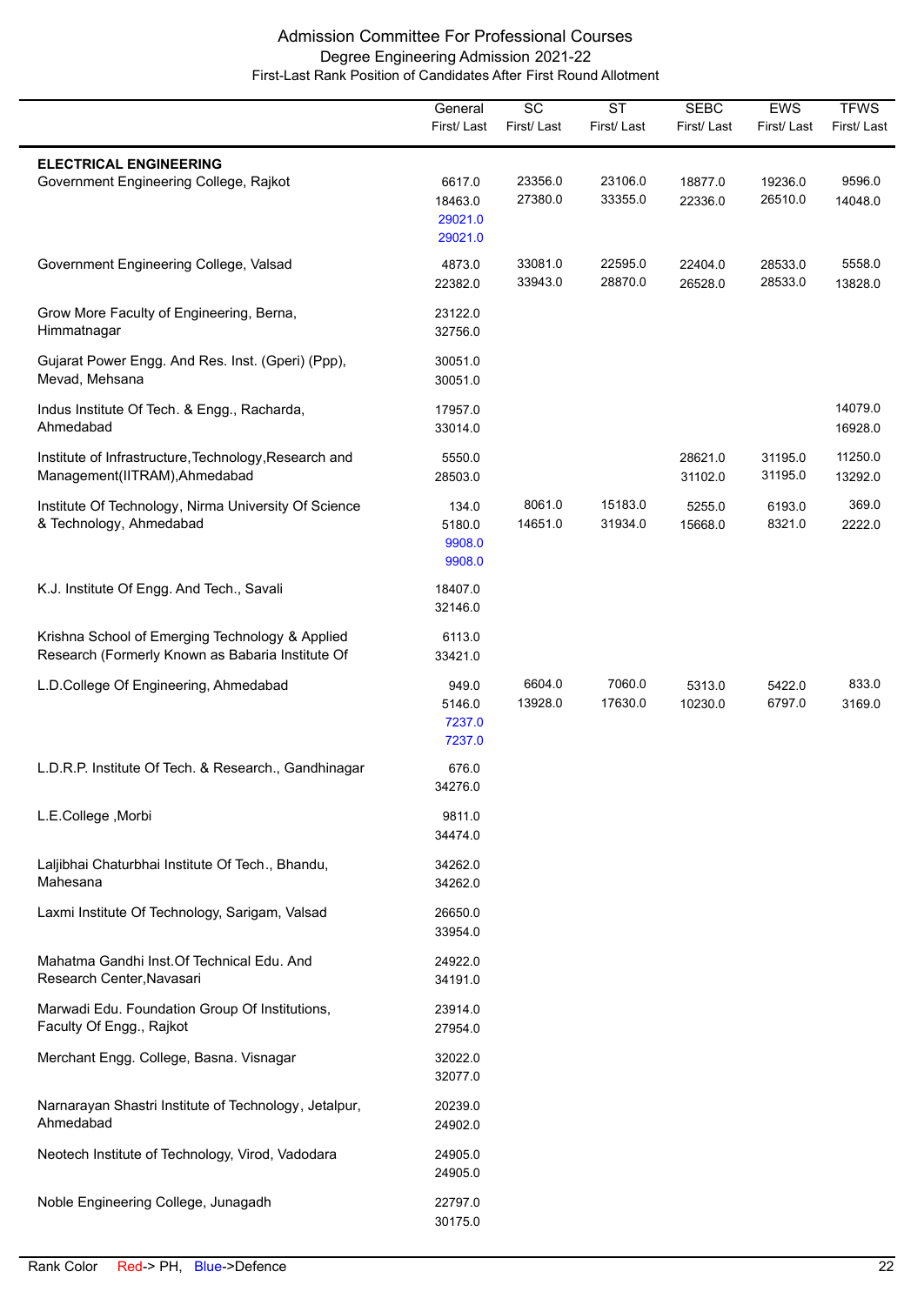|                                                                            | General<br>First/Last                   | $\overline{SC}$<br>First/Last | $\overline{\text{ST}}$<br>First/Last | <b>SEBC</b><br>First/Last | <b>EWS</b><br>First/Last | <b>TFWS</b><br>First/Last |
|----------------------------------------------------------------------------|-----------------------------------------|-------------------------------|--------------------------------------|---------------------------|--------------------------|---------------------------|
| <b>ELECTRICAL ENGINEERING</b><br>Pacific School Of Engineering, Surat      | 27077.0<br>27077.0                      |                               |                                      |                           |                          |                           |
| Pandit Deendayal Energy University , Gandhinagar                           | 2240.0<br>12360.0<br>28014.0<br>28014.0 | 15187.0<br>26034.0            |                                      | 19268.0<br>27044.0        | 13241.0<br>21476.0       | 2013.0<br>6427.0          |
| Parul Institute of Engineering & Technology,<br>Waghodia, Vadodara         | 12206.0<br>27639.0                      |                               |                                      |                           |                          | 7552.0<br>18064.0         |
| R.N.G. Patel Institute of Technology-RNGPIT (FETR),<br>Bardoli             | 21247.0<br>34523.0                      |                               |                                      |                           |                          |                           |
| S.S.AGRAWAL INSTITUTE OF ENGINEERING &<br><b>TECHNOLOGY NAVSARI</b>        | 22410.0<br>34575.0                      |                               |                                      |                           |                          | 21155.0<br>21687.0        |
| Sal Institute Of Tech. & Engg. Research, Ahmedabad                         | 21152.0<br>33154.0                      |                               |                                      |                           |                          |                           |
| SARDAR PATEL COLLEGE OF ENGINEERING,<br><b>BAKROL ANAND</b>                | 21380.0<br>29530.0                      |                               |                                      |                           |                          |                           |
| Sardar Vallabhbhai Patel Institute Of Tech., Vasad                         | 5960.0<br>34258.0                       |                               |                                      |                           |                          |                           |
| Sarvajanik College Of Engg. & Tech., Surat                                 | 10988.0<br>34442.0                      |                               |                                      |                           |                          |                           |
| Shantilal Shah Engineering College, Bhavnagar                              | 10503.0<br>32235.0                      | 33527.0<br>33527.0            | 33012.0<br>34399.0                   | 32652.0<br>34552.0        | 33570.0<br>33570.0       | 7124.0<br>16509.0         |
| SHREE PANDIT NATHULALJI VYAS TECHNICAL<br>CAMPUS, SURENDRANAGAR            | 34467.0<br>34467.0                      |                               |                                      |                           |                          |                           |
| Shri Labhubhai Trivedi Institute Of Engineering And<br>Technology, Rajkot  | 26176.0<br>32546.0                      |                               |                                      |                           |                          |                           |
| Shri Sadvidhya Mandal Institute Of Tech., Bharuch                          | 27102.0<br>27102.0                      |                               |                                      |                           |                          |                           |
| Shri Satsangi Saketdham `Ram Ashram` Group Of<br>Institutions, Vadasma     | 28777.0<br>33728.0                      |                               |                                      |                           |                          |                           |
| Shri Sitaram N Patel Inst. Of Tech. & Res.<br>(Vidhyabharti Trust), Umrakh | 4982.0<br>34582.0                       |                               |                                      |                           |                          | 16149.0<br>30479.0        |
| Shri Swami Atmanand Saraswati Institute Of Tech.,<br>Surat                 | 21731.0<br>23418.0                      |                               |                                      |                           |                          |                           |
| Shroff S.R.Rotary Inst. Of Chemical Technology,<br>Vatatia, Bharuch        | 5175.0<br>32765.0                       |                               |                                      |                           |                          |                           |
| Sigma Institute Of Engg., Bakrol                                           | 28651.0<br>28651.0                      |                               |                                      |                           |                          |                           |
| SMT. SHANTABEN HARIBHAI GAJERA<br><b>ENGINEERING COLLEGE Amreli</b>        | 34543.0<br>34543.0                      |                               |                                      |                           |                          |                           |
| Tatva Institute Of Technological Studies, Modasa                           | 27736.0<br>34379.0                      |                               |                                      |                           |                          |                           |
| V.V.P. Engineering College, Rajkot                                         | 11755.0<br>33804.0                      |                               |                                      |                           |                          |                           |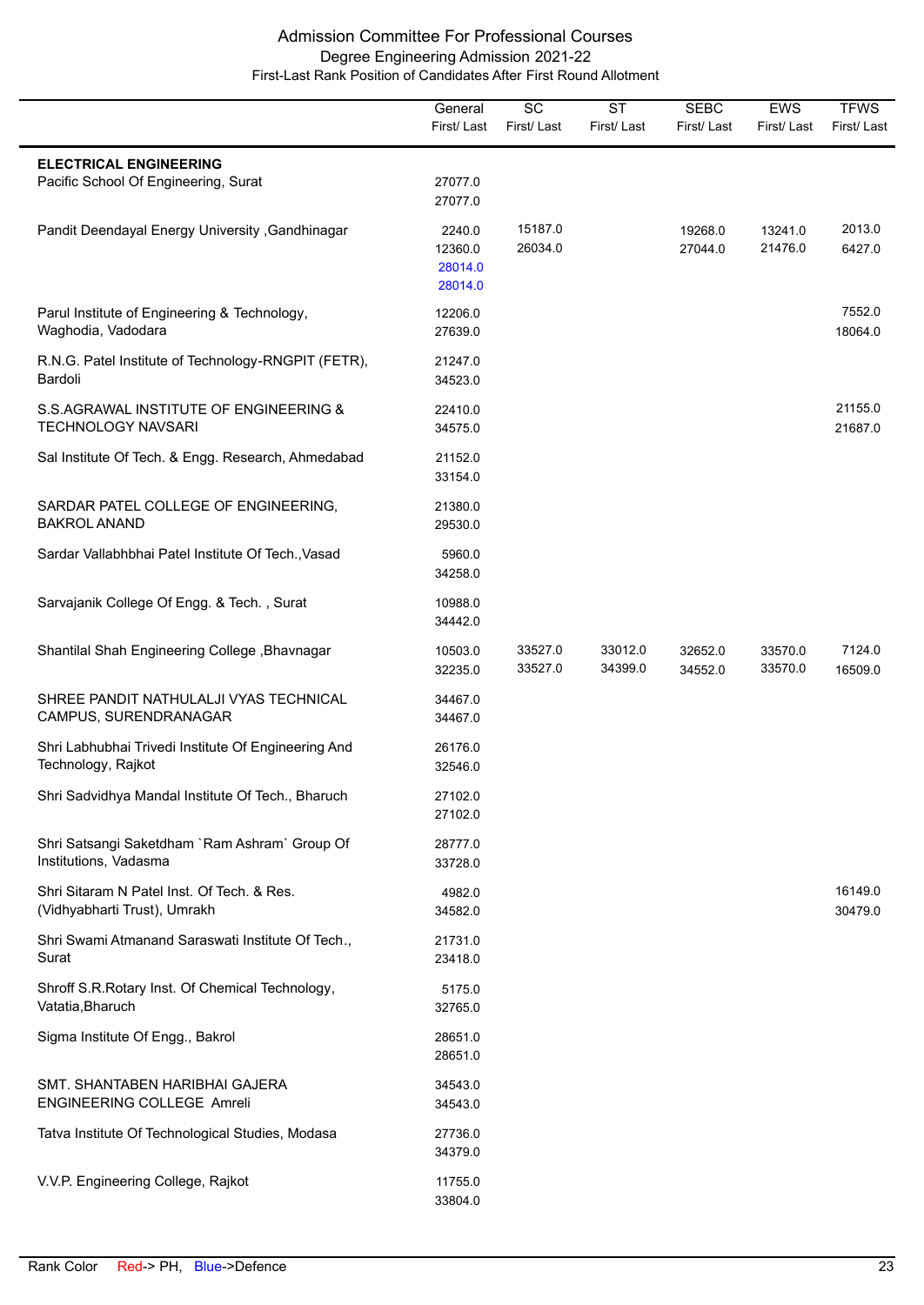|                                                                                                        | General<br>First/Last                   | $\overline{SC}$<br>First/Last | $\overline{\text{ST}}$<br>First/Last | <b>SEBC</b><br>First/Last | <b>EWS</b><br>First/Last | <b>TFWS</b><br>First/Last |
|--------------------------------------------------------------------------------------------------------|-----------------------------------------|-------------------------------|--------------------------------------|---------------------------|--------------------------|---------------------------|
| <b>ELECTRICAL ENGINEERING</b><br>VEERAYATAN INSTITUTE OF ENGINEERING<br>TECHNOLOGY & RESEARCH., Mandvi | 32384.0<br>32384.0                      |                               |                                      |                           |                          |                           |
| Vidhyadeep Institute of Engineering & Technology,<br>Anita(Kim), Surat                                 | 33729.0<br>33729.0                      |                               |                                      |                           |                          |                           |
| Vishwakarma Government Engineering College,<br>Chandkheda, Gandhinagar                                 | 2885.0<br>11124.0<br>19953.0<br>19953.0 | 14035.0<br>22021.0            | 17634.0<br>27941.0                   | 11150.0<br>16138.0        | 11430.0<br>12958.0       | 7318.0<br>8147.0          |
| <b>ELECTRONICS &amp; COMMUNICATION ENGG.</b>                                                           |                                         |                               |                                      |                           |                          |                           |
| A.D. Patel Institute Of Tech., Karamsad                                                                | 9710.0<br>34002.0                       |                               |                                      |                           |                          |                           |
| ADITYA SILVER OAK INSTITUTE OF TECHNOLOGY<br>(WITHIN LIMITS OF AHMEDABAD MUNICIPAL                     | 26104.0<br>34161.0                      |                               |                                      |                           |                          | 10112.0<br>15291.0        |
| Ahmedabad Institute Of Tech, Ahmedabad                                                                 | 3954.0<br>22155.0                       |                               |                                      |                           | 33391.0<br>33391.0       |                           |
| Alpha College Of Engg. & Tech., Khatraj, Kalol                                                         | 27743.0<br>27743.0                      |                               |                                      |                           |                          |                           |
| Atmiya University, Faculty of Engineering and<br>Technology, Rajkot                                    | 14905.0<br>14905.0                      |                               |                                      |                           |                          |                           |
| Birla Vishvakarma Maha Vidhylaya(Sfi), V.V.Nagar                                                       | 3362.0<br>9829.0<br>14214.0<br>14214.0  | 26485.0<br>32920.0            |                                      | 13652.0<br>32239.0        | 9961.0<br>12031.0        | 4142.0<br>5579.0          |
| C. K. Pithawala College Of Engg. & Tech., Surat                                                        | 7499.0<br>32708.0                       |                               |                                      |                           |                          |                           |
| Chandubhai S Patel Institute Of Technology, Changa                                                     | 6049.0<br>18777.0                       |                               |                                      | 21328.0<br>33096.0        | 19251.0<br>33209.0       |                           |
| Chhotubhai Gopalbhai Patel Institute Of Tech.,<br>Tarsadi, Bardoli                                     | 15433.0<br>33478.0                      |                               |                                      |                           |                          |                           |
| DR. S & S.S.Ghandhi Government Engineering<br>College Surat                                            | 4368.0<br>12623.0<br>26099.0<br>26099.0 | 13338.0<br>33265.0            | 18120.0<br>34326.0                   | 14862.0<br>25736.0        | 13334.0<br>16592.0       | 2504.0<br>6412.0          |
| Faculty Of Technology And Engineering (GIA),<br>Dharmsinh Desai University, (DDU), Nadiad              | 592.0<br>2890.0<br>7607.0<br>7607.0     | 7163.0<br>16251.0             | 21748.0<br>29408.0                   | 3275.0<br>7259.0          | 3065.0<br>3398.0         | 864.0<br>904.0            |
| Faculty Of Technology(Sfi), Dharmsinh Desai<br>University, Nadiad                                      | 3479.0<br>5187.0                        | 13907.0<br>19885.0            |                                      | 7476.0<br>19179.0         | 5744.0<br>6126.0         | 1349.0<br>2988.0          |
| G.H.Patel College Of Engg. & Tech., V. V. Nagar                                                        | 9906.0<br>26895.0                       |                               |                                      | 31337.0<br>31337.0        | 27455.5<br>33199.0       |                           |
| Gandhinagar Institute Of Technology, Moti Bhoyan,<br>Kalol, Gandhinagar                                | 15572.0<br>32825.0                      |                               |                                      |                           |                          | 8421.0<br>10451.0         |
| Government Engineering College, Bharuch                                                                | 6231.0<br>34500.0                       |                               |                                      |                           |                          |                           |
| Government Engineering College, Bhavnagar                                                              | 5583.0<br>23849.0                       | 26610.0<br>28753.0            |                                      | 24387.0<br>34531.0        | 24001.0<br>26526.0       | 8807.0<br>13502.0         |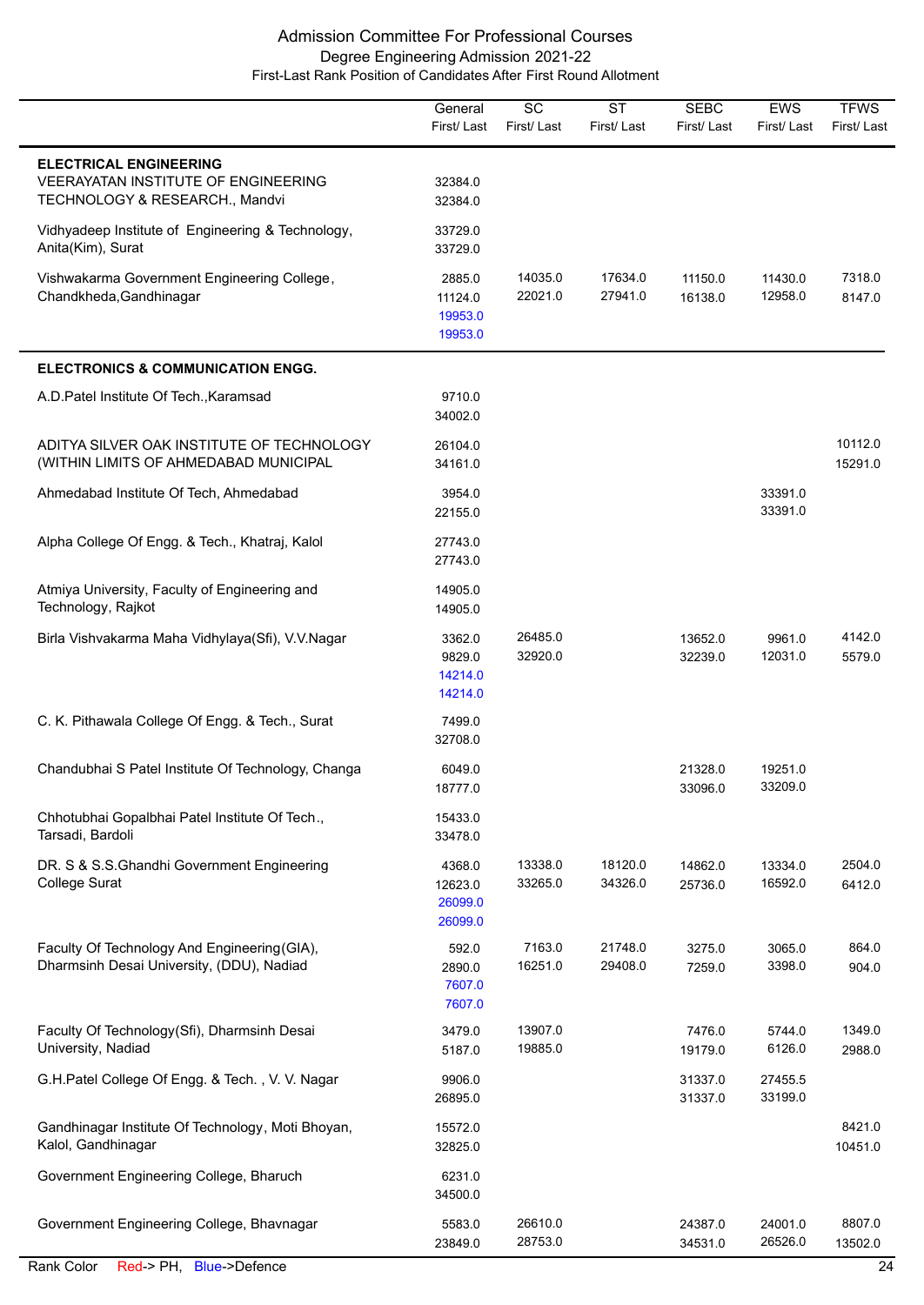|                                                                                         | General<br>First/Last                   | $\overline{SC}$<br>First/Last | $\overline{\text{ST}}$<br>First/Last | <b>SEBC</b><br>First/Last | EWS<br>First/Last  | <b>TFWS</b><br>First/Last |
|-----------------------------------------------------------------------------------------|-----------------------------------------|-------------------------------|--------------------------------------|---------------------------|--------------------|---------------------------|
| <b>ELECTRONICS &amp; COMMUNICATION ENGG.</b>                                            |                                         |                               |                                      |                           |                    |                           |
| Government Engineering College, Dahod                                                   | 11605.0<br>33726.0                      |                               |                                      |                           |                    |                           |
| Government Engineering College, Modasa                                                  | 11049.0<br>28767.0                      |                               |                                      | 30709.0<br>33108.0        | 29908.0<br>31000.0 | 14122.0<br>19013.0        |
| Government Engineering College, Patan                                                   | 11249.0<br>34323.0                      |                               |                                      |                           |                    |                           |
| Government Engineering College, Rajkot                                                  | 5448.0<br>31458.0                       |                               |                                      | 32560.0<br>33118.0        | 31520.0<br>33383.0 | 8803.0<br>17038.0         |
| Government Engineering College, Sector 28<br>Gandhinagar                                | 6749.0<br>12724.0<br>16621.0<br>21911.0 | 17538.0<br>30862.0            | 31216.0<br>31216.0                   | 13290.0<br>23080.0        | 12785.0<br>13811.0 | 5950.0<br>9628.0          |
| Indus Institute Of Tech. & Engg., Racharda,<br>Ahmedabad                                | 11434.0<br>34525.0                      |                               |                                      |                           |                    |                           |
| Institute Of Technology, Nirma University Of Science<br>& Technology, Ahmedabad         | 391.0<br>1738.0<br>2565.0<br>2565.0     | 7478.0<br>13448.0             |                                      | 2148.0<br>6360.0          | 1802.0<br>2172.0   | 77.0<br>730.0             |
| K.J. Institute Of Engg. And Tech., Savali                                               | 22632.0<br>22632.0                      |                               |                                      |                           |                    |                           |
| L.D.College Of Engineering, Ahmedabad                                                   | 992.0<br>3412.0<br>4314.0<br>4314.0     | 3617.0<br>10182.0             | 18001.0<br>32078.0                   | 3435.0<br>7842.0          | 3477.0<br>4372.0   | 1135.0<br>2077.0          |
| L.D.R.P. Institute Of Tech. & Research., Gandhinagar                                    | 8747.0<br>33819.0                       |                               |                                      |                           |                    |                           |
| L.J. Institute Of Engg And Tech., Ahmedabad                                             | 5242.0<br>19645.0                       | 27180.0<br>27180.0            |                                      | 21958.0<br>31161.0        | 19803.0<br>23306.0 | 8453.0<br>9787.0          |
| Pandit Deendayal Energy University , Gandhinagar                                        | 1271.0<br>3085.0                        | 14239.0<br>17881.0            |                                      | 6428.0<br>14464.0         | 3571.0<br>4879.0   | 603.0<br>1857.0           |
| Parul Institute of Engineering & Technology,<br>Waghodia, Vadodara                      | 21318.0<br>28675.0                      |                               |                                      |                           |                    |                           |
| S.P.B. Patel Engg. College, (Saffrony), Linch,<br>Mehsana                               | 26904.0<br>32011.0                      |                               |                                      |                           |                    |                           |
| Sal Institute Of Tech. & Engg. Research, Ahmedabad                                      | 23541.0<br>34100.0                      |                               |                                      |                           |                    |                           |
| Sardar Vallabhbhai Patel Institute Of Tech., Vasad                                      | 9022.0<br>28488.0                       |                               |                                      |                           |                    | 7991.0<br>9789.0          |
| Sarvajanik College Of Engg. & Tech., Surat                                              | 4521.0<br>26281.0                       | 28182.0<br>28182.0            |                                      | 34059.0<br>34059.0        | 28938.0<br>28938.0 | 2810.0<br>5562.0          |
| Shri Swami Atmanand Saraswati Institute Of Tech.,<br>Surat                              | 10159.0<br>30899.0                      |                               |                                      |                           |                    | 5619.0<br>16808.0         |
| Silver Oak College Of Engg., & Tech. (WITHIN<br>AMHEDABAD MUNICIPAL CORPORATION LIMIT), | 16876.0<br>32207.0                      |                               |                                      |                           |                    |                           |
| Smt. S.R. Patel Engg. College, Dabhi, Unjha                                             | 15144.0<br>15144.0                      |                               |                                      |                           |                    |                           |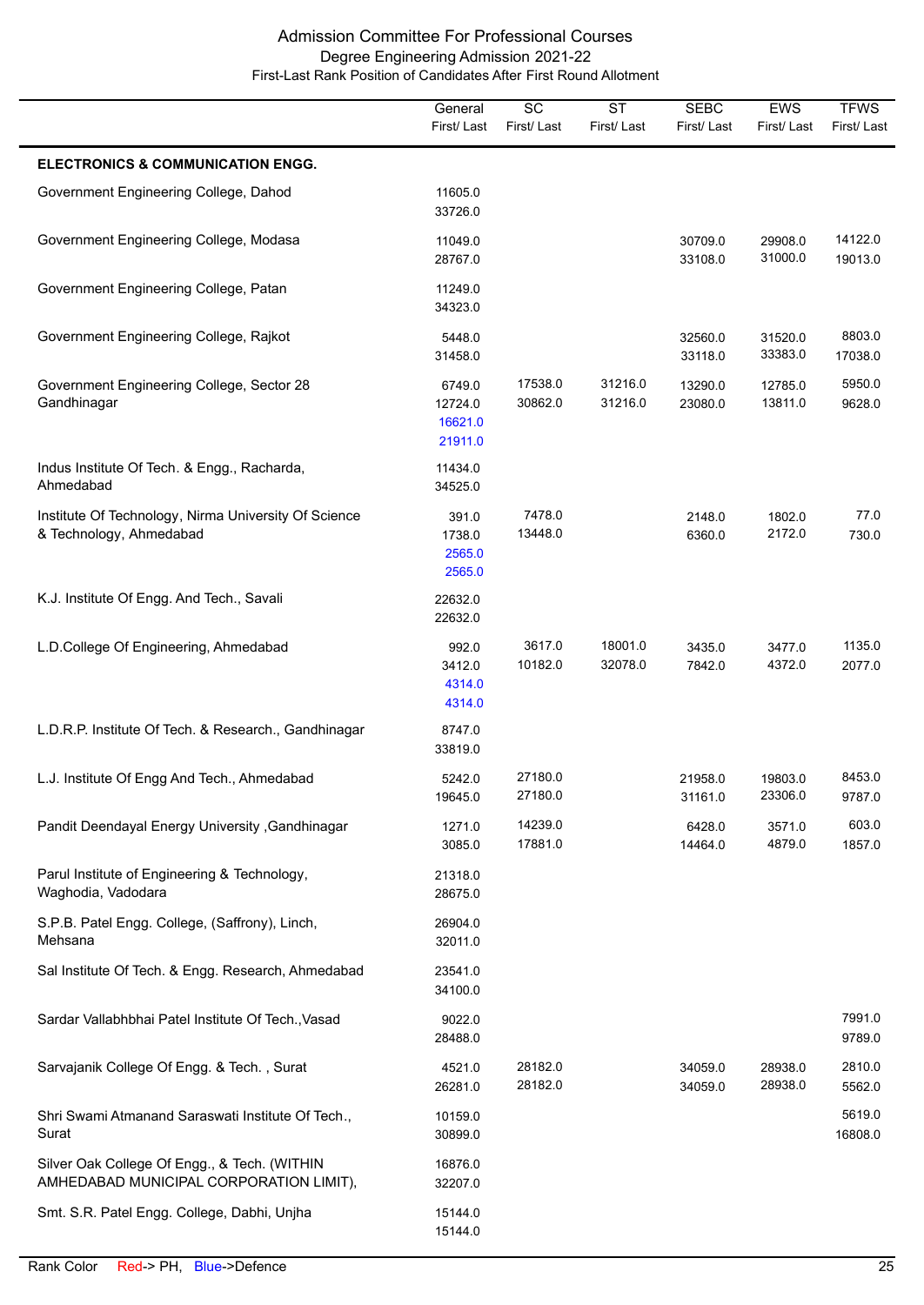|                                                                                                  | General<br>First/Last                   | $\overline{SC}$<br>First/Last | $\overline{\text{ST}}$<br>First/Last | <b>SEBC</b><br>First/Last | EWS<br>First/Last  | <b>TFWS</b><br>First/Last |
|--------------------------------------------------------------------------------------------------|-----------------------------------------|-------------------------------|--------------------------------------|---------------------------|--------------------|---------------------------|
| <b>ELECTRONICS &amp; COMMUNICATION ENGG.</b><br>Tatva Institute Of Technological Studies, Modasa | 29414.0<br>29414.0                      |                               |                                      |                           |                    |                           |
| V.V.P. Engineering College, Rajkot                                                               | 10070.0<br>33541.0                      |                               |                                      |                           |                    | 8207.0<br>8715.0          |
| Vishwakarma Government Engineering College,<br>Chandkheda, Gandhinagar                           | 3422.0<br>6915.0<br>7740.0<br>7740.0    | 10083.0<br>23883.0            | 25435.0<br>25435.0                   | 7989.0<br>15392.0         | 6968.0<br>7813.0   | 3733.0<br>4922.0          |
| <b>ELECTRONICS &amp; INSTRUMENTATION ENGINEERING</b>                                             |                                         |                               |                                      |                           |                    |                           |
| Institute Of Technology, Nirma University Of Science<br>& Technology, Ahmedabad                  | 329.0<br>5586.0                         | 15521.0<br>19469.0            |                                      | 6608.0<br>25644.0         | 5602.0<br>6449.0   | 2707.0<br>4223.0          |
| <b>ELECTRONICS ENGINEERING</b>                                                                   |                                         |                               |                                      |                           |                    |                           |
| Birla Vishvakarma Maha Vidhyalaya(Gia), V.V.Nagar                                                | 1554.0<br>11618.0<br>19699.0<br>19699.0 | 20660.0<br>27819.0            |                                      | 13661.0<br>23160.0        | 12131.0<br>14095.0 | 4601.0<br>8008.0          |
| Faculty Of Technology & Engineering(MSU), Vadodara                                               | 364.0<br>3382.0<br>5379.0<br>5379.0     | 15826.0<br>17354.0            | 27870.0<br>34005.0                   | 5215.0<br>9878.0          | 4136.0<br>5595.0   | 2004.0<br>2902.0          |
| <b>ENVIRONMENT ENGINEERING</b>                                                                   |                                         |                               |                                      |                           |                    |                           |
| Swarrnim Institute of Technology                                                                 | 22637.0<br>32491.0                      |                               |                                      |                           |                    |                           |
| <b>ENVIRONMENTAL ENGINEERING</b>                                                                 |                                         |                               |                                      |                           |                    |                           |
| Bhagwan Arihant Institute of Tech., Surat                                                        | 33802.0<br>33802.0                      |                               |                                      |                           |                    | 15009.0<br>30243.0        |
| DR. S & S.S.Ghandhi Government Engineering<br><b>College Surat</b>                               | 11143.0<br>23625.0                      |                               | 29609.0<br>30125.0                   | 23765.0<br>34313.0        | 25842.0<br>29499.0 | 2216.0<br>11698.0         |
| Government Engineering College, Bhuj                                                             | 4439.0<br>34195.0                       |                               |                                      |                           |                    |                           |
| Government Engineering College, Valsad                                                           | 8193.0<br>34558.0                       |                               |                                      |                           |                    |                           |
| L.D.College Of Engineering, Ahmedabad                                                            | 2234.0<br>11560.0<br>15012.0<br>15012.0 | 21046.0<br>33148.0            | 24123.0<br>29455.0                   | 14046.0<br>22824.0        | 12146.0<br>14872.0 | 2921.0<br>6505.0          |
| Parul Institute of Technology, Waghodia, Vadodara                                                |                                         |                               |                                      |                           |                    | 25299.0<br>25299.0        |
| <b>Environmental Science &amp; Technology</b>                                                    |                                         |                               |                                      |                           |                    |                           |
| Shroff S.R.Rotary Inst. Of Chemical Technology,<br>Vatatia, Bharuch                              | 7215.0<br>34580.0                       |                               |                                      |                           |                    |                           |
| <b>FIRE &amp; SAFETY ENGINEERING</b>                                                             |                                         |                               |                                      |                           |                    |                           |
| Parul Institute of Technology, Waghodia, Vadodara                                                | 30185.0<br>30185.0                      |                               |                                      |                           |                    | 24010.0<br>28615.0        |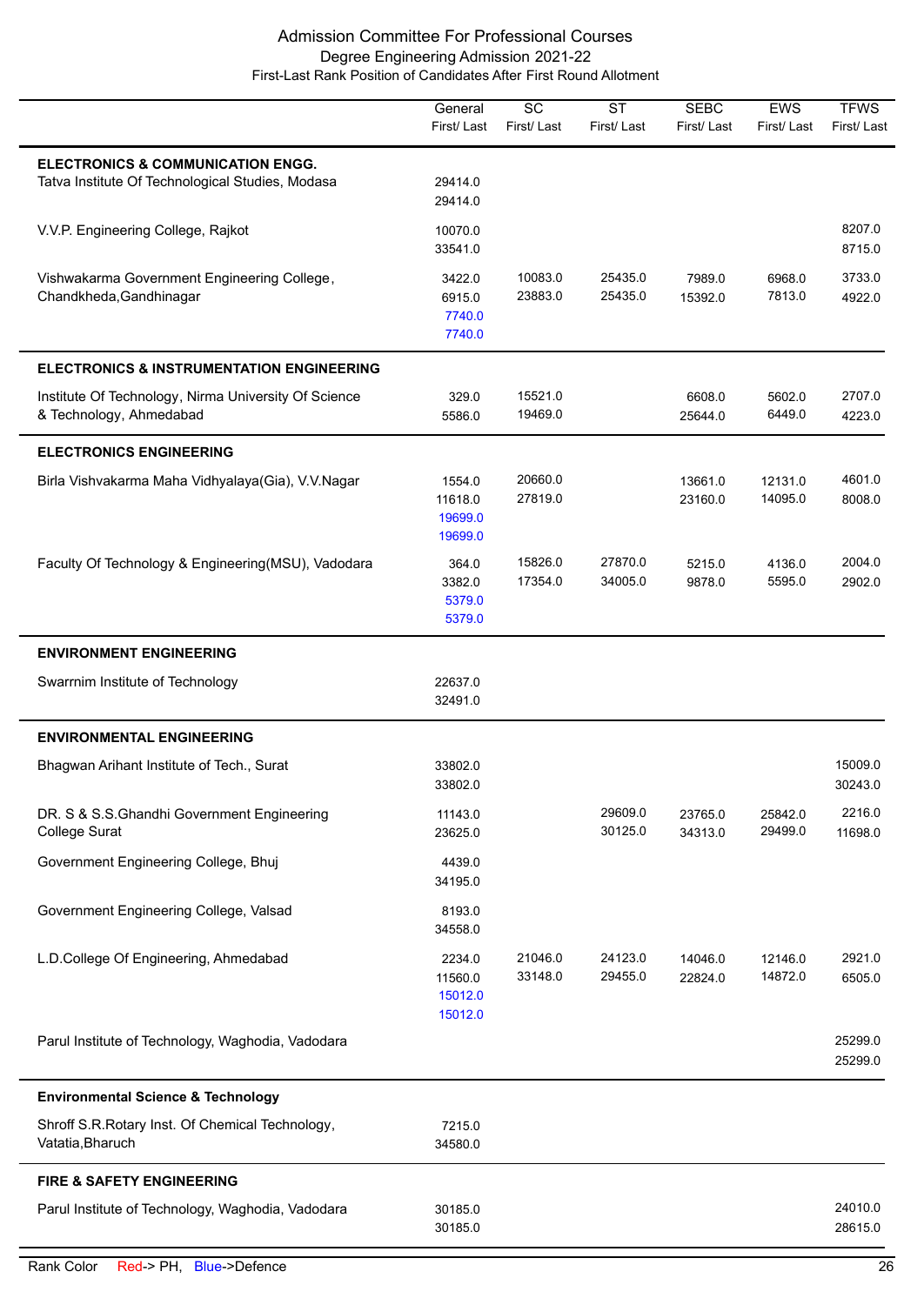|                                                                                        | General<br>First/Last                               | $\overline{SC}$<br>First/Last | $\overline{\text{ST}}$<br>First/Last | <b>SEBC</b><br>First/Last | <b>EWS</b><br>First/Last | <b>TFWS</b><br>First/Last |
|----------------------------------------------------------------------------------------|-----------------------------------------------------|-------------------------------|--------------------------------------|---------------------------|--------------------------|---------------------------|
| Fire and Safety, Health, Environment                                                   |                                                     |                               |                                      |                           |                          |                           |
| SCHOOL OF TECHNOLOGY, GSFC UNIVERSITY,<br><b>VADODARA</b>                              | 3265.0<br>34385.0                                   |                               |                                      |                           |                          |                           |
| <b>FOOD PROCESSING &amp; TECHNOLOGY</b>                                                |                                                     |                               |                                      |                           |                          |                           |
| A.D. Patel Institute Of Tech., Karamsad                                                | 138.0<br>9132.0                                     | 18022.0<br>29210.0            | 14978.0<br>32668.0                   | 9902.0<br>23030.0         | 10656.0<br>14613.0       | 2081.0<br>6030.0          |
| <b>Food Technology</b>                                                                 |                                                     |                               |                                      |                           |                          |                           |
| Parul Institute of Technology, Waghodia, Vadodara                                      | 9538.0<br>14098.0                                   | 19148.0<br>19148.0            | 16616.0<br>33101.0                   | 26280.0<br>34302.0        | 19939.0<br>22898.0       | 7473.0<br>7473.0          |
| Hons. in ICT with Minor in Computational Sciences (CS)                                 |                                                     |                               |                                      |                           |                          |                           |
| Dhirubhai Ambani Institute of Info. & Comm. Tech.,<br>Gandhinagar                      | 2.0<br>52.0<br>246.0<br>3984.0<br>821.0<br>821.0    | 233.0<br>1448.0               | 884.0<br>4053.0                      | 65.0<br>154.0             | 54.0<br>82.0             | 5.0<br>14.0               |
| <b>INDUSTRIAL ENGINEERING</b>                                                          |                                                     |                               |                                      |                           |                          |                           |
| L.E.College, Morbi                                                                     | 16855.0<br>32741.5                                  |                               |                                      |                           |                          |                           |
| <b>INFORMATION &amp; COMMUNICATION TECHNOLOGY</b>                                      |                                                     |                               |                                      |                           |                          |                           |
| ADANI INSTITUTE OF INFRASTRUCTURE<br>ENGINEERING, AHMEDABAD                            | 1042.0<br>4489.0<br>13013.0<br>13013.0              | 8085.0<br>13341.0             | 16734.0<br>23949.0                   | 5324.0<br>14909.0         | 4714.0<br>5568.0         | 1350.0<br>1667.0          |
| Chhotubhai Gopalbhai Patel Institute Of Tech.,<br>Tarsadi, Bardoli                     | 13680.0<br>34489.0                                  |                               |                                      |                           |                          |                           |
| Department of Engineering and Computing, Institute<br>of Advance Research, Gandhinagar | 9128.0<br>10995.0                                   | 30179.0<br>30179.0            |                                      | 13039.0<br>19764.0        | 11470.0<br>12659.0       |                           |
| Dhirubhai Ambani Institute of Info. & Comm. Tech.,<br>Gandhinagar                      | 1.0<br>150.0<br>7775.0<br>14476.0<br>337.0<br>337.0 | 179.0<br>2208.0               | 403.0<br>11949.0                     | 161.0<br>487.0            | 158.0<br>192.0           | 20.0<br>61.0              |
| Ganpat University, Institute of Computer Tech.,<br>Kherva, Mehsana                     | 8762.0<br>26192.0                                   |                               |                                      | 28901.0<br>28901.0        |                          |                           |
| Marwadi Edu. Foundation Group Of Institutions,<br>Faculty Of Tech., Rajkot             | 999.0<br>34031.0                                    |                               |                                      |                           |                          | 763.0<br>3297.0           |
| Pandit Deendayal Energy University , Gandhinagar                                       | 436.0<br>1747.0<br>6405.0<br>6405.0                 | 4529.0<br>7082.0              | 13584.0<br>33841.0                   | 2351.0<br>5009.0          | 1767.0<br>2126.0         | 510.0<br>847.0            |
| Sal College Of Engineering, Ahmedabad                                                  | 13760.0<br>34515.0                                  |                               |                                      |                           |                          |                           |
| SAL ENGINEERING & TECHNICAL INSTITUTE,<br>SOLA, AHMEDABAD                              | 14571.0<br>33525.0                                  |                               |                                      |                           |                          |                           |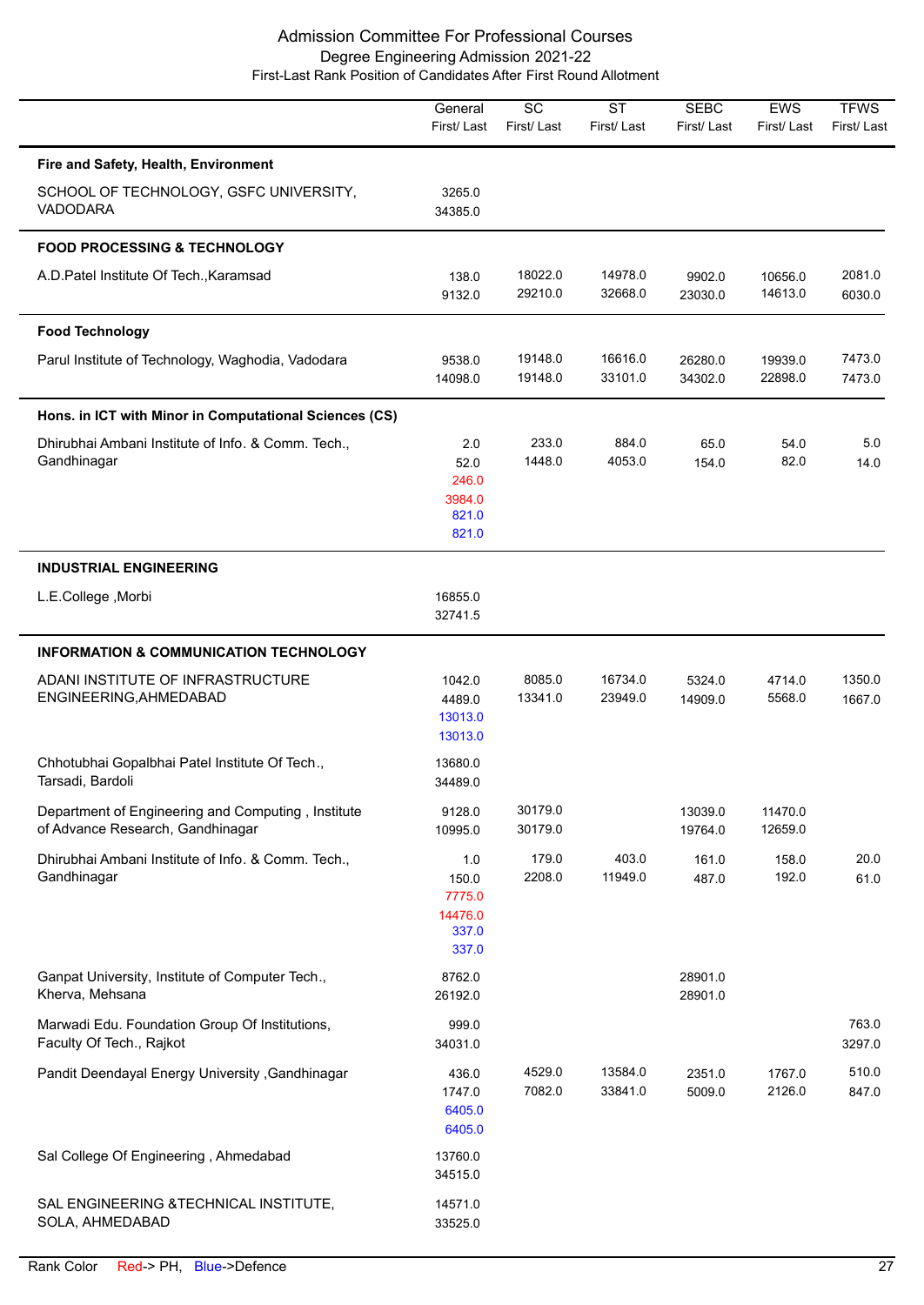|                                                                                              | General<br>First/Last                  | SC<br>First/Last   | <b>ST</b><br>First/Last | <b>SEBC</b><br>First/Last | <b>EWS</b><br>First/Last | <b>TFWS</b><br>First/Last |
|----------------------------------------------------------------------------------------------|----------------------------------------|--------------------|-------------------------|---------------------------|--------------------------|---------------------------|
| INFORMATION & COMMUNICATION TECHNOLOGY<br>Sal Institute Of Tech. & Engg. Research, Ahmedabad | 6131.0<br>34511.0                      |                    |                         |                           |                          |                           |
| Sankalchand Patel College Of Engg., Visnagar                                                 | 21967.0<br>29660.0                     |                    |                         |                           |                          |                           |
| <b>INFORMATION TECHNOLOGY</b>                                                                |                                        |                    |                         |                           |                          |                           |
| A.D. Patel Institute Of Tech., Karamsad                                                      | 2383.0<br>4753.0<br>12154.0<br>12154.0 | 11415.0<br>24411.0 | 33254.0<br>33254.0      | 5484.0<br>9984.0          | 4761.0<br>5240.0         | 1766.0<br>2286.0          |
| ADITYA SILVER OAK INSTITUTE OF TECHNOLOGY<br>(WITHIN LIMITS OF AHMEDABAD MUNICIPAL           | 3774.0<br>24290.0                      | 24894.0<br>34318.0 |                         | 24543.0<br>34544.0        | 24344.0<br>27563.0       | 4161.0<br>8691.0          |
| Ahmedabad Institute Of Tech, Ahmedabad                                                       | 3787.0<br>8573.0<br>10105.0<br>10105.0 | 13587.0<br>26074.0 |                         | 10733.0<br>19657.0        | 8604.0<br>9656.0         | 3514.0<br>3838.0          |
| Alpha College Of Engg. & Tech., Khatraj, Kalol                                               | 11700.0<br>30772.0                     |                    |                         |                           | 31394.0<br>33399.0       |                           |
| APOLLO INSTITUTE OF ENGINEERING &<br><b>TECHNOLOGY AHMEDABAD</b>                             | 8205.0<br>24704.0                      |                    |                         | 24857.0<br>33873.0        | 25377.0<br>28370.0       |                           |
| Atmiya University, Faculty of Engineering and<br>Technology, Rajkot                          | 10501.0<br>20930.0                     | 29458.0<br>29458.0 |                         | 22046.0<br>32280.0        | 21224.0<br>24298.0       | 5109.0<br>5990.0          |
| B.H.Gardi College Of Engg. & Technology, Rajkot                                              | 13999.0<br>34074.0                     |                    |                         |                           |                          |                           |
| Bhagwan Arihant Institute of Tech., Surat                                                    | 8214.0<br>30234.0                      |                    |                         | 30641.0<br>32295.0        | 30279.0<br>32587.0       | 6019.0<br>7809.0          |
| Birla Vishvakarma Maha Vidhylaya(Sfi), V.V.Nagar                                             | 826.0<br>1517.0<br>2965.0<br>2965.0    | 6590.0<br>7784.0   | 25231.0<br>28758.0      | 1730.0<br>2871.0          | 1529.0<br>1558.0         | 781.0<br>843.0            |
| Chandubhai S Patel Institute Of Technology, Changa                                           | 1888.0<br>2664.0<br>9501.0<br>9501.0   | 10607.0<br>14106.0 |                         | 3676.0<br>5813.0          | 2672.0<br>2828.0         | 1150.0<br>1331.0          |
| Chhotubhai Gopalbhai Patel Institute Of Tech.,<br>Tarsadi, Bardoli                           | 3444.0<br>34539.0                      |                    |                         |                           |                          | 2549.0<br>7614.0          |
| Department of Engineering and Computing, Institute<br>of Advance Research, Gandhinagar       | 4569.0<br>9297.0<br>23274.0<br>23274.0 | 28584.0<br>28584.0 |                         | 9685.0<br>18058.0         | 10195.0<br>10195.0       |                           |
| Devang Patel Institute of Advance Technology And<br>Research, Changa                         | 1634.0<br>3414.0                       | 19585.0<br>21043.0 |                         | 7677.0<br>8595.0          | 3419.0<br>3476.0         | 1449.0<br>1711.0          |
| Dr. Jivraj Mehta Institute Of Technology, Anand                                              | 7174.0<br>22160.0                      | 28261.0<br>32773.0 |                         | 23568.0<br>33020.0        | 22480.0<br>26840.0       |                           |
| Dr. Subhahsh Technical Campus, Junagadh                                                      | 11157.0<br>23632.0                     |                    |                         |                           |                          |                           |
| Faculty Of Technology(Sfi), Dharmsinh Desai<br>University, Nadiad                            | 489.0<br>976.0                         | 2757.0<br>5825.0   | 25543.0<br>34290.0      | 1238.0<br>2116.0          | 981.0<br>1038.0          | 216.0<br>423.0            |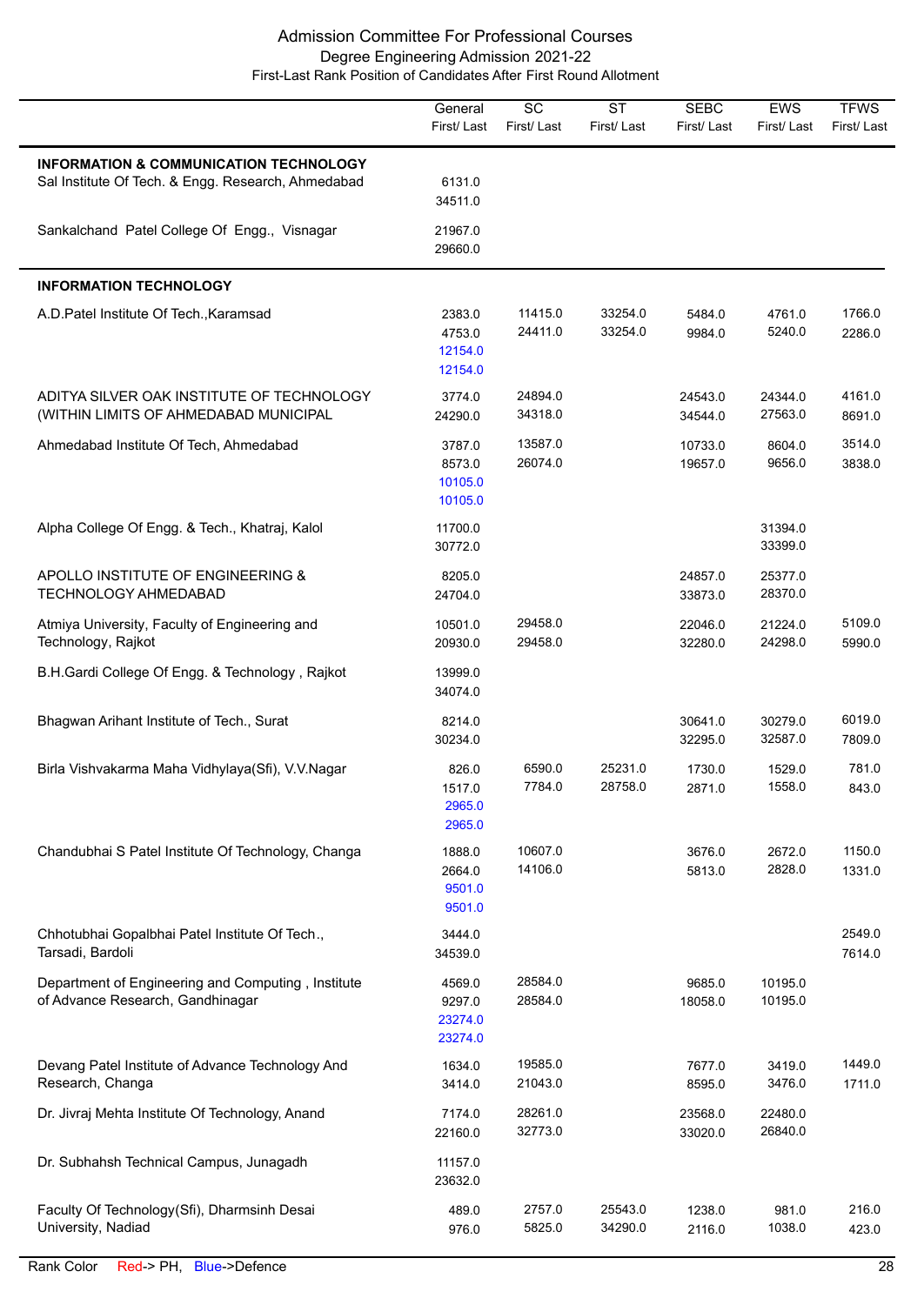|                                                                                                     | General<br>First/Last                                    | $\overline{SC}$<br>First/Last | $\overline{\text{ST}}$<br>First/Last | <b>SEBC</b><br>First/Last | EWS<br>First/Last                    | <b>TFWS</b><br>First/Last |
|-----------------------------------------------------------------------------------------------------|----------------------------------------------------------|-------------------------------|--------------------------------------|---------------------------|--------------------------------------|---------------------------|
| <b>INFORMATION TECHNOLOGY</b>                                                                       |                                                          |                               |                                      |                           |                                      |                           |
|                                                                                                     | 1368.0<br>1368.0                                         |                               |                                      |                           |                                      |                           |
| G.H.Patel College Of Engg. & Tech., V. V. Nagar                                                     | 1530.0<br>2027.0                                         | 10022.0<br>10718.0            | 31424.0<br>33057.0                   | 3313.0<br>4220.0          | 2037.0<br>2212.0                     | 832.0<br>1385.0           |
| Gandhinagar Institute Of Technology, Moti Bhoyan,<br>Kalol, Gandhinagar                             | 5604.0<br>11175.0                                        | 15207.0<br>29156.0            |                                      | 12619.0<br>24225.0        | 11190.0<br>11462.0                   | 4437.0<br>4816.0          |
| Ganpat University, U.V. Patel College of Engineering,<br>Kherva, Mehsana                            | 7019.0<br>17880.0                                        | 22508.0<br>31322.0            | 32258.0<br>32258.0                   | 19513.0<br>32616.0        | 17954.0<br>19813.0                   | 3982.0<br>5024.0          |
| Government Engineering College, Bhavnagar                                                           | 3565.0<br>4779.0<br>12740.0<br>12740.0                   | 9017.0<br>14843.0             | 30330.0<br>34451.0                   | 4809.0<br>6864.0          | 4800.0<br>5015.0                     | 1666.0<br>2709.0          |
| Government Engineering College, Modasa                                                              | 4633.0<br>10350.0<br>22904.0<br>22904.0                  | 13302.0<br>25888.0            | 24658.0<br>30988.0                   | 10856.0<br>13926.0        | 10374.0<br>11403.0                   | 4636.0<br>6725.0          |
| Government Engineering College, Sector 28<br>Gandhinagar                                            | 1210.0<br>2121.0<br>5477.0<br>5477.0                     | 6824.0<br>8351.0              | 23656.0<br>28207.0                   | 2455.0<br>3224.0          | 2125.0<br>2207.0                     | 1560.0<br>1885.0          |
| Grow More Faculty of Engineering, Berna,<br>Himmatnagar                                             | 23700.0<br>33043.0                                       |                               |                                      |                           |                                      |                           |
| GYANMANJARI INSTITUTE OF TECHNOLOGY<br>Bhavnagar                                                    | 11885.0<br>25863.0                                       | 31551.0<br>31551.0            |                                      | 26778.0<br>33783.0        | 27002.0<br>33621.0                   | 4654.0<br>7185.0          |
| Hasmukh Goswami College Of Engg, Vahelal                                                            | 9263.0<br>33115.0                                        |                               |                                      |                           |                                      |                           |
| Indus Institute Of Tech. & Engg., Racharda,<br>Ahmedabad                                            | 3301.0<br>9703.0<br>22787.0<br>22787.0                   | 22335.0<br>26376.0            |                                      | 10113.0<br>21077.0        | 9847.0<br>9919.0                     | 4060.0<br>4088.0          |
| ITM (SLS) Baroda University (Formerly Known as ITM<br>Universe), Vadodara                           | 7066.0<br>16297.0                                        | 24676.0<br>27809.0            |                                      | 17624.0<br>34121.0        | 16920.0<br>17296.0                   |                           |
| K.J. Institute Of Engg. And Tech., Savali                                                           | 16264.0<br>26336.0                                       | 27931.0<br>27931.0            |                                      | 27443.0<br>34284.0        | 27140.0<br>28273.0                   |                           |
| Kalol Institute Of Tech. & Research Center, Kalol                                                   | 11826.0<br>34493.0                                       |                               |                                      |                           |                                      |                           |
| Knowledge Institute of Technology and Engineering,<br>Bakrol, Anand                                 | 16549.0<br>21518.0                                       |                               |                                      | 23055.0<br>32422.0        | 23292.0<br>24470.0                   |                           |
| Krishna School of Emerging Technology & Applied<br>Research (Formerly Known as Babaria Institute Of | 6986.0<br>12447.0                                        | 25242.0<br>27613.0            | 20266.0<br>33239.0                   | 13243.0<br>30127.0        | 12523.0<br>14902.0                   | 4643.0<br>7048.0          |
| L.D.College Of Engineering, Ahmedabad                                                               | 132.0<br>806.0<br>11232.0<br>13775.0<br>2584.0<br>2584.0 | 2766.0<br>4492.0              | 8766.0<br>18526.0                    | 936.0<br>1679.0           | 818.0<br>900.0<br>17411.0<br>17411.0 | 466.0<br>630.0            |
| L.D.R.P. Institute Of Tech. & Research., Gandhinagar                                                | 3502.0<br>8756.0                                         | 8958.0<br>18914.0             |                                      | 9699.0<br>19522.0         | 8769.0<br>9073.0                     | 1612.0<br>3304.0          |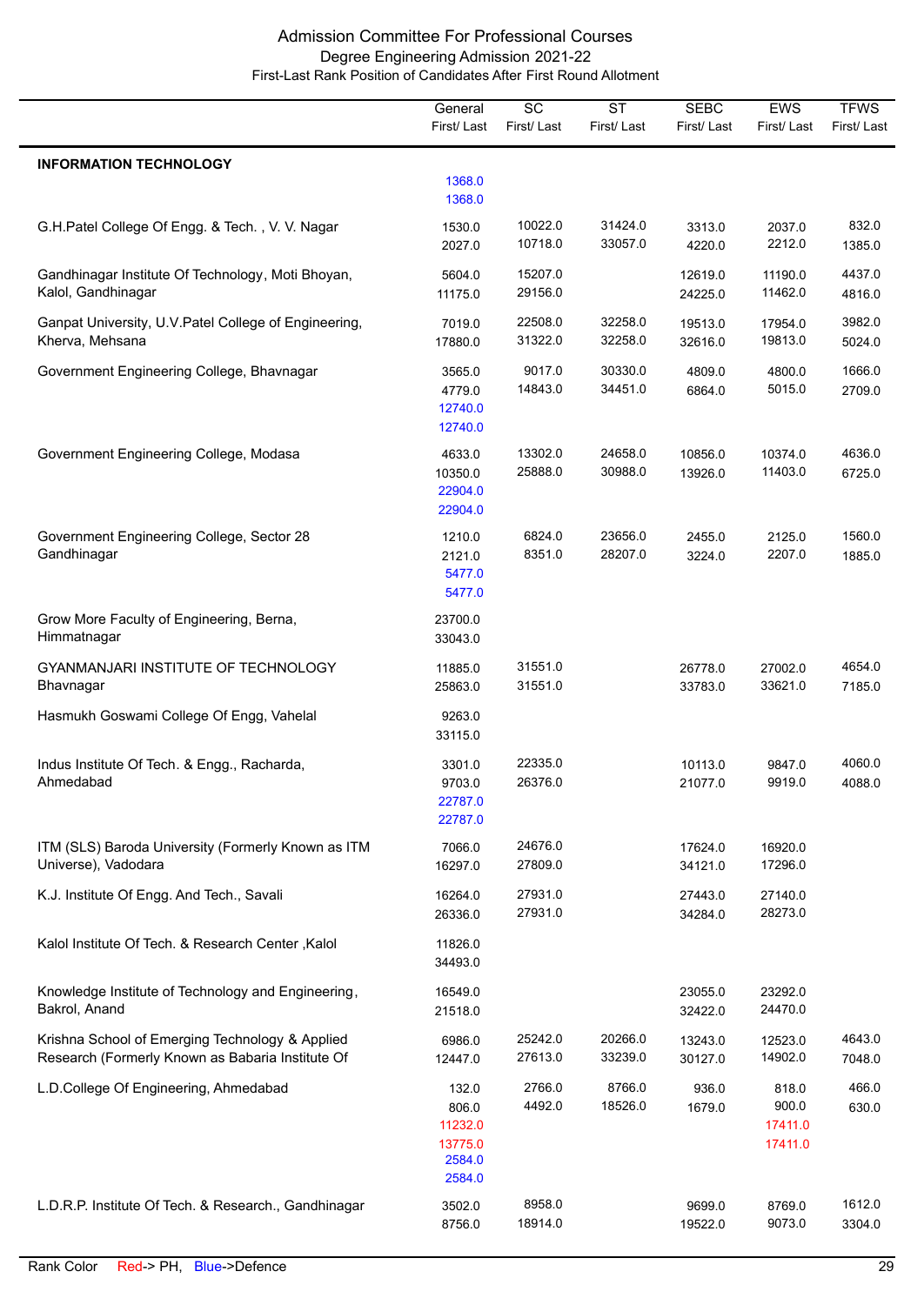|                                                                            | General<br>First/Last                   | $\overline{SC}$<br>First/Last | $\overline{\text{ST}}$<br>First/Last | <b>SEBC</b><br>First/Last | <b>EWS</b><br>First/Last | <b>TFWS</b><br>First/Last |
|----------------------------------------------------------------------------|-----------------------------------------|-------------------------------|--------------------------------------|---------------------------|--------------------------|---------------------------|
| <b>INFORMATION TECHNOLOGY</b>                                              |                                         |                               |                                      |                           |                          |                           |
|                                                                            | 13628.0<br>13628.0                      |                               |                                      |                           |                          |                           |
| L.E.College, Morbi                                                         | 3031.0<br>7012.0<br>29293.0<br>29293.0  | 15128.0<br>16635.0            | 33833.0<br>34463.0                   | 7464.0<br>8862.0          | 7024.0<br>7816.0         | 2702.0<br>2702.0          |
| L.J. Institute Of Engg And Tech., Ahmedabad                                | 2301.0<br>5155.0<br>16498.0<br>16498.0  | 9218.0<br>14181.0             | 32363.0<br>32363.0                   | 6582.0<br>10405.0         | 5184.0<br>5328.0         | 1678.0<br>2588.0          |
| Laxmi Institute Of Technology, Sarigam, Valsad                             | 6876.0<br>34542.0                       |                               |                                      |                           |                          |                           |
| Madhuben & Bhanubhai Patel Institute of Technology,<br>New V.V.Nagar       | 6504.0<br>16508.0<br>22134.0<br>22134.0 | 28925.0<br>31594.0            |                                      | 16645.0<br>31883.0        | 16536.0<br>17129.0       | 3530.0<br>5637.0          |
| Marwadi Edu. Foundation Group Of Institutions,<br>Faculty Of Engg., Rajkot | 7004.0<br>31959.0                       | 32466.0<br>32466.0            |                                      |                           | 32806.0<br>33678.0       | 2513.0<br>3543.0          |
| Marwadi Edu. Foundation Group Of Institutions,<br>Faculty Of Tech., Rajkot | 8112.0<br>34584.0                       |                               |                                      |                           |                          | 3121.0<br>4561.0          |
| New L. J. Institute Of Engineering And Technology,<br>Ahmedabad            | 4159.0<br>6845.0                        | 16002.0<br>17120.0            | 33175.0<br>33175.0                   | 7828.0<br>12608.0         | 6966.0<br>7088.0         | 2327.0<br>3333.0          |
| Noble Engineering College, Junagadh                                        | 16082.0<br>33222.0                      |                               |                                      |                           |                          |                           |
| P.P. Savani School of Engineering, P.P. Savani<br>University, Kosamba      | 7406.0<br>18755.0                       |                               |                                      | 24020.0<br>27958.0        | 18892.0<br>20140.0       | 3396.0<br>5095.0          |
| Parul Institute of Engineering & Technology,<br>Waghodia, Vadodara         | 2232.0<br>13347.0<br>14425.0<br>14425.0 | 15820.0<br>25570.0            | 32098.0<br>32098.0                   | 15118.0<br>24336.0        | 13464.0<br>14120.0       | 3541.0<br>4469.5          |
| R.K. University - School of Engineering, Rajkot                            | 14253.0<br>27783.0                      | 32803.0<br>32803.0            |                                      | 28612.0<br>31871.0        | 28156.0<br>29449.0       |                           |
| Rai School of Engineering, Dholka, Ahmedabad                               | 16344.0<br>32484.0                      |                               |                                      |                           | 33212.0<br>33966.0       |                           |
| S.P.B. Patel Engg. College, (Saffrony), Linch,<br>Mehsana                  | 12594.0<br>26241.0                      |                               |                                      | 27559.0<br>27559.0        | 27212.0<br>30679.0       | 3386.0<br>8837.0          |
| Sal College Of Engineering, Ahmedabad                                      | 8258.0<br>15958.0                       | 24748.0<br>31986.0            |                                      | 16791.0<br>33949.0        | 16858.0<br>18063.0       |                           |
| SAL ENGINEERING & TECHNICAL INSTITUTE,<br>SOLA, AHMEDABAD                  | 6545.0<br>12814.0<br>29039.0<br>29039.0 | 33251.0<br>33251.0            |                                      | 12915.0<br>27762.0        | 12827.0<br>13001.0       | 4817.0<br>5295.0          |
| Sanjaybhai Rajguru College of Engg., Rajkot                                | 26419.0<br>28517.0                      |                               |                                      |                           |                          |                           |
| Sankalchand Patel College Of Engg., Visnagar                               | 7486.0<br>33398.0                       | 34563.0<br>34563.0            | 34445.0<br>34445.0                   | 34123.0<br>34174.0        | 34131.0<br>34140.0       |                           |
| SARDAR PATEL COLLEGE OF ENGINEERING,<br><b>BAKROL ANAND</b>                | 7005.0<br>18216.0                       | 19961.0<br>34203.0            |                                      | 18240.0<br>32929.0        | 18393.0<br>19417.0       |                           |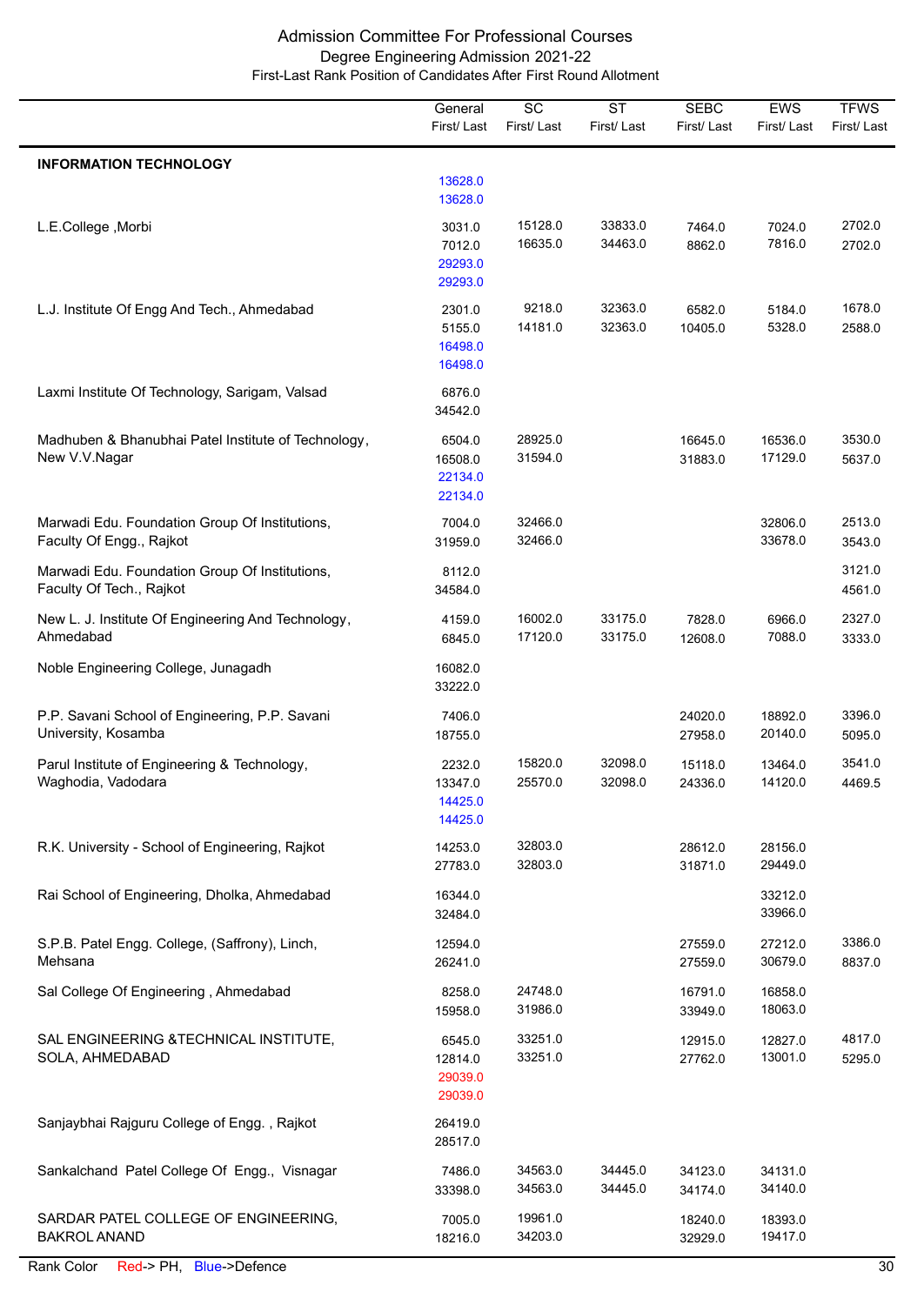|                                                                                         | General<br>First/Last                                      | $\overline{SC}$<br>First/Last | $\overline{\text{ST}}$<br>First/Last | <b>SEBC</b><br>First/Last | <b>EWS</b><br>First/Last | <b>TFWS</b><br>First/Last |
|-----------------------------------------------------------------------------------------|------------------------------------------------------------|-------------------------------|--------------------------------------|---------------------------|--------------------------|---------------------------|
| <b>INFORMATION TECHNOLOGY</b>                                                           |                                                            |                               |                                      |                           |                          |                           |
| Sardar Vallabhbhai Patel Institute Of Tech., Vasad                                      | 3627.0<br>5597.0<br>13270.0<br>13270.0                     | 7260.0<br>17901.0             | 29486.0<br>33684.0                   | 5770.0<br>11720.0         | 5599.0<br>5824.0         | 2658.0<br>3350.0          |
| Sarvajanik College Of Engg. & Tech., Surat                                              | 2143.0<br>3437.0                                           | 11490.0<br>12572.0            | 20977.0<br>29902.0                   | 3484.0<br>7343.0          | 3448.0<br>3506.0         | 840.0<br>1652.0           |
| Shankersinh Vaghela Bapu Institute Of Tech., Unava,<br>Gandhinagar                      | 14104.0<br>32995.0                                         |                               |                                      |                           |                          |                           |
| Shantilal Shah Engineering College, Bhavnagar                                           | 5245.0<br>9160.0<br>24976.0<br>24976.0                     | 12620.0<br>22465.0            | 28741.0<br>32692.0                   | 9250.0<br>12582.0         | 9500.0<br>10354.0        | 3459.0<br>5384.0          |
| SHREE PANDIT NATHULALJI VYAS TECHNICAL<br>CAMPUS, SURENDRANAGAR                         | 19226.0<br>27971.0                                         |                               |                                      |                           |                          | 10476.0<br>17471.0        |
| SHREE SWAMINARAYAN INSTITUTE OF<br>TECHNOLOGY, BHAT, GANDHINAGAR                        | 7212.0<br>22332.0                                          | 26243.0<br>28005.0            |                                      |                           | 22683.0<br>24738.0       | 2700.0<br>8624.0          |
| Shri Sadvidhya Mandal Institute Of Tech., Bharuch                                       | 15264.0<br>34249.0                                         |                               |                                      |                           |                          |                           |
| Sigma Institute Of Engg., Bakrol                                                        | 10013.0<br>34287.0                                         |                               |                                      |                           |                          |                           |
| Silver Oak College Of Engg., & Tech. (WITHIN<br>AMHEDABAD MUNICIPAL CORPORATION LIMIT), | 6609.0<br>25620.0                                          | 29284.0<br>34221.0            |                                      | 25634.0<br>34109.0        | 25758.0<br>29539.0       | 2428.0<br>8127.0          |
| Swarrnim Institute of Technology                                                        | 11055.0<br>33482.0                                         |                               |                                      |                           |                          |                           |
| Tatva Institute Of Technological Studies, Modasa                                        | 16124.0<br>34224.0                                         |                               |                                      |                           |                          |                           |
| V.V.P. Engineering College, Rajkot                                                      | 2200.0<br>6283.0                                           | 16142.0<br>25762.0            | 29753.0<br>29753.0                   | 8601.0<br>15546.0         | 6363.0<br>6653.0         | 1443.0<br>1566.0          |
| Vadodara Institute of Engineering, Kotambi,<br>Waghodiya, Vadodara                      | 9318.0<br>30189.0                                          |                               |                                      | 30809.0<br>34084.0        | 30487.0<br>32322.0       |                           |
| Vidush Somany Institute Of Tech. & Res., Kadi                                           | 13306.0<br>33253.0                                         |                               |                                      |                           |                          | 7968.0<br>9753.0          |
| Vishwakarma Government Engineering College,<br>Chandkheda, Gandhinagar                  | 1021.0<br>1312.0<br>30284.0<br>30284.0<br>2789.0<br>2789.0 | 4652.0<br>6187.0              | 18764.0<br>23056.0                   | 1776.0<br>2422.0          | 1313.0<br>1380.0         | 831.0<br>975.0            |
| <b>INFORMATION TECHNOLOGY &amp; ENGINEERING</b>                                         |                                                            |                               |                                      |                           |                          |                           |
| P.P. Savani School of Engineering, P.P. Savani<br>University, Kosamba                   | 9115.0<br>30255.0                                          |                               |                                      | 31521.0<br>31555.0        | 30387.0<br>32063.0       | 4727.0<br>7159.0          |
| INFORMATION TECHNOLOGY (ARTIFICIAL INTELLIGENCE)                                        |                                                            |                               |                                      |                           |                          |                           |
| Parul Institute of Engineering & Technology,<br>Waghodia, Vadodara                      | 10355.0<br>31357.0                                         |                               |                                      |                           |                          | 8154.0<br>12278.0         |
| <b>INFORMATION TECHNOLOGY (CYBER SECURITY)</b>                                          |                                                            |                               |                                      |                           |                          |                           |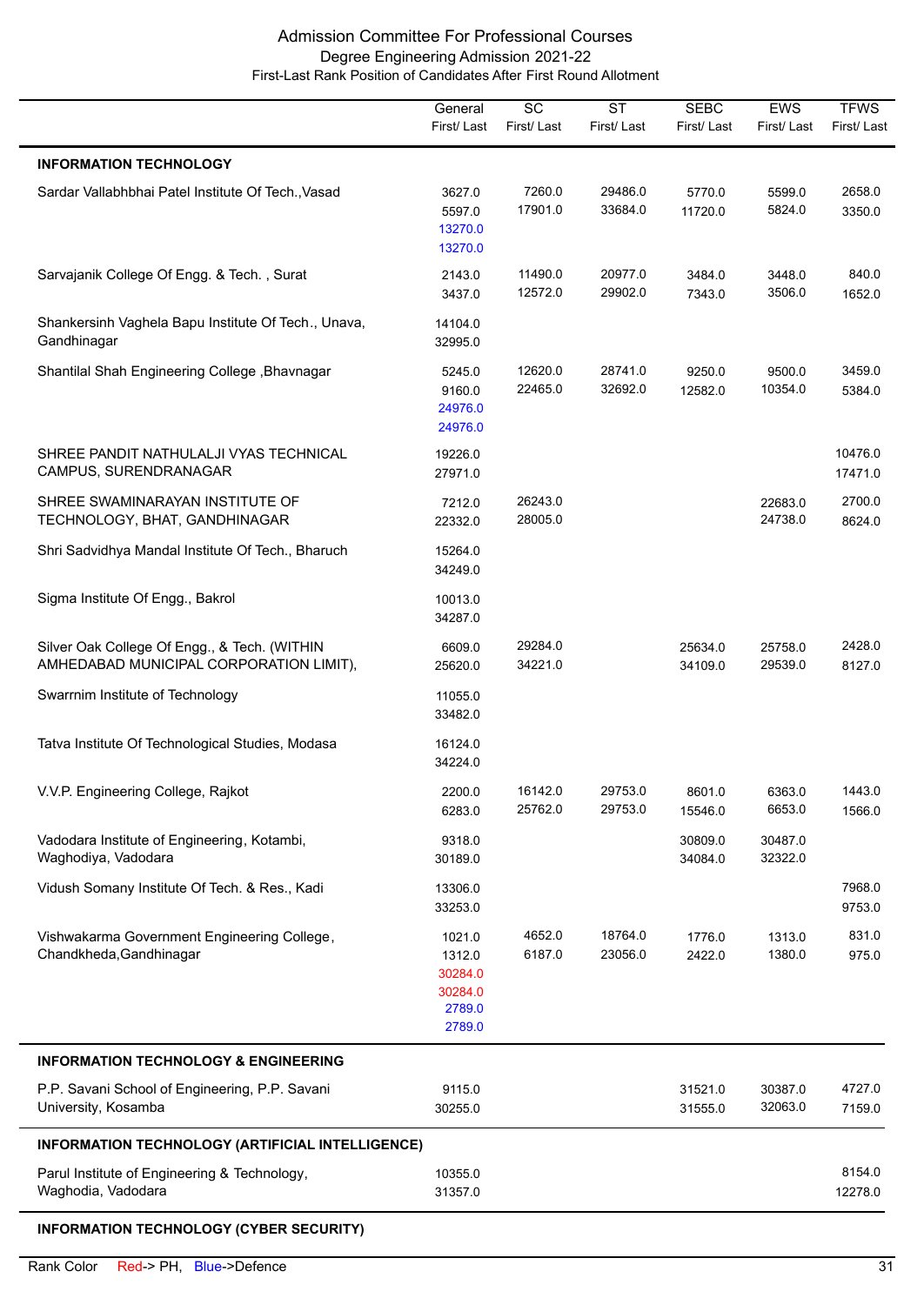|                                                                                                                      | General<br>First/Last                   | $\overline{SC}$<br>First/Last | <b>ST</b><br>First/Last | <b>SEBC</b><br>First/Last | EWS<br>First/Last  | <b>TFWS</b><br>First/Last |
|----------------------------------------------------------------------------------------------------------------------|-----------------------------------------|-------------------------------|-------------------------|---------------------------|--------------------|---------------------------|
| <b>INFORMATION TECHNOLOGY (CYBER SECURITY)</b><br>Parul Institute of Engineering & Technology,<br>Waghodia, Vadodara | 13588.0<br>32842.0                      |                               |                         |                           |                    | 9135.0<br>9453.0          |
| <b>INSTRUMENTATION &amp; CONTROL ENGG.</b>                                                                           |                                         |                               |                         |                           |                    |                           |
| Faculty Of Technology And Engineering (GIA),<br>Dharmsinh Desai University, (DDU), Nadiad                            | 4046.0<br>10735.0                       | 24495.0<br>31001.0            |                         | 12185.0<br>21240.0        | 12481.0<br>15981.0 | 4330.0<br>5409.0          |
| Faculty Of Technology(Sfi), Dharmsinh Desai<br>University, Nadiad                                                    | 3285.0<br>12483.0                       |                               |                         | 27353.0<br>31822.0        | 18741.0<br>18741.0 | 10645.0<br>10645.0        |
| Government Engineering College, Rajkot                                                                               | 14647.0<br>33133.0                      |                               |                         |                           |                    |                           |
| Government Engineering College, Sector 28<br>Gandhinagar                                                             | 11510.0<br>33397.0                      |                               |                         |                           |                    |                           |
| L.D.College Of Engineering, Ahmedabad                                                                                | 4230.0<br>10298.0<br>13307.0<br>13307.0 | 19053.0<br>28690.0            | 30608.0<br>30608.0      | 10505.0<br>17511.0        | 10373.0<br>13668.0 | 3427.0<br>5719.0          |
| Sal Institute Of Tech. & Engg. Research, Ahmedabad                                                                   | 32871.0<br>32871.0                      |                               |                         |                           |                    |                           |
| Sardar Vallabhbhai Patel Institute Of Tech., Vasad                                                                   | 18915.0<br>31382.0                      |                               |                         |                           |                    |                           |
| Sarvajanik College Of Engg. & Tech., Surat                                                                           | 8301.0<br>33860.0                       |                               |                         |                           |                    | 12036.0<br>15746.0        |
| Shantilal Shah Engineering College, Bhavnagar                                                                        | 11194.0<br>18169.0                      |                               |                         |                           |                    |                           |
| Vishwakarma Government Engineering College,<br>Chandkheda, Gandhinagar                                               | 8824.0<br>17316.0                       |                               |                         | 17713.0<br>26334.0        | 17451.0<br>21001.0 | 3096.0<br>8765.0          |
| <b>Manufacaturing Engineering</b>                                                                                    |                                         |                               |                         |                           |                    |                           |
| Central Institute of Petrochemicals Engineering &<br>Technology                                                      | 20827.0<br>32457.0                      |                               |                         |                           |                    |                           |
| <b>MARINE ENGINEERING</b>                                                                                            |                                         |                               |                         |                           |                    |                           |
| Ganpat University, U.V. Patel College of Engineering,<br>Kherva, Mehsana                                             | 9415.0<br>34057.0                       |                               |                         |                           |                    |                           |
| <b>MATHEMATICS AND COMPUTING</b>                                                                                     |                                         |                               |                         |                           |                    |                           |
| Dhirubhai Ambani Institute of Info. & Comm. Tech.,<br>Gandhinagar                                                    | 44.0<br>151.0                           | 2994.0<br>3073.0              | 2175.0<br>10709.0       | 326.0<br>563.0            | 191.0<br>195.0     | 18.0<br>39.0              |
| <b>MECHANICAL ENGINEERING</b>                                                                                        |                                         |                               |                         |                           |                    |                           |
| A.D. Patel Institute Of Tech., Karamsad                                                                              | 15268.0<br>32056.0                      |                               |                         |                           |                    |                           |
| ADITYA SILVER OAK INSTITUTE OF TECHNOLOGY<br>(WITHIN LIMITS OF AHMEDABAD MUNICIPAL                                   | 10485.0<br>32234.0                      |                               |                         |                           |                    |                           |
| Ahmedabad Institute Of Tech, Ahmedabad                                                                               | 12162.0<br>33480.0                      |                               |                         |                           |                    |                           |
| Alpha College Of Engg. & Tech., Khatraj, Kalol                                                                       | 31333.0<br>31333.0                      |                               |                         |                           |                    |                           |

 $\overline{\phantom{0}}$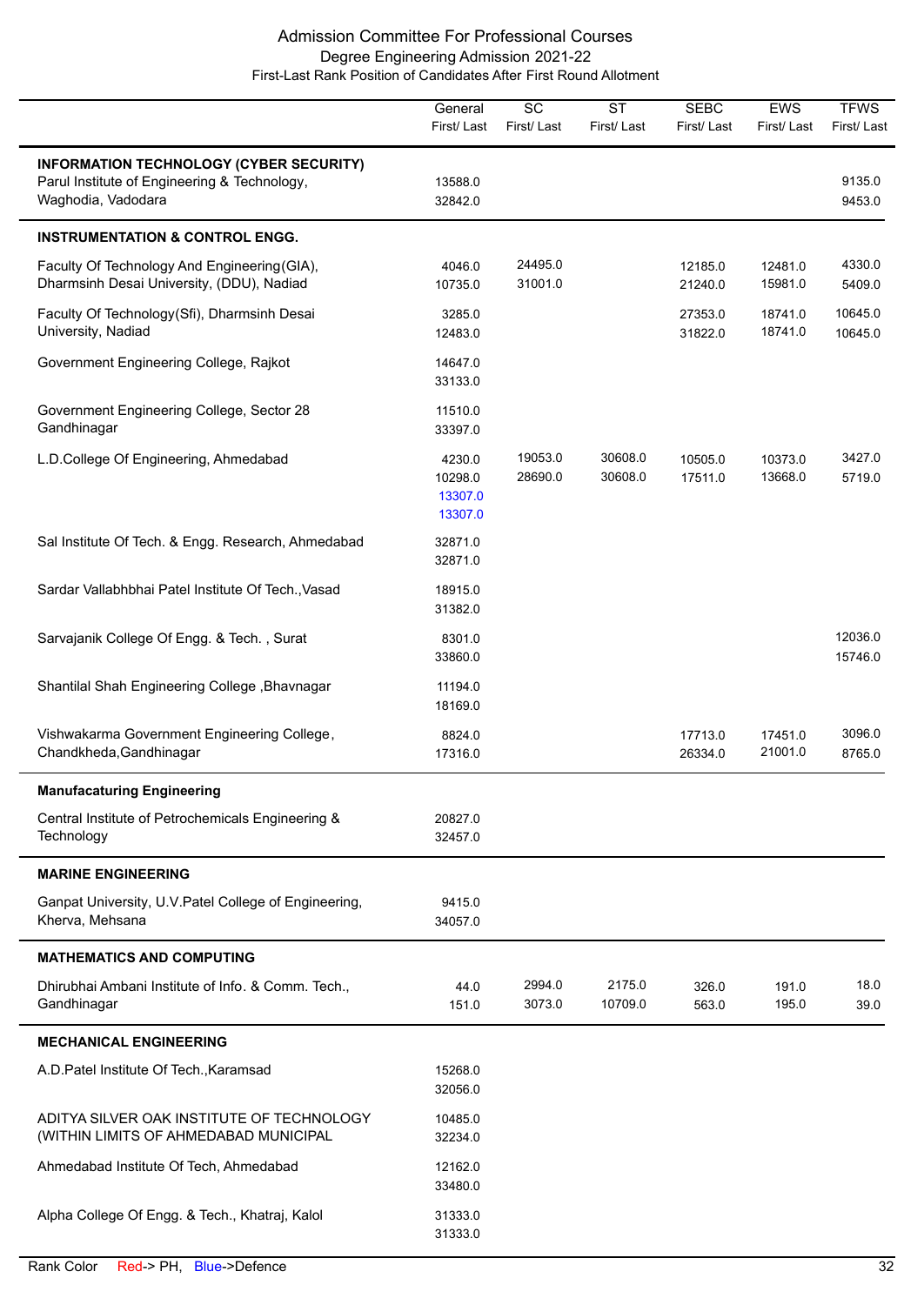|                                                                                                   | General<br>First/Last                   | SC<br>First/Last   | $\overline{\text{ST}}$<br>First/Last | <b>SEBC</b><br>First/Last | <b>EWS</b><br>First/Last | <b>TFWS</b><br>First/Last |
|---------------------------------------------------------------------------------------------------|-----------------------------------------|--------------------|--------------------------------------|---------------------------|--------------------------|---------------------------|
| <b>MECHANICAL ENGINEERING</b><br>APOLLO INSTITUTE OF ENGINEERING &<br><b>TECHNOLOGY AHMEDABAD</b> | 19350.0<br>33229.0                      |                    |                                      |                           |                          |                           |
| Atmiya University, Faculty of Engineering and<br>Technology, Rajkot                               | 19596.0<br>32300.0                      |                    |                                      |                           |                          |                           |
| Bhagwan Mahavir College Of Engg. And Tech., Surat                                                 | 12757.0<br>32641.0                      |                    |                                      |                           |                          |                           |
| Birla Vishvakarma Maha Vidhyalaya(Gia), V.V.Nagar                                                 | 4108.0<br>6903.0<br>17168.0<br>17168.0  | 13877.0<br>20044.0 | 21084.0<br>34319.0                   | 8078.0<br>11094.0         | 7026.0<br>8505.0         | 1731.0<br>5344.0          |
| Birla Vishvakarma Maha Vidhylaya(Sfi), V.V.Nagar                                                  | 7402.0<br>11103.0                       | 21066.0<br>33666.0 |                                      | 12446.0<br>18256.0        | 13340.0<br>13768.0       | 5720.0<br>7403.0          |
| C. K. Pithawala College Of Engg. & Tech., Surat                                                   | 6315.0<br>34283.0                       |                    |                                      |                           |                          |                           |
| Chandubhai S Patel Institute Of Technology, Changa                                                | 9553.0<br>33751.0                       |                    |                                      |                           |                          |                           |
| Chhotubhai Gopalbhai Patel Institute Of Tech.,<br>Tarsadi, Bardoli                                | 16547.0<br>27604.0                      |                    |                                      |                           |                          |                           |
| D. A. Degree Engineering and Technology,<br>Mahemdabad, Kheda                                     | 22776.0<br>32573.0                      |                    |                                      |                           |                          |                           |
| Darshan Institute Of Engg. & Tech., Rajkot-Morbi<br>Highway, Hadala                               | 17504.0<br>32028.0                      |                    |                                      |                           |                          |                           |
| Department of Engineering and Computing, Institute<br>of Advance Research, Gandhinagar            | 13055.0<br>28908.0                      |                    |                                      |                           |                          |                           |
| Dr. Jivraj Mehta Institute Of Technology, Anand                                                   | 25364.0<br>34406.0                      |                    |                                      |                           |                          |                           |
| DR. S & S.S.Ghandhi Government Engineering<br>College Surat                                       | 3550.0<br>11574.0                       | 23592.0<br>31213.0 | 13551.0<br>33950.0                   | 11895.0<br>15956.0        | 11654.0<br>14168.0       | 1311.0<br>7022.0          |
| Engginering College, Tuwa, Godhara                                                                | 7170.0<br>28484.0                       |                    |                                      |                           |                          |                           |
| Faculty Of Technology & Engineering(MSU), Vadodara                                                | 48.0<br>3343.0<br>14840.0<br>14840.0    | 6104.0<br>13771.0  | 11717.0<br>26055.0                   | 3614.0<br>7218.0          | 3453.0<br>5235.0         | 413.0<br>1565.0           |
| Faculty Of Technology(Sfi), Dharmsinh Desai<br>University, Nadiad                                 | 8231.0<br>17322.0<br>31998.0<br>31998.0 | 24240.0<br>28656.0 |                                      | 18122.0<br>34253.0        | 17900.0<br>22284.0       | 503.0<br>8065.0           |
| G.H.Patel College Of Engg. & Tech., V. V. Nagar                                                   | 6650.0<br>33955.0                       |                    |                                      |                           |                          |                           |
| Gandhinagar Institute Of Technology, Moti Bhoyan,<br>Kalol, Gandhinagar                           | 14452.0<br>33171.0                      |                    |                                      |                           |                          |                           |
| Ganpat University, U.V. Patel College of Engineering,<br>Kherva, Mehsana                          | 19782.0<br>34207.0                      |                    |                                      |                           |                          |                           |
| GIDC Degree Engineering College, Abrama, Navsari                                                  | 2182.0<br>34449.0                       |                    |                                      |                           |                          |                           |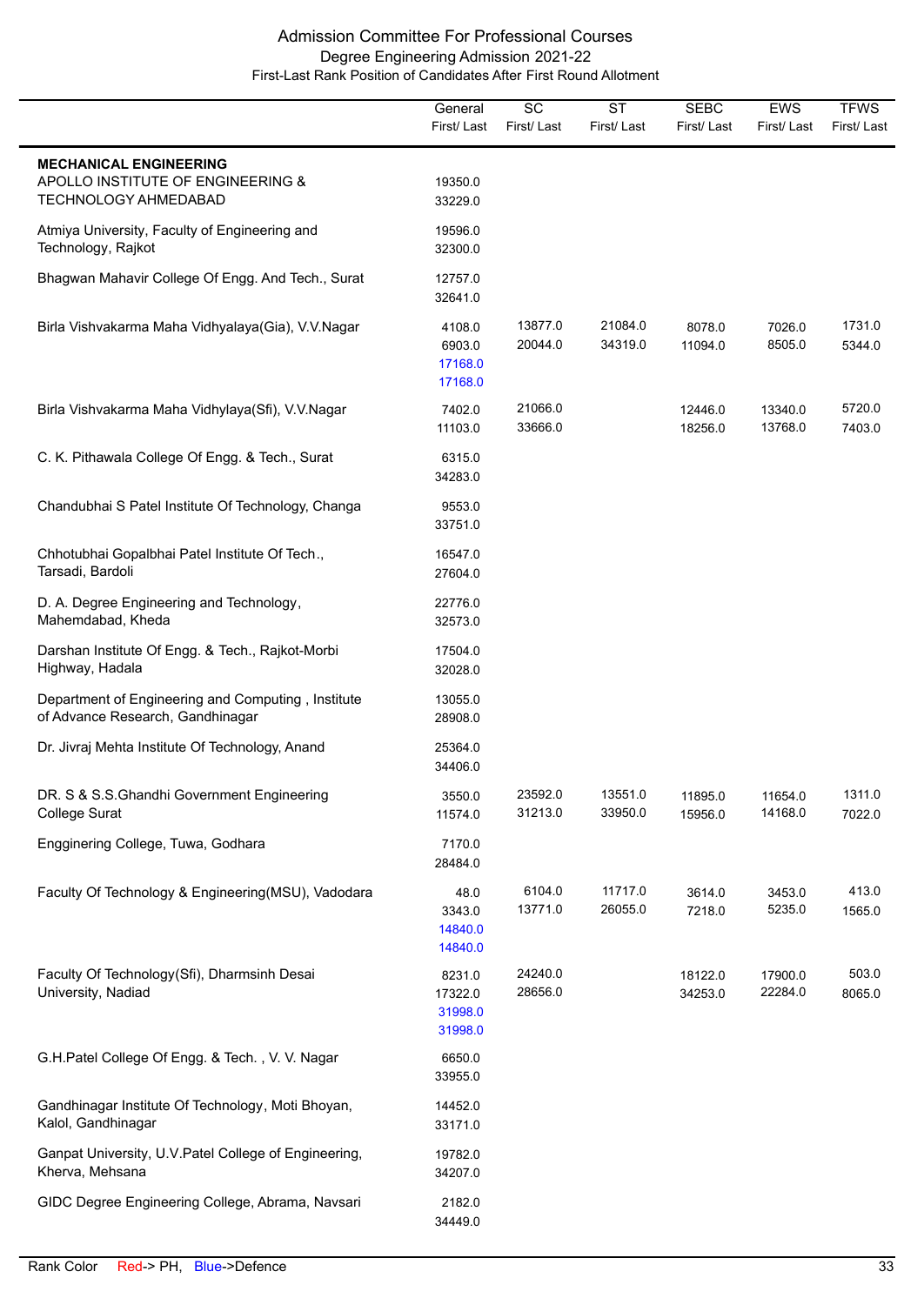|                                                                                        | General<br>First/Last               | SC<br>First/Last   | $\overline{\text{ST}}$<br>First/Last | <b>SEBC</b><br>First/Last | EWS<br>First/Last  | <b>TFWS</b><br>First/Last |
|----------------------------------------------------------------------------------------|-------------------------------------|--------------------|--------------------------------------|---------------------------|--------------------|---------------------------|
| <b>MECHANICAL ENGINEERING</b><br>Government Engineering College, Bharuch               | 5154.0<br>23401.0                   | 24914.0<br>28678.0 | 24119.0<br>34311.0                   | 23508.0<br>32589.0        | 23991.0<br>34473.0 | 12181.0<br>15323.0        |
| Government Engineering College, Bhavnagar                                              | 10365.0<br>31591.0                  | 31619.0<br>31619.0 | 33227.0<br>33227.0                   | 31622.0<br>34231.0        | 32521.0<br>33674.0 | 7703.0<br>13493.0         |
| Government Engineering College, Bhuj                                                   | 7079.0<br>34501.0                   |                    |                                      |                           |                    |                           |
| Government Engineering College, Dahod                                                  | 17415.0<br>34583.0                  |                    |                                      |                           |                    |                           |
| Government Engineering College, Godhra                                                 | 10189.0<br>34518.0                  |                    |                                      |                           |                    |                           |
| Government Engineering College, Modasa                                                 | 10126.0<br>34484.0                  |                    |                                      |                           |                    |                           |
| Government Engineering College, Palanpur                                               | 13261.0<br>34497.0                  |                    |                                      |                           |                    |                           |
| Government Engineering College, Patan                                                  | 10446.0<br>34314.0                  |                    |                                      |                           |                    |                           |
| Government Engineering College, Rajkot                                                 | 2414.0<br>16716.0                   | 28402.0<br>30547.0 | 27854.0<br>31106.0                   | 16764.0<br>20488.0        | 18466.0<br>23951.0 | 2471.0<br>7443.0          |
| Government Engineering College, Valsad                                                 | 8702.0<br>26594.0                   | 33375.0<br>33375.0 | 28329.0<br>34488.0                   | 26688.0<br>30930.0        |                    | 2633.0<br>13807.0         |
| Grow More Faculty of Engineering, Berna,<br>Himmatnagar                                | 34088.0<br>34088.0                  |                    |                                      |                           |                    |                           |
| Gujarat Power Engg. And Res. Inst. (Gperi) (Ppp),<br>Mevad, Mehsana                    | 34279.0<br>34279.0                  |                    |                                      |                           |                    |                           |
| GYANMANJARI INSTITUTE OF TECHNOLOGY<br>Bhavnagar                                       | 15952.0<br>15952.0                  |                    |                                      |                           |                    |                           |
| Hansaba College Of Engieering And Technology,<br>Siddhpur                              | 33097.0<br>33097.0                  |                    |                                      |                           |                    |                           |
| Hjd Institute Of Technical Education And Reserch,<br>Kera                              | 33639.0<br>33639.0                  |                    |                                      |                           |                    |                           |
| Indus Institute Of Tech. & Engg., Racharda,<br>Ahmedabad                               | 7139.0<br>33216.0                   |                    |                                      |                           |                    |                           |
| Institute of Infrastructure, Technology, Research and<br>Management(IITRAM), Ahmedabad | 3417.0<br>14505.0                   | 20850.0<br>28745.0 |                                      | 14555.0<br>32941.0        | 19299.0<br>25126.0 | 2202.0<br>8076.0          |
| Institute Of Technology, Nirma University Of Science<br>& Technology, Ahmedabad        | 301.0<br>3253.0<br>7799.0<br>7799.0 | 6224.0<br>13649.0  | 32846.0<br>34308.0                   | 3624.0<br>10226.0         | 4409.0<br>5348.0   | 243.0<br>1325.0           |
| Ipcowala Institute Of Engineering And Technology<br>Dharmaj                            | 19833.0<br>19833.0                  |                    |                                      |                           |                    |                           |
| ITM (SLS) Baroda University (Formerly Known as ITM<br>Universe), Vadodara              | 14977.0<br>29160.0                  |                    |                                      |                           |                    |                           |
| K.J. Institute Of Engg. And Tech., Savali                                              | 17028.0<br>32497.0                  |                    |                                      |                           |                    |                           |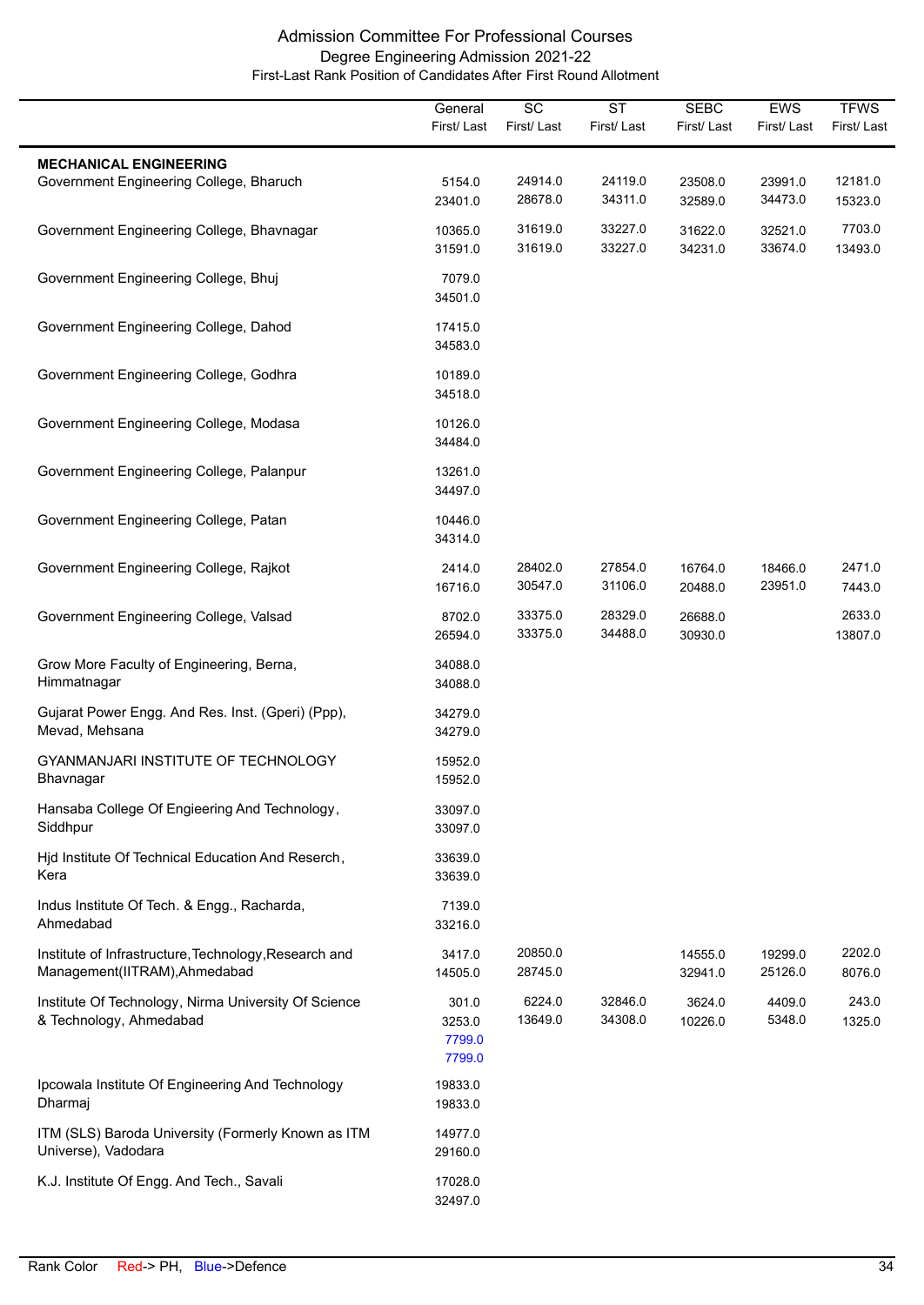|                                                                                                      | General<br>First/Last                                       | $\overline{SC}$<br>First/Last | $\overline{\text{ST}}$<br>First/Last | <b>SEBC</b><br>First/Last | EWS<br>First/Last  | <b>TFWS</b><br>First/Last |
|------------------------------------------------------------------------------------------------------|-------------------------------------------------------------|-------------------------------|--------------------------------------|---------------------------|--------------------|---------------------------|
| <b>MECHANICAL ENGINEERING</b><br>Knowledge Institute of Technology and Engineering,<br>Bakrol, Anand | 28937.0<br>28937.0                                          |                               |                                      |                           |                    |                           |
| Krishna School of Emerging Technology & Applied<br>Research (Formerly Known as Babaria Institute Of  | 16391.0<br>33435.0                                          |                               |                                      |                           |                    |                           |
| L.D.College Of Engineering, Ahmedabad                                                                | 278.0<br>3905.0<br>31335.0<br>31335.0<br>15629.0<br>15629.0 | 4344.0<br>11863.0             | 6827.0<br>22235.0                    | 3937.0<br>8004.0          | 4017.0<br>5346.0   | 1383.0<br>2473.0          |
| L.D.R.P. Institute Of Tech. & Research., Gandhinagar                                                 | 12826.0<br>34503.0                                          |                               |                                      |                           |                    | 8248.0<br>9970.0          |
| L.E.College, Morbi                                                                                   | 12375.0<br>34572.0                                          |                               |                                      |                           |                    | 10927.0<br>16557.0        |
| L.J. Institute Of Engg And Tech., Ahmedabad                                                          | 9379.0<br>30814.0                                           |                               |                                      | 33664.0<br>33664.0        | 30938.0<br>30938.0 |                           |
| Laxmi Institute Of Technology, Sarigam, Valsad                                                       | 20568.0<br>34585.0                                          |                               |                                      |                           |                    |                           |
| Mahatma Gandhi Inst. Of Technical Edu. And<br>Research Center, Navasari                              | 27155.0<br>28416.0                                          |                               |                                      |                           |                    |                           |
| Marwadi Edu. Foundation Group Of Institutions,<br>Faculty Of Engg., Rajkot                           | 10329.0<br>27193.0                                          |                               |                                      |                           |                    | 6398.0<br>12935.0         |
| Marwadi Edu. Foundation Group Of Institutions,<br>Faculty Of Tech., Rajkot                           | 12706.0<br>31804.0                                          |                               |                                      |                           |                    |                           |
| Merchant Engg. College, Basna. Visnagar                                                              | 19262.0<br>32551.0                                          |                               |                                      |                           |                    |                           |
| Narnarayan Shastri Institute of Technology, Jetalpur,<br>Ahmedabad                                   | 29803.0<br>29803.0                                          |                               |                                      |                           |                    |                           |
| Noble Engineering College, Junagadh                                                                  | 20818.0<br>20818.0                                          |                               |                                      |                           |                    |                           |
| Om Engineering College Junagadh                                                                      | 23562.0<br>23562.0                                          |                               |                                      |                           |                    |                           |
| Pacific School Of Engineering, Surat                                                                 | 32085.0<br>33348.0                                          |                               |                                      |                           |                    |                           |
| Pandit Deendayal Energy University , Gandhinagar                                                     | 2676.0<br>8950.0<br>10297.0<br>10297.0                      | 11240.0<br>24921.0            |                                      | 14482.0<br>27915.0        | 9080.0<br>14891.0  | 2098.0<br>5088.0          |
| Parul Institute of Engineering & Technology,<br>Waghodia, Vadodara                                   | 16233.0<br>33970.0                                          |                               |                                      |                           |                    | 11187.0<br>14334.0        |
| R.K. University - School of Engineering, Rajkot                                                      | 11382.0<br>31899.0                                          |                               |                                      |                           |                    |                           |
| R.N.G. Patel Institute of Technology-RNGPIT (FETR),<br>Bardoli                                       | 11230.0<br>34521.0                                          |                               |                                      |                           |                    |                           |
| S.P.B. Patel Engg. College, (Saffrony), Linch,<br>Mehsana                                            | 17000.0<br>34577.0                                          |                               |                                      |                           |                    |                           |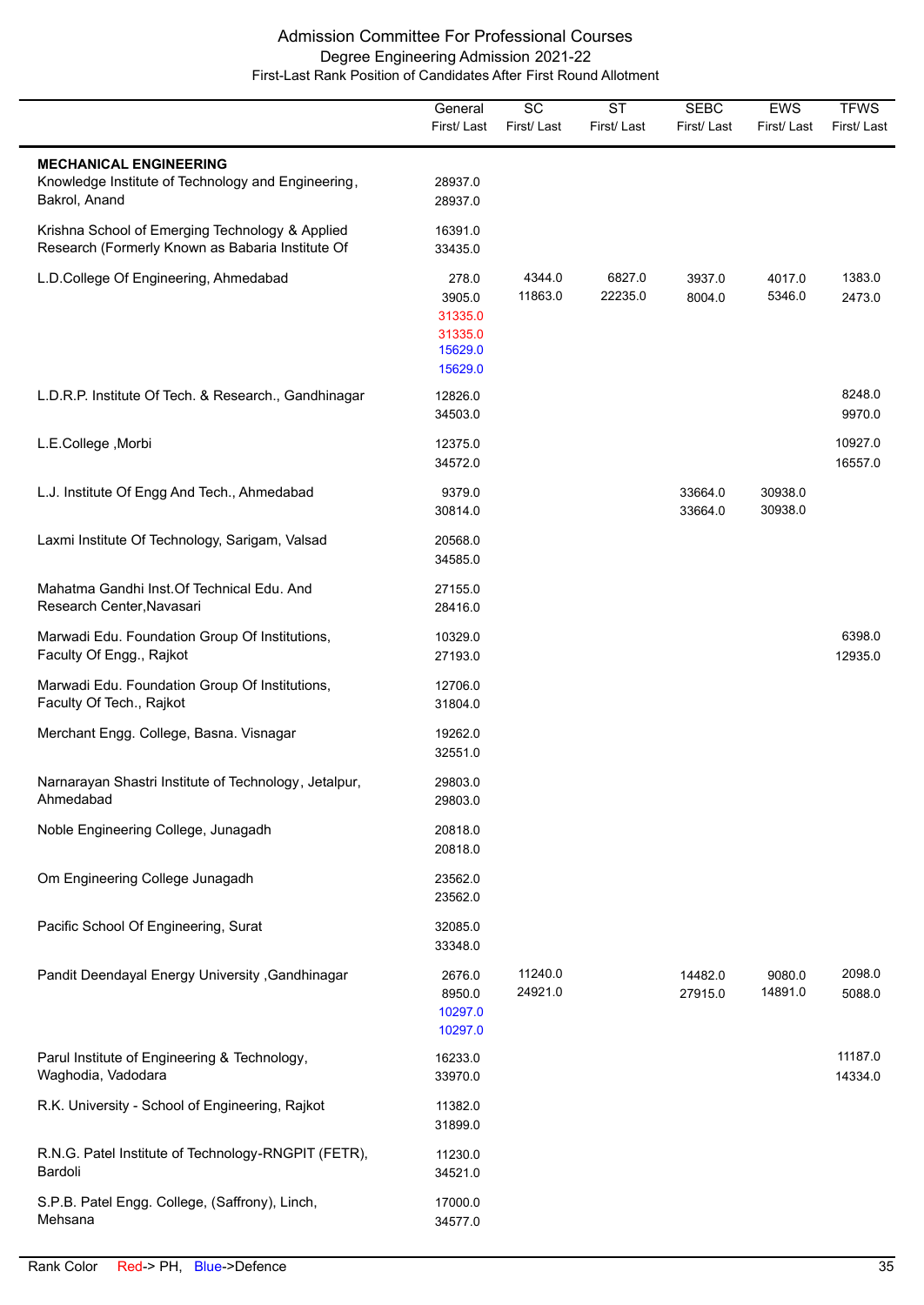|                                                                                         | General<br>First/Last | SC<br>First/Last | <b>ST</b><br>First/Last | <b>SEBC</b><br>First/Last | <b>EWS</b><br>First/Last | <b>TFWS</b><br>First/Last |
|-----------------------------------------------------------------------------------------|-----------------------|------------------|-------------------------|---------------------------|--------------------------|---------------------------|
| <b>MECHANICAL ENGINEERING</b>                                                           |                       |                  |                         |                           |                          |                           |
| S.S.AGRAWAL INSTITUTE OF ENGINEERING &<br><b>TECHNOLOGY NAVSARI</b>                     | 24087.0<br>34481.0    |                  |                         |                           |                          |                           |
| Sal College Of Engineering, Ahmedabad                                                   | 10082.0<br>32311.0    |                  |                         |                           |                          |                           |
| Sal Institute Of Tech. & Engg. Research, Ahmedabad                                      | 15078.0<br>29338.0    |                  |                         |                           |                          |                           |
| Sankalchand Patel College Of Engg., Visnagar                                            | 21172.0<br>25737.0    |                  |                         |                           |                          |                           |
| SARDAR PATEL COLLEGE OF ENGINEERING,<br><b>BAKROL ANAND</b>                             | 24310.0<br>31278.0    |                  |                         |                           |                          |                           |
| Sardar Vallabhbhai Patel Institute Of Tech., Vasad                                      | 5982.0<br>33773.0     |                  |                         |                           |                          | 7585.0<br>11920.0         |
| Sarvajanik College Of Engg. & Tech., Surat                                              | 6859.0<br>33903.0     |                  |                         |                           |                          | 3172.0<br>6629.0          |
| School of Engineering and Applied Science,<br>Ahmedabad University, Ahmedabad           | 4681.0<br>10941.0     |                  |                         | 21874.0<br>31907.0        | 13372.0<br>16685.0       | 8535.0<br>9274.0          |
| School of Engineering, Indrashil University, Kadi                                       | 21635.0<br>30675.0    |                  |                         |                           |                          |                           |
| SCHOOL OF SCIENCE & ENGINEERING.,<br>Navrachana University, Vadodara                    | 21413.0<br>30817.0    |                  |                         |                           |                          |                           |
| SCHOOL OF TECHNOLOGY, GSFC UNIVERSITY,<br><b>VADODARA</b>                               | 13658.0<br>33202.0    |                  |                         |                           |                          |                           |
| Shantilal Shah Engineering College, Bhavnagar                                           | 13193.0<br>34256.0    |                  |                         |                           |                          |                           |
| SHREE PANDIT NATHULALJI VYAS TECHNICAL<br>CAMPUS, SURENDRANAGAR                         |                       |                  |                         |                           |                          | 28015.0<br>28015.0        |
| SHREE SWAMINARAYAN INSTITUTE OF<br>TECHNOLOGY, BHAT, GANDHINAGAR                        | 15724.0<br>34373.0    |                  |                         |                           |                          |                           |
| Shri Labhubhai Trivedi Institute Of Engineering And<br>Technology, Rajkot               | 18512.0<br>32326.0    |                  |                         |                           |                          |                           |
| Shri Sitaram N Patel Inst. Of Tech. & Res.<br>(Vidhyabharti Trust), Umrakh              | 15255.0<br>34571.0    |                  |                         |                           |                          |                           |
| Shri Swami Atmanand Saraswati Institute Of Tech.,<br>Surat                              | 14524.0<br>34118.0    |                  |                         |                           |                          |                           |
| Shroff S.R.Rotary Inst. Of Chemical Technology,<br>Vatatia, Bharuch                     | 24872.0<br>32715.0    |                  |                         |                           |                          |                           |
| Sigma Institute Of Engg., Bakrol                                                        | 30662.0<br>30662.0    |                  |                         |                           |                          |                           |
| Silver Oak College Of Engg., & Tech. (WITHIN<br>AMHEDABAD MUNICIPAL CORPORATION LIMIT), | 13422.0<br>33875.0    |                  |                         |                           |                          |                           |
| Smt. S.R. Patel Engg. College, Dabhi, Unjha                                             | 13519.0<br>30114.0    |                  |                         |                           |                          |                           |
| SMT. SHANTABEN HARIBHAI GAJERA<br>ENGINEERING COLLEGE Amreli                            | 32404.0<br>32404.0    |                  |                         |                           |                          |                           |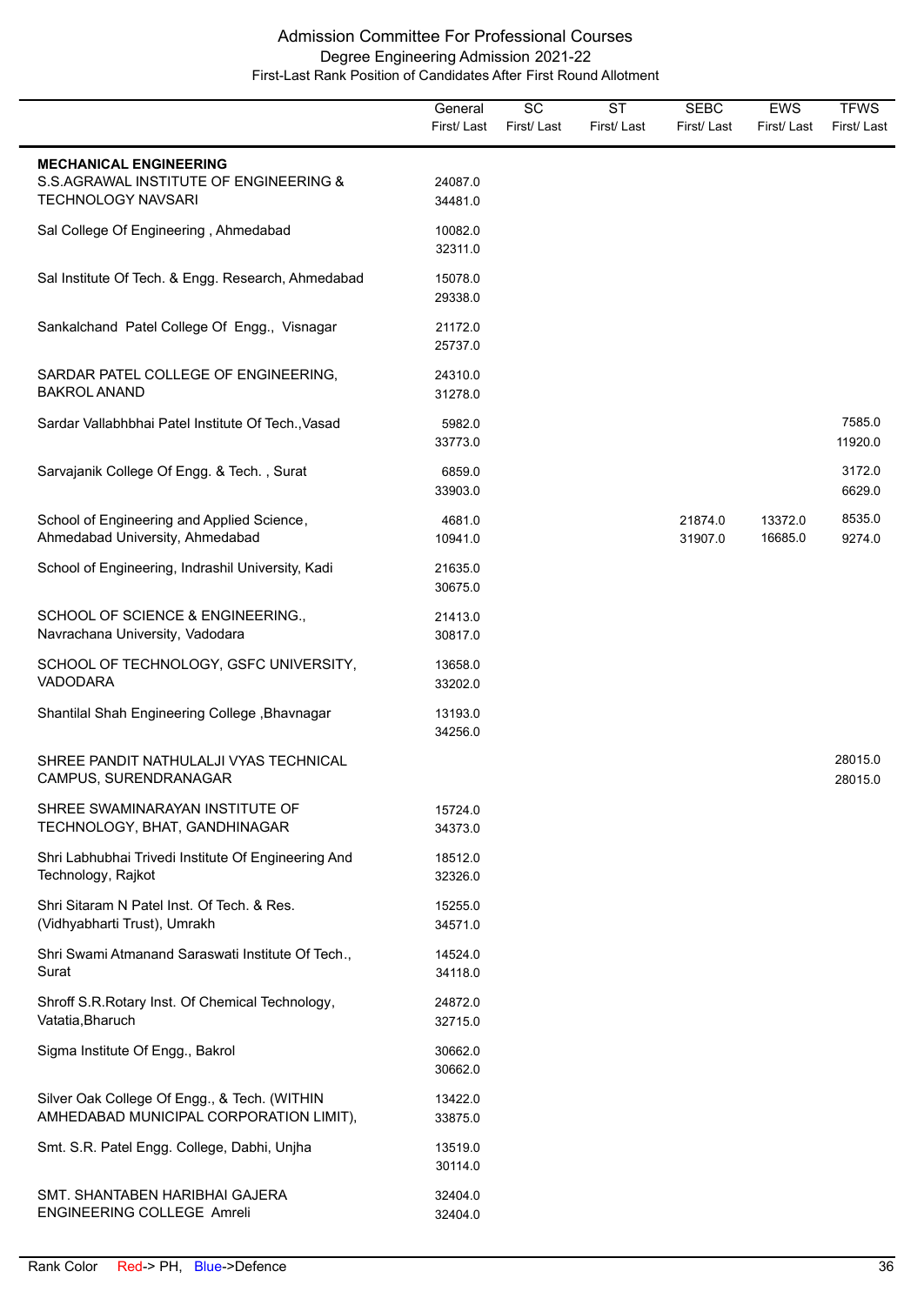|                                                                                   | General<br>First/Last                 | $\overline{SC}$<br>First/Last | $\overline{\text{ST}}$<br>First/Last | <b>SEBC</b><br>First/Last | <b>EWS</b><br>First/Last | <b>TFWS</b><br>First/Last |
|-----------------------------------------------------------------------------------|---------------------------------------|-------------------------------|--------------------------------------|---------------------------|--------------------------|---------------------------|
| <b>MECHANICAL ENGINEERING</b><br>Tatva Institute Of Technological Studies, Modasa | 33749.0<br>33749.0                    |                               |                                      |                           |                          |                           |
| V.V.P. Engineering College, Rajkot                                                | 6272.0<br>34364.0                     |                               |                                      |                           |                          | 2574.0<br>9728.0          |
| Vidush Somany Institute Of Tech. & Res., Kadi                                     | 16795.0<br>16795.0                    |                               |                                      |                           |                          |                           |
| Vishwakarma Government Engineering College,<br>Chandkheda, Gandhinagar            | 872.0<br>6901.0<br>16425.0<br>16425.0 | 8087.0<br>17393.0             | 16814.0<br>30030.0                   | 8164.0<br>11703.0         | 7043.0<br>8196.0         | 4028.0<br>5872.0          |
| <b>MECHATRONICS</b>                                                               |                                       |                               |                                      |                           |                          |                           |
| Chhotubhai Gopalbhai Patel Institute Of Tech.,<br>Tarsadi, Bardoli                | 7013.0<br>18876.0                     |                               |                                      |                           |                          |                           |
| G.H.Patel College Of Engg. & Tech., V. V. Nagar                                   | 9455.0<br>30837.0                     |                               |                                      |                           |                          | 1202.0<br>10231.0         |
| Ganpat University, U.V. Patel College of Engineering,<br>Kherva, Mehsana          | 21567.0<br>31180.0                    |                               |                                      |                           |                          |                           |
| ITM (SLS) Baroda University (Formerly Known as ITM<br>Universe), Vadodara         | 20222.0<br>33778.0                    |                               |                                      |                           |                          |                           |
| Parul Institute of Technology, Waghodia, Vadodara                                 | 4807.0<br>25599.0                     |                               |                                      |                           |                          |                           |
| Sal College Of Engineering, Ahmedabad                                             | 10967.0<br>33246.0                    |                               |                                      |                           |                          |                           |
| <b>Mechatronics (Industrial Automation and Robotics)</b>                          |                                       |                               |                                      |                           |                          |                           |
| ITM Vocational University, Waghodia, Dist: Vadodara                               | 14546.0<br>23165.0                    |                               |                                      |                           |                          |                           |
| METALLURGICAL AND MATERIALS ENGINEERING                                           |                                       |                               |                                      |                           |                          |                           |
| Faculty Of Technology & Engineering(MSU), Vadodara                                | 6632.0<br>15138.0                     | 23221.0<br>29802.0            |                                      | 15493.0<br>33503.0        | 15148.0<br>22912.0       | 6098.0<br>6176.0          |
| <b>METALLURGY</b>                                                                 |                                       |                               |                                      |                           |                          |                           |
| Government Engineering College, Sector 28<br>Gandhinagar                          | 13014.0<br>32163.0                    |                               |                                      |                           |                          |                           |
| <b>MINING ENGINEERING</b>                                                         |                                       |                               |                                      |                           |                          |                           |
| Government Engineering College, Bhuj                                              | 14237.0<br>33425.0                    |                               |                                      |                           |                          |                           |
| Government Engineering College, Palanpur                                          | 20941.0<br>34398.0                    |                               |                                      |                           |                          |                           |
| <b>MOBILE APPLICATION &amp; CLOUD TECHOLOGY</b>                                   |                                       |                               |                                      |                           |                          |                           |
| Swarrnim Institute of Technology                                                  | 13454.0<br>24275.0                    |                               |                                      |                           |                          |                           |
| <b>Nano Technology</b>                                                            |                                       |                               |                                      |                           |                          |                           |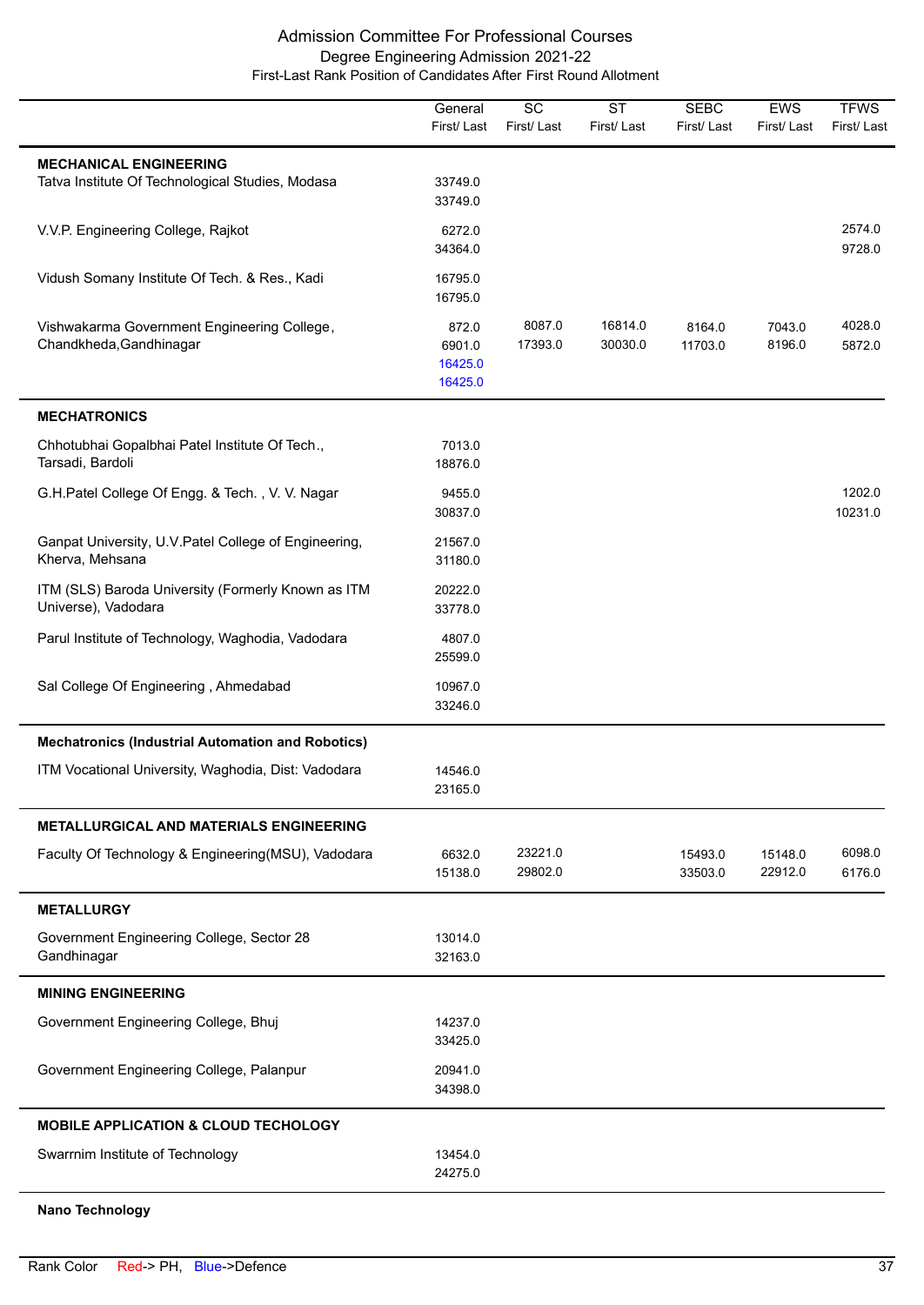|                                                                          | General<br>First/Last                  | $\overline{SC}$<br>First/Last | $\overline{\text{ST}}$<br>First/Last | <b>SEBC</b><br>First/Last | EWS<br>First/Last  | <b>TFWS</b><br>First/Last |
|--------------------------------------------------------------------------|----------------------------------------|-------------------------------|--------------------------------------|---------------------------|--------------------|---------------------------|
| Nano Technology<br>Bhagwan Arihant Institute of Tech., Surat             | 4531.0<br>33049.0                      |                               |                                      |                           |                    |                           |
| <b>Petrochemical Engg.</b>                                               |                                        |                               |                                      |                           |                    |                           |
| Ganpat University, U.V. Patel College of Engineering,<br>Kherva, Mehsana | 11155.0<br>32132.0                     |                               |                                      |                           |                    |                           |
| Pandit Deendayal Energy University , Gandhinagar                         | 1570.0<br>12389.5                      | 12956.0<br>15583.0            |                                      | 15091.0<br>25657.0        | 13096.0<br>14756.0 | 639.0<br>2665.0           |
| <b>PETROLEUM ENGINEERING</b>                                             |                                        |                               |                                      |                           |                    |                           |
| Pandit Deendayal Energy University, Gandhinagar                          | 1584.0<br>9442.0<br>16178.0<br>16178.0 | 9639.0<br>15905.0             | 27835.0<br>28010.0                   | 9611.0<br>32408.0         | 9992.0<br>13048.0  | 1118.0<br>2862.0          |
| Parul Institute of Technology, Waghodia, Vadodara                        | 13471.0<br>24637.0                     |                               |                                      |                           |                    |                           |
| PHARMACEUTICAL ENGINEERING                                               |                                        |                               |                                      |                           |                    |                           |
| Bhagwan Arihant Institute of Tech., Surat                                |                                        |                               |                                      |                           |                    | 23964.0<br>23964.0        |
| P.P. Savani School of Engineering, P.P. Savani<br>University, Kosamba    | 17361.0<br>17361.0                     |                               |                                      |                           |                    | 21445.0<br>21445.0        |
| <b>PLASTIC ENGINEERING</b>                                               |                                        |                               |                                      |                           |                    |                           |
| Central Institute of Petrochemicals Engineering &<br>Technology          | 13690.0<br>34306.0                     |                               |                                      |                           |                    | 32355.0<br>32355.0        |
| <b>Plastic Technology</b>                                                |                                        |                               |                                      |                           |                    |                           |
| L.D.College Of Engineering, Ahmedabad                                    | 11823.0<br>24204.0                     | 24809.0<br>24809.0            |                                      | 24316.0<br>32446.0        | 25157.0<br>28720.0 | 14597.0<br>15204.0        |
| <b>POWER ELECTRONICS</b>                                                 |                                        |                               |                                      |                           |                    |                           |
| L.E.College, Morbi                                                       | 22505.0<br>22505.0                     |                               |                                      |                           |                    |                           |
| Vishwakarma Government Engineering College,<br>Chandkheda, Gandhinagar   | 6226.0<br>31798.0                      |                               |                                      |                           | 32175.0<br>34090.0 | 4730.0<br>12242.0         |
| <b>PRODUCTION ENGINEERING</b>                                            |                                        |                               |                                      |                           |                    |                           |
| Birla Vishvakarma Maha Vidhyalaya(Gia), V.V.Nagar                        | 14157.0<br>25381.0                     | 30731.0<br>30731.0            |                                      | 28032.0<br>32701.0        | 28871.0<br>29546.0 | 14513.0<br>18744.0        |
| <b>ROBOTICS &amp; ARTIFICIAL INTELLIGENCE</b>                            |                                        |                               |                                      |                           |                    |                           |
| L.J. Institute Of Engg And Tech., Ahmedabad                              | 7612.0<br>11785.0                      | 27877.0<br>32092.0            |                                      | 22854.0<br>32548.0        | 12266.0<br>14230.0 | 6605.0<br>7227.0          |
| <b>Robotics and Automation</b>                                           |                                        |                               |                                      |                           |                    |                           |
| Bhagwan Arihant Institute of Tech., Surat                                | 10102.0<br>33863.0                     |                               |                                      |                           |                    |                           |
| Parul Institute of Technology, Waghodia, Vadodara                        | 11758.0<br>32997.0                     |                               |                                      |                           |                    |                           |